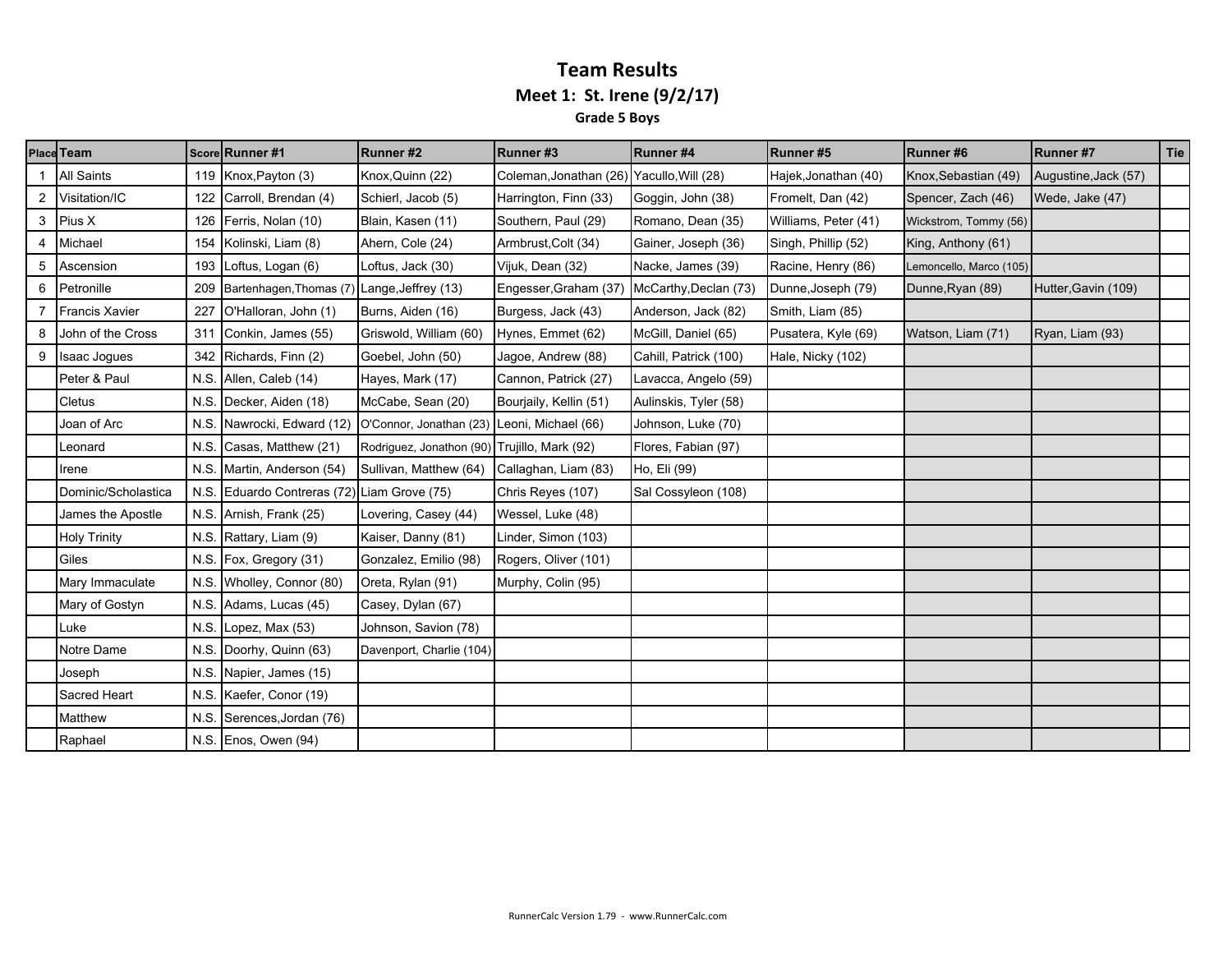**Meet 1: St. Irene (9/2/17)**

**Grade 5 Boys** s e

|    | <b>Place Name</b>              | Team                  | Grl | <b>Time</b>  | #    |    | <b>Place Name</b>   | <b>Team</b>           | Gr | <b>Time</b>  | #    |
|----|--------------------------------|-----------------------|-----|--------------|------|----|---------------------|-----------------------|----|--------------|------|
|    | O'Halloran, John               | <b>Francis Xavier</b> | 5   | 05:45.5      | 689  | 51 | Bourjaily, Kellin   | Cletus                | 5  | 07:15.9      | 651  |
| 2  | Richards, Finn                 | <b>Isaac Jogues</b>   | 5   | 05:51.1      | 753  | 52 | Singh, Phillip      | Michael               | 5  | 07:17.2      | 928  |
| 3  | Knox, Payton                   | <b>All Saints</b>     | 5   | 05:55.0      | 598  | 53 | Lopez, Max          | Luke                  | 5  | 07:17.5      | 855  |
| 4  | Carroll, Brendan               | Visitation/IC         | 5   | 05:59.9      | 1103 | 54 | Martin, Anderson    | Irene                 | 5  | 07:17.9      | 731  |
| 5  | Schierl, Jacob                 | Visitation/IC         | 5   | 06:04.3      | 1112 | 55 | Conkin, James       | John of the Cross     | 5  | 07:18.7      | 805  |
| 6  | Loftus, Logan                  | Ascension             | 5   | 06:07.0      | 624  | 56 | Wickstrom, Tommy    | Pius X                | 5  | 07:19.0      | 1058 |
| 7  | Bartenhagen, Thomas Petronille |                       | 5   | 06:08.2      | 1020 | 57 | Augustine, Jack     | <b>All Saints</b>     | 5  | 07:19.8      | 588  |
| 8  | Kolinski, Liam                 | Michael               | 5   | 06:08.9      | 926  | 58 | Aulinskis, Tyler    | Cletus                | 5  | 07:21.3      | 650  |
| 9  | Rattary, Liam                  | <b>Holy Trinity</b>   | 5   | 06:09.8      | 728  | 59 | Lavacca, Angelo     | Peter & Paul          | 5  | 07:21.7      | 1191 |
| 10 | Ferris, Nolan                  | Pius X                | 5   | 06:10.2      | 1055 | 60 | Griswold, William   | John of the Cross     | 5  | 07:22.3      | 807  |
| 11 | Blain, Kasen                   | Pius X                | 5   | 06:16.4      | 1054 | 61 | King, Anthony       | Michael               | 5  | 07:22.8      | 925  |
| 12 | Nawrocki, Edward               | Joan of Arc           |     | 06:18.9      | 795  | 62 | Hynes, Emmet        | John of the Cross     | 5  | 07:23.9      | 808  |
| 13 | Lange,Jeffrey                  | Petronille            | 5   | 06:21.0      | 1026 | 63 | Doorhy, Quinn       | Notre Dame            | 5  | 07:25.9      | 983  |
| 14 | Allen, Caleb                   | Peter & Paul          | 5   | 06:21.3      | 1007 | 64 | Sullivan, Matthew   | Irene                 |    | 07:27.3      | 732  |
| 15 | Napier, James                  | Joseph                | 5   | 06:23.5      | 831  | 65 | McGill, Daniel      | John of the Cross     | 5  | 07:30.4      | 810  |
| 16 | Burns, Aiden                   | <b>Francis Xavier</b> | 5   | 06:25.1      | 688  | 66 | Leoni, Michael      | Joan of Arc           | 5  | 07:32.5      | 792  |
| 17 | Hayes, Mark                    | Peter & Paul          | 5   | 06:28.3      | 1009 | 67 | Casey, Dylan        | Mary of Gostyn        | 5  | 07:35.1      | 887  |
| 18 | Decker, Aiden                  | Cletus                | 5   | 06:31.5      | 652  | 68 | Glynn, Keegan       | <b>All Saints</b>     | 5  | 07:35.4      | 594  |
| 19 | Kaefer, Conor                  | <b>Sacred Heart</b>   | 5   | 06:31.8      | 1093 | 69 | Pusatera, Kyle      | John of the Cross     | 5  | 07:36.9      | 812  |
| 20 | McCabe, Sean                   | Cletus                | 5   | 06:34.4      | 653  | 70 | Johnson, Luke       | Joan of Arc           | 5  | 07:38.2      | 794  |
| 21 | Casas, Matthew                 | Leonard               | 5   | 06:34.9      | 848  | 71 | Watson, Liam        | John of the Cross     | 5  | 07:41.4      | 814  |
| 22 | Knox, Quinn                    | <b>All Saints</b>     | 5   | 06:35.6      | 597  | 72 | Eduardo Contreras   | Dominic/Scholastica   | 5  | 07:43.2      | 685  |
| 23 | O'Connor, Jonathan             | Joan of Arc           | 5   | 06:36.1      | 791  | 73 | McCarthy, Declan    | Petronille            | 5  | 07:44.0      | 1027 |
| 24 | Ahern, Cole                    | Michael               | 5   | 06:38.3      | 921  | 74 | Gibbons, William    | Visitation/IC         | 5  | 07:44.4      | 1106 |
| 25 | Arnish, Frank                  | James the Apostle     | 5   | 06:41.0      | 767  | 75 | Liam Grove          | Dominic/Scholastica   | 5  | 07:45.1      | 679  |
| 26 | Coleman, Jonathan              | <b>All Saints</b>     | 5   | 06:41.3      | 591  | 76 | Serences, Jordan    | Matthew               |    | 07:45.7      | 909  |
| 27 | Cannon, Patrick                | Peter & Paul          | 5   | 06:43.6      | 1008 | 77 | Cadden, Declan      | <b>All Saints</b>     | 5  | 07:46.5      | 590  |
| 28 | Yacullo, Will                  | <b>All Saints</b>     | 5   | 06:43.9      | 599  | 78 | Johnson, Savion     | Luke                  | 5  | 07:48.3      | 853  |
| 29 | Southern, Paul                 | Pius X                | 5   | 06:44.8      | 1057 | 79 | Dunne, Joseph       | Petronille            | 5  | 07:50.9      | 1021 |
| 30 | Loftus, Jack                   | Ascension             | 5   | 06:47.0      | 623  | 80 | Wholley, Connor     | Mary Immaculate       | 5  | 07:55.2      | 864  |
| 31 | Fox, Gregory                   | Giles                 | 5   | 06:47.3      | 711  | 81 | Kaiser, Danny       | <b>Holy Trinity</b>   | 5  | 07:58.4      | 721  |
| 32 | Vijuk, Dean                    | Ascension             | 5   | 06:48.2      | 622  | 82 | Anderson, Jack      | <b>Francis Xavier</b> | 5  | 07:59.2      | 686  |
| 33 | Harrington, Finn               | Visitation/IC         |     | 06:48.9 1108 |      | 83 | Callaghan, Liam     | Irene                 | 5  | 08:02.8      | 729  |
| 34 | Armbrust, Colt                 | Michael               | 5   | 06:50.1      | 922  | 84 | Dolan, PJ           | Visitation/IC         | 5  | 08:03.1      | 1187 |
| 35 | Romano, Dean                   | Pius X                | 5   | 06:53.2      | 1056 | 85 | Smith, Liam         | <b>Francis Xavier</b> | 5  | 08:03.4      | 690  |
| 36 | Gainer, Joseph                 | Michael               | 5   | 06:55.8      | 924  | 86 | Racine, Henry       | Ascension             | 5  | 08:04.4      | 625  |
| 37 | Engesser, Graham               | Petronille            | 5   | 06:57.1      | 1023 | 87 | Frost, Peter        | Visitation/IC         | 5  | 08:09.5 1105 |      |
| 38 | Goggin, John                   | Visitation/IC         | 5   | 06:57.9 1107 |      | 88 | Jagoe, Andrew       | Isaac Jogues          | 5  | 08:13.1      | 751  |
| 39 | Nacke, James                   | Ascension             | 5   | 06:58.2      | 621  | 89 | Dunne, Ryan         | Petronille            |    | 08:14.4      | 1022 |
| 40 | Hajek, Jonathan                | All Saints            | 5   | 06:58.5      | 595  | 90 | Rodriguez, Jonathon | Leonard               | 5  | 08:39.4      | 847  |
| 41 | Williams, Peter                | Pius X                | 5   | 06:58.9 1059 |      | 91 | Oreta, Rylan        | Mary Immaculate       | 5  | 08:42.8      | 867  |
| 42 | Fromelt, Dan                   | Visitation/IC         | 5   | 07:00.6 1104 |      | 92 | Trujillo, Mark      | Leonard               | 5  | 08:45.9      | 845  |
| 43 | Burgess, Jack                  | Francis Xavier        | 5   | 07:00.9      | 687  | 93 | Ryan, Liam          | John of the Cross     | 5  | 08:49.4      | 813  |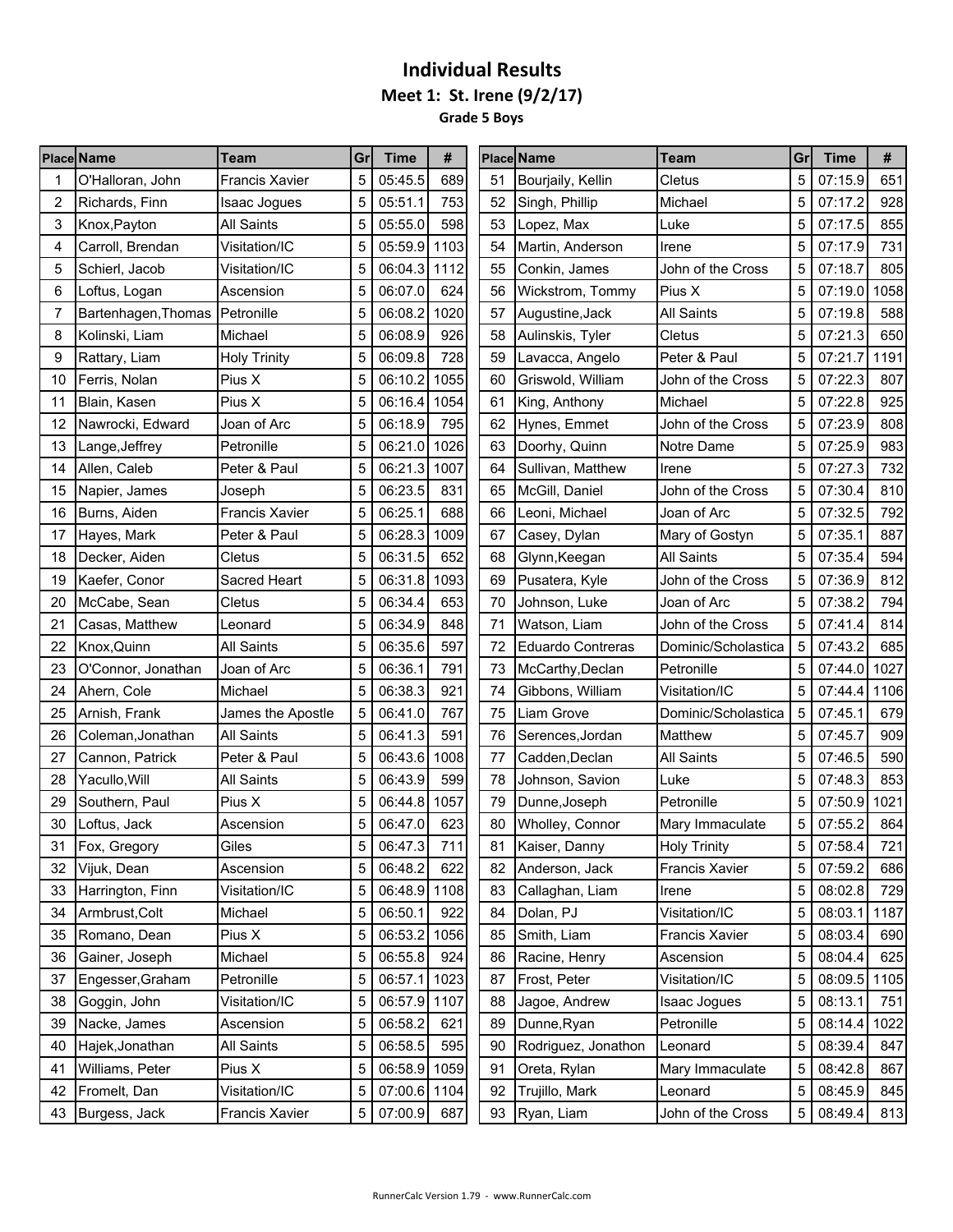**Grade 5 Boys** i.

| 44  | Lovering, Casey        | James the Apostle   | 5  | 07:01.7     | 769        | 94  | Enos, Owen       | Raphael             | 5  | 08:53.9 1078 |     |
|-----|------------------------|---------------------|----|-------------|------------|-----|------------------|---------------------|----|--------------|-----|
| 45  | Adams, Lucas           | Mary of Gostyn      | 5  | 07:06.4     | 886        | 95  | Murphy, Colin    | Mary Immaculate     | 5  | 08:55.4      | 866 |
| 46  | Spencer, Zach          | Visitation/IC       | 5  | 07:09.0     | 1113       | 96  | De Young, Jack   | <b>All Saints</b>   | 5  | 09:25.7      | 593 |
| 47  | Wede, Jake             | Visitation/IC       | 5  | 07:09.9     | 1115       | 97  | Flores, Fabian   | Leonard             | 5  | 09:33.0      | 850 |
| 48  | Wessel, Luke           | James the Apostle   | 5  | 07:10.3     | 770        | 98  | Gonzalez, Emilio | Giles               | 5  | 09:33.5      | 712 |
| 49  | Knox, Sebastian        | <b>All Saints</b>   | 5  | 07:10.6     | 596        | 99  | Ho, Eli          | Irene               | 5  | 09:35.1      | 730 |
| 50  | Goebel, John           | <b>Isaac Jogues</b> | 5  | 07:14.3     | 750        | 100 | Cahill, Patrick  | <b>Isaac Jogues</b> | 5  | 09:47.4      | 748 |
|     | Place Name             | <b>Team</b>         | Gr | <b>Time</b> | $\pmb{\#}$ |     | Place Name       | <b>Team</b>         | Gr | <b>Time</b>  | #   |
|     | 101 Rogers, Oliver     | Giles               | 5  | 09:56.4     | 713        |     |                  |                     |    |              |     |
|     | 102 Hale, Nicky        | Isaac Jogues        | 5  | 09:59.5     | 749        |     |                  |                     |    |              |     |
|     | 103 Linder, Simon      | <b>Holy Trinity</b> | 5  | 10:09.4     | 722        |     |                  |                     |    |              |     |
|     | 104 Davenport, Charlie | Notre Dame          | 5  | 10:26.5     | 982        |     |                  |                     |    |              |     |
|     | 105 Lemoncello, Marco  | Ascension           | 5  | 10:37.2     | 626        |     |                  |                     |    |              |     |
|     | 106 Dbila, Adam        | <b>All Saints</b>   | 5  | 10:38.5     | 592        |     |                  |                     |    |              |     |
| 107 | <b>Chris Reyes</b>     | Dominic/Scholastica |    | 10:58.9     | 680        |     |                  |                     |    |              |     |
| 108 | Sal Cossyleon          | Dominic/Scholastica | 5  | 11:01.8     | 682        |     |                  |                     |    |              |     |
| 109 | Hutter, Gavin          | Petronille          | 5  | 12:18.7     | 1024       |     |                  |                     |    |              |     |
|     |                        |                     |    |             |            |     |                  |                     |    |              |     |
|     |                        |                     |    |             |            |     |                  |                     |    |              |     |
|     |                        |                     |    |             |            |     |                  |                     |    |              |     |
|     |                        |                     |    |             |            |     |                  |                     |    |              |     |
|     |                        |                     |    |             |            |     |                  |                     |    |              |     |
|     |                        |                     |    |             |            |     |                  |                     |    |              |     |
|     |                        |                     |    |             |            |     |                  |                     |    |              |     |
|     |                        |                     |    |             |            |     |                  |                     |    |              |     |
|     |                        |                     |    |             |            |     |                  |                     |    |              |     |
|     |                        |                     |    |             |            |     |                  |                     |    |              |     |
|     |                        |                     |    |             |            |     |                  |                     |    |              |     |
|     |                        |                     |    |             |            |     |                  |                     |    |              |     |
|     |                        |                     |    |             |            |     |                  |                     |    |              |     |
|     |                        |                     |    |             |            |     |                  |                     |    |              |     |
|     |                        |                     |    |             |            |     |                  |                     |    |              |     |
|     |                        |                     |    |             |            |     |                  |                     |    |              |     |
|     |                        |                     |    |             |            |     |                  |                     |    |              |     |
|     |                        |                     |    |             |            |     |                  |                     |    |              |     |
|     |                        |                     |    |             |            |     |                  |                     |    |              |     |
|     |                        |                     |    |             |            |     |                  |                     |    |              |     |
|     |                        |                     |    |             |            |     |                  |                     |    |              |     |
|     |                        |                     |    |             |            |     |                  |                     |    |              |     |
|     |                        |                     |    |             |            |     |                  |                     |    |              |     |
|     |                        |                     |    |             |            |     |                  |                     |    |              |     |
|     |                        |                     |    |             |            |     |                  |                     |    |              |     |
|     |                        |                     |    |             |            |     |                  |                     |    |              |     |
|     |                        |                     |    |             |            |     |                  |                     |    |              |     |
|     |                        |                     |    |             |            |     |                  |                     |    |              |     |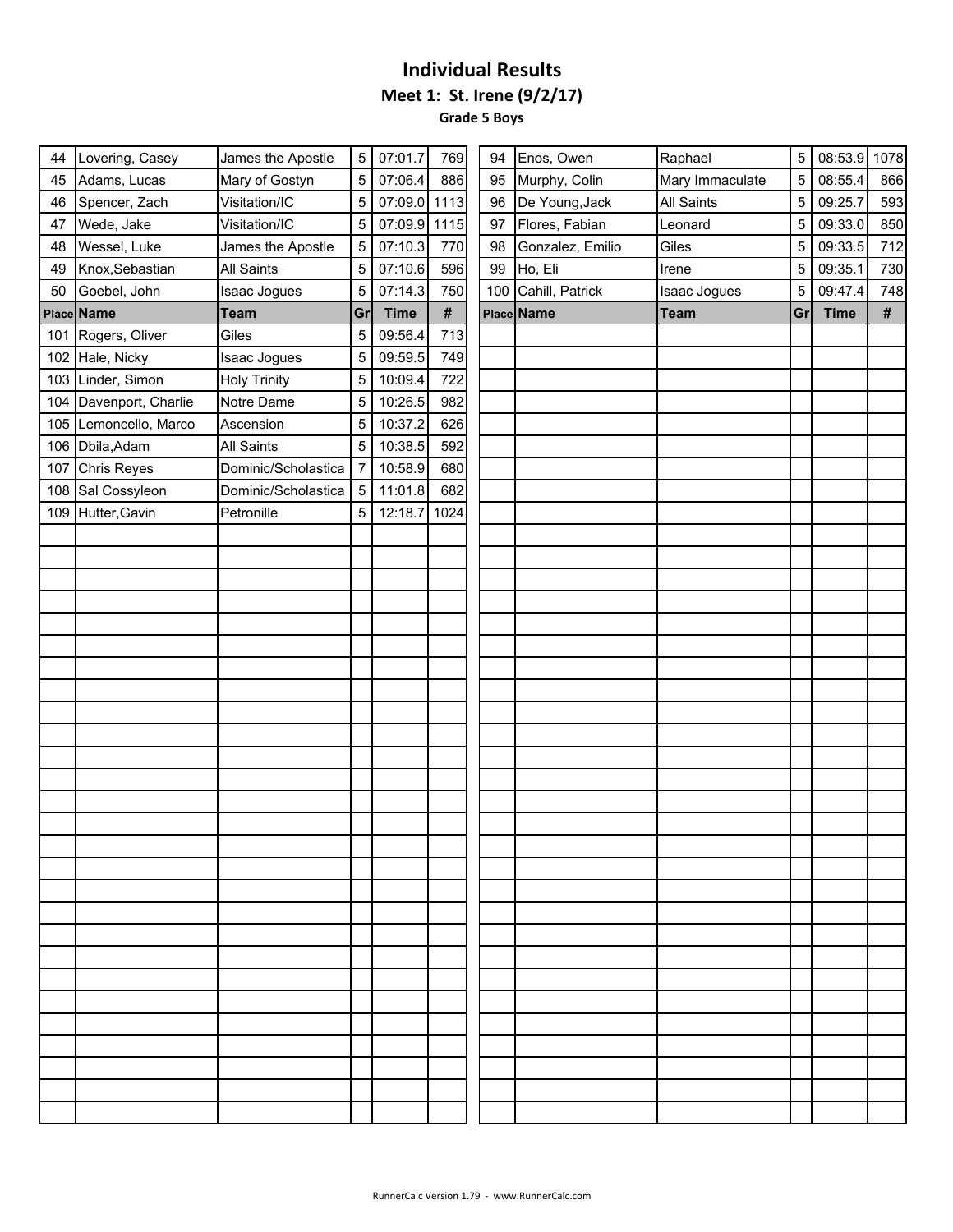#### **Team Results Meet 1: St. Irene (9/2/17) Grade 5 Girls**

|   | <b>Place Team</b>     |      | Score Runner #1            | Runner#2                | Runner#3                                         | Runner#4                                                                | Runner#5                                      | Runner#6              | <b>Runner#7</b>         | Tie |
|---|-----------------------|------|----------------------------|-------------------------|--------------------------------------------------|-------------------------------------------------------------------------|-----------------------------------------------|-----------------------|-------------------------|-----|
|   | Michael               | 104  | Hernandez, Sophia (2)      | Mahan, Eleanor (6)      | McKenna, Lily (15)                               | Suterski, Zofia (23)                                                    | Brennan, Molly (58)                           | Schilling, Emma (62)  |                         |     |
|   | Visitation/IC         | 110  | Moriarity, Scarlett (1)    | Farnan, Meghan (16)     | Narcisi, Graziana (19)                           | Lawrence, Clara (33)                                                    | Bricker, Rachael (41)                         | Lawton, Natalie (44)  | Colombari, Cecilla (51) |     |
| 3 | <b>All Saints</b>     |      | 118 Senall, Kiley (12)     | Coleman, Emily (22)     | Girard, Zoe (27)                                 | Schuele, Katie (28)                                                     | Kokkinos, Dylan (29)                          | Meyers, Sarah (40)    | Wojtowicz, Bella (42)   |     |
| 4 | Irene                 | 140  | Chiarello, Gabriella (4)   | Flowers, Mia (8)        | Herbst, Annaliesa (13)                           | Vena, Gianna (36)                                                       | Martinez, Constanza (79)                      |                       |                         |     |
| 5 | Peter & Paul          | 143  | Heffron, Rebecca (14)      | Gehrs, Francesca (17)   | Santella, Alexis (30)                            | Erbeck, Olivia (34)                                                     | Ledebuhr, Ava (48)                            | Schleiger, Julia (71) |                         |     |
| 6 | Mary of Gostyn        | 168  | Farrell, Peyton (5)        | Slevin, Gabrielle (26)  | Cieplak, Rylie (31)                              | Mendez, Abby (50)                                                       | Russotiesi, Giovanna (56) Fremgen, Julia (57) |                       | Fremgen, Grace (93)     |     |
|   | Joan of Arc           | 232  | Anderson, Lily (24)        | Lopez, Sarah (37)       | Ebey, Mary Elizabeth (47) Bartolone, Alyssa (55) |                                                                         | Bikulcius, Ashley (69)                        | Testin, Molly (74)    | Walls, Margaret (75)    |     |
| 8 | Ascension             | 283  | O'Brien, Kelsey (32)       | Loftus, Rylee (38)      | Steinhofer, Samantha (54) Treese, Grace (73)     |                                                                         | Gibbs, Margaret (86)                          | Callero, Ella (92)    |                         |     |
| 9 | Petronille            | 288  | Boland, Kayla (10)         | Canzano, Ida (61)       |                                                  | Heimburger, Gwendolyn (63) Helenhouse, Delilah (66) Ruffalo, Reese (88) |                                               | Heintz, Maria (89)    |                         |     |
|   | 10 Notre Dame         | 412  | Russo, Francesca (35)      | Salzman, Alexa (72)     | Hallenback, Lillian (94)                         | Bernas, Charlee (103)                                                   | Marimbe, Matipa (108)                         |                       |                         |     |
|   | John of the Cross     | N.S. | Quinn, Catherine (11)      | McNamara, Claire (21)   | Stark, Kelly (59)                                | Williams, Kate (76)                                                     |                                               |                       |                         |     |
|   | Pius X                |      | N.S. DeFeo, Annalee (9)    | Brown, Molly (25)       | Casey, Jeannie (45)                              | D'Amico, Mia (99)                                                       |                                               |                       |                         |     |
|   | <b>Francis Xavier</b> |      | N.S. Asleson, Audrey (3)   | Gannon, Bridget (39)    | Grech, Abby (100)                                | Kudlacz, Molly (107)                                                    |                                               |                       |                         |     |
|   | Sacred Heart          |      | N.S. Komel, Maggie (53)    | Frieling, Abigail (68)  | Norton, Kaylyn (77)                              | Munson, Sophia (82)                                                     |                                               |                       |                         |     |
|   | Mary Immaculate       | N.S. | Naughton, Katie (7)        | Solis, Sarah (43)       | Gonzalez, Jazmine (78)                           |                                                                         |                                               |                       |                         |     |
|   | <b>Cletus</b>         | N.S. | Gorman, Kasey (20)         | Zuber, Margaret (83)    | Zuber, Maeve (95)                                |                                                                         |                                               |                       |                         |     |
|   | Matthew               | N.S. | Rossi, Aniela (18)         | Rodriguez, Haley (98)   | Quiroz, Alexandra (105)                          |                                                                         |                                               |                       |                         |     |
|   | James the Apostle     | N.S. | Bonifield, Vivian (60)     | Boucek, Ainsley (80)    | Hyland, Delilah (97)                             |                                                                         |                                               |                       |                         |     |
|   | Raphael               | N.S. | Repovich, Molly (84)       | Quinn, McKenna (90)     | Streit, Sasha (106)                              |                                                                         |                                               |                       |                         |     |
|   | Giles                 | N.S. | Hendricks, Sophia (64)     | Oberlies, Jane (87)     |                                                  |                                                                         |                                               |                       |                         |     |
|   | <b>Isaac Jogues</b>   | N.S. | Wagner, Josie (70)         | Digenan, Elizabeth (96) |                                                  |                                                                         |                                               |                       |                         |     |
|   | Dominic/Scholastica   | N.S. | Allison Butz (49)          |                         |                                                  |                                                                         |                                               |                       |                         |     |
|   | <b>Holy Trinity</b>   |      | N.S. Held, Mary Helen (91) |                         |                                                  |                                                                         |                                               |                       |                         |     |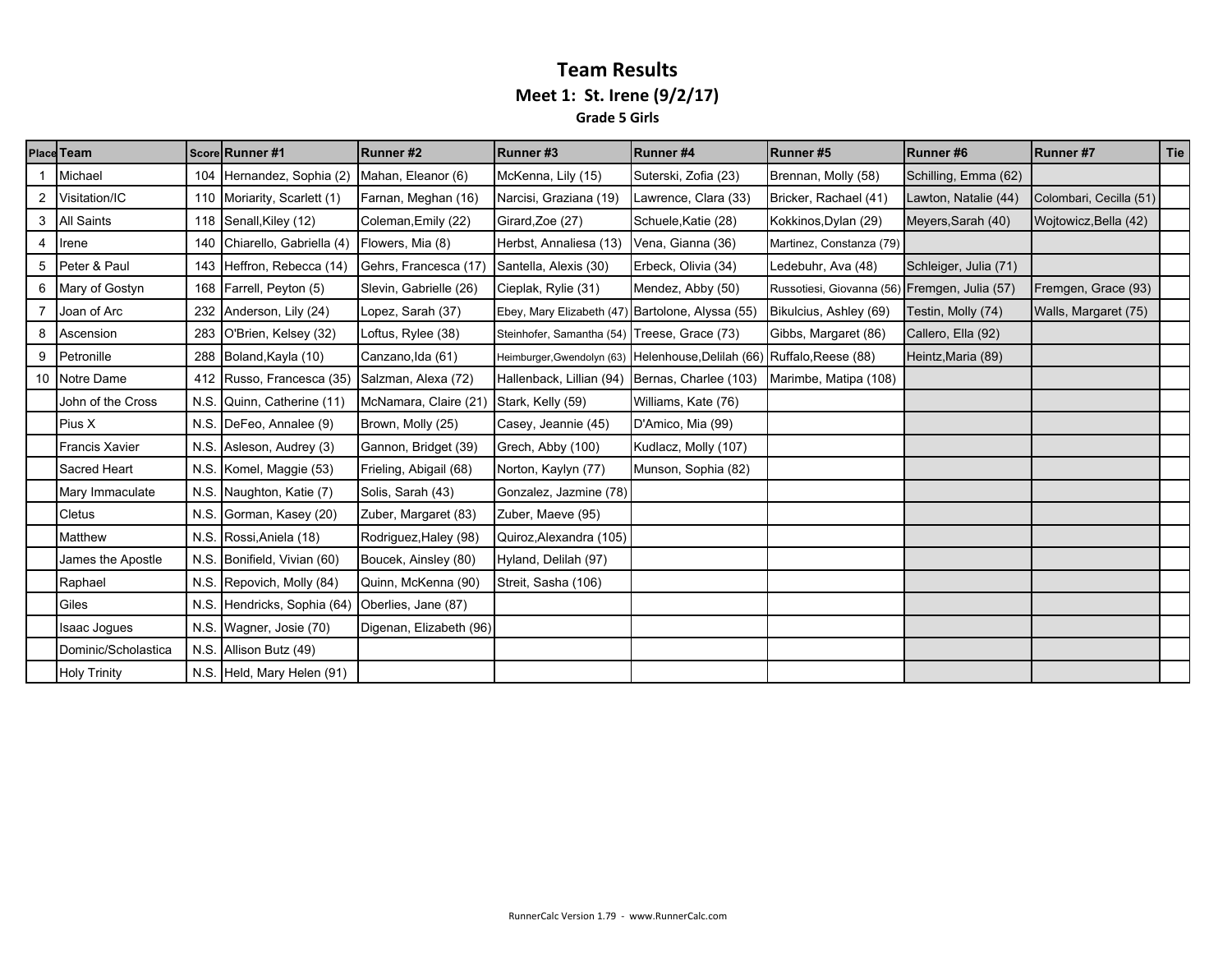**Grade 5 Girls** . e

|    | <b>Place Name</b>    | Team                  | Gr | <b>Time</b> | #    |    | <b>Place Name</b>                 | Team                | Grl | <b>Time</b> | #    |
|----|----------------------|-----------------------|----|-------------|------|----|-----------------------------------|---------------------|-----|-------------|------|
|    | Moriarity, Scarlett  | Visitation/IC         | 5  | 06:23.6     | 542  | 51 | Colombari, Cecilla                | Visitation/IC       | 5   | 07:39.0     | 534  |
| 2  | Hernandez, Sophia    | Michael               | 5  | 06:29.4     | 373  | 52 | O'Shaughnessy, Kate Visitation/IC |                     | 5   | 07:39.4     | 545  |
| 3  | Asleson, Audrey      | <b>Francis Xavier</b> | 5  | 06:32.2     | 167  | 53 | Komel, Maggie                     | Sacred Heart        | 5   | 07:39.8     | 519  |
| 4  | Chiarello, Gabriella | Irene                 | 5  | 06:32.9     | 211  | 54 | Steinhofer, Samantha              | Ascension           | 5   | 07:41.8     | 121  |
| 5  | Farrell, Peyton      | Mary of Gostyn        | 5  | 06:33.3     | 328  | 55 | Bartolone, Alyssa                 | Joan of Arc         | 5   | 07:42.9     | 248  |
| 6  | Mahan, Eleanor       | Michael               | 5  | 06:33.9     | 376  | 56 | Russotiesi, Giovanna              | Mary of Gostyn      | 5   | 07:43.6     | 333  |
| 7  | Naughton, Katie      | Mary Immaculate       | 5  | 06:35.8     | 317  | 57 | Fremgen, Julia                    | Mary of Gostyn      | 5   | 07:44.2     | 329  |
| 8  | Flowers, Mia         | Irene                 | 5  | 06:37.8     | 212  | 58 | Brennan, Molly                    | Michael             | 5   | 07:44.9     | 371  |
| 9  | DeFeo, Annalee       | Pius X                | 5  | 06:41.5     | 486  | 59 | Stark, Kelly                      | John of the Cross   | 5   | 07:45.2     | 265  |
| 10 | Boland, Kayla        | Petronille            | 5  | 06:42.9     | 457  | 60 | Bonifield, Vivian                 | James the Apostle   | 5   | 07:45.5     | 238  |
| 11 | Quinn, Catherine     | John of the Cross     | 5  | 06:46.4     | 263  | 61 | Canzano, Ida                      | Petronille          | 5   | 07:46.1     | 458  |
| 12 | Senall, Kiley        | <b>All Saints</b>     | 5  | 06:48.3     | 110  | 62 | Schilling, Emma                   | Michael             | 5   | 07:47.2     | 378  |
| 13 | Herbst, Annaliesa    | Irene                 | 5  | 06:49.9     | 213  | 63 | Heimburger, Gwendolyn Petronille  |                     | 5   | 07:47.8     | 460  |
| 14 | Heffron, Rebecca     | Peter & Paul          | 5  | 06:50.3     | 440  | 64 | Hendricks, Sophia                 | Giles               | 5   | 07:48.2     | 193  |
| 15 | McKenna, Lily        | Michael               | 5  | 06:53.2     | 377  | 65 | Schafer, Adrian                   | Visitation/IC       | 5   | 07:49.6     | 1181 |
| 16 | Farnan, Meghan       | Visitation/IC         | 5  | 06:53.9     | 537  | 66 | Helenhouse, Delilah               | Petronille          | 5   | 07:52.8     | 462  |
| 17 | Gehrs, Francesca     | Peter & Paul          | 5  | 06:54.6     | 438  | 67 | Dendkas, Natalie                  | Visitation/IC       | 5   | 07:55.7     | 536  |
| 18 | Rossi, Aniela        | Matthew               | 5  | 06:58.7     | 359  | 68 | Frieling, Abigail                 | Sacred Heart        | 5   | 07:57.2     | 515  |
| 19 | Narcisi, Graziana    | Visitation/IC         | 5  | 06:59.1     | 543  | 69 | <b>Bikulcius, Ashley</b>          | Joan of Arc         | 5   | 07:57.8     | 249  |
| 20 | Gorman, Kasey        | Cletus                | 5  | 07:00.6     | 138  | 70 | Wagner, Josie                     | Isaac Jogues        | 5   | 07:59.4     | 225  |
| 21 | McNamara, Claire     | John of the Cross     | 5  | 07:01.4     | 1186 | 71 | Schleiger, Julia                  | Peter & Paul        | 5   | 08:01.2     | 443  |
| 22 | Coleman, Emily       | <b>All Saints</b>     |    | 07:03.4     | 102  | 72 | Salzman, Alexa                    | Notre Dame          | 5   | 08:01.9     | 417  |
| 23 | Suterski, Zofia      | Michael               | 5  | 07:06.1     | 379  | 73 | Treese, Grace                     | Ascension           | 5   | 08:02.4     | 118  |
| 24 | Anderson, Lily       | Joan of Arc           | 5  | 07:06.5     | 252  | 74 | Testin, Molly                     | Joan of Arc         | 5   | 08:02.8     | 253  |
| 25 | Brown, Molly         | Pius X                | 5  | 07:06.8     | 483  | 75 | Walls, Margaret                   | Joan of Arc         | 5   | 08:03.1     | 251  |
| 26 | Slevin, Gabrielle    | Mary of Gostyn        | 5  | 07:11.4     | 334  | 76 | Williams, Kate                    | John of the Cross   | 5   | 08:03.6     | 267  |
| 27 | Girard,Zoe           | <b>All Saints</b>     | 5  | 07:11.9     | 104  | 77 | Norton, Kaylyn                    | Sacred Heart        | 5   | 08:06.2     | 525  |
| 28 | Schuele, Katie       | <b>All Saints</b>     | 5  | 07:14.4     | 109  | 78 | Gonzalez, Jazmine                 | Mary Immaculate     | 5   | 08:11.8     | 316  |
| 29 | Kokkinos, Dylan      | <b>All Saints</b>     | 5  | 07:17.7     | 106  | 79 | Martinez, Constanza               | Irene               | 6   | 08:13.0     | 1199 |
| 30 | Santella, Alexis     | Peter & Paul          | 5  | 07:18.0     | 442  | 80 | Boucek, Ainsley                   | James the Apostle   | 5   | 08:13.9     | 239  |
| 31 | Cieplak, Rylie       | Mary of Gostyn        | 5  | 07:19.3     | 327  | 81 | Lucas, Molly                      | Visitation/IC       | 5   | 08:14.4     | 540  |
| 32 | O'Brien, Kelsey      | Ascension             | 5  | 07:19.6     | 124  | 82 | Munson, Sophia                    | Sacred Heart        | 5   | 08:19.6     | 522  |
| 33 | Lawrence, Clara      | Visitation/IC         | 5  | 07:19.9     | 538  | 83 | Zuber, Margaret                   | Cletus              | 5   | 08:23.4     | 140  |
| 34 | Erbeck, Olivia       | Peter & Paul          | 5  | 07:20.3     | 436  | 84 | Repovich, Molly                   | Raphael             | 5   | 08:29.6     | 503  |
| 35 | Russo, Francesca     | Notre Dame            | 5  | 07:21.8     | 416  | 85 | Berigan, Maggie                   | Visitation/IC       | 5   | 08:31.1     | 532  |
| 36 | Vena, Gianna         | Irene                 | 5  | 07:23.1     | 214  | 86 | Gibbs, Margaret                   | Ascension           | 5   | 08:31.7     | 119  |
| 37 | Lopez, Sarah         | Joan of Arc           | 5  | 07:25.8     | 250  | 87 | Oberlies, Jane                    | Giles               | 8   | 08:32.9     | 206  |
| 38 | Loftus, Rylee        | Ascension             | 5  | 07:27.3     | 120  | 88 | Ruffalo, Reese                    | Petronille          | 5   | 08:38.8     | 463  |
| 39 | Gannon, Bridget      | <b>Francis Xavier</b> | 5  | 07:28.3     | 168  | 89 | Heintz, Maria                     | Petronille          | 5   | 08:42.2     | 461  |
| 40 | Meyers, Sarah        | All Saints            | 5  | 07:30.0     | 107  | 90 | Quinn, McKenna                    | Raphael             | 5   | 08:42.7     | 505  |
| 41 | Bricker, Rachael     | Visitation/IC         | 5  | 07:30.5     | 533  | 91 | Held, Mary Helen                  | <b>Holy Trinity</b> | 5   | 08:47.2     | 209  |
| 42 | Wojtowicz, Bella     | <b>All Saints</b>     | 5  | 07:32.1     | 111  | 92 | Callero, Ella                     | Ascension           | 5   | 08:48.5     | 122  |
| 43 | Solis, Sarah         | Mary Immaculate       | 5  | 07:32.5     | 318  | 93 | Fremgen, Grace                    | Mary of Gostyn      | 5   | 08:53.9     | 330  |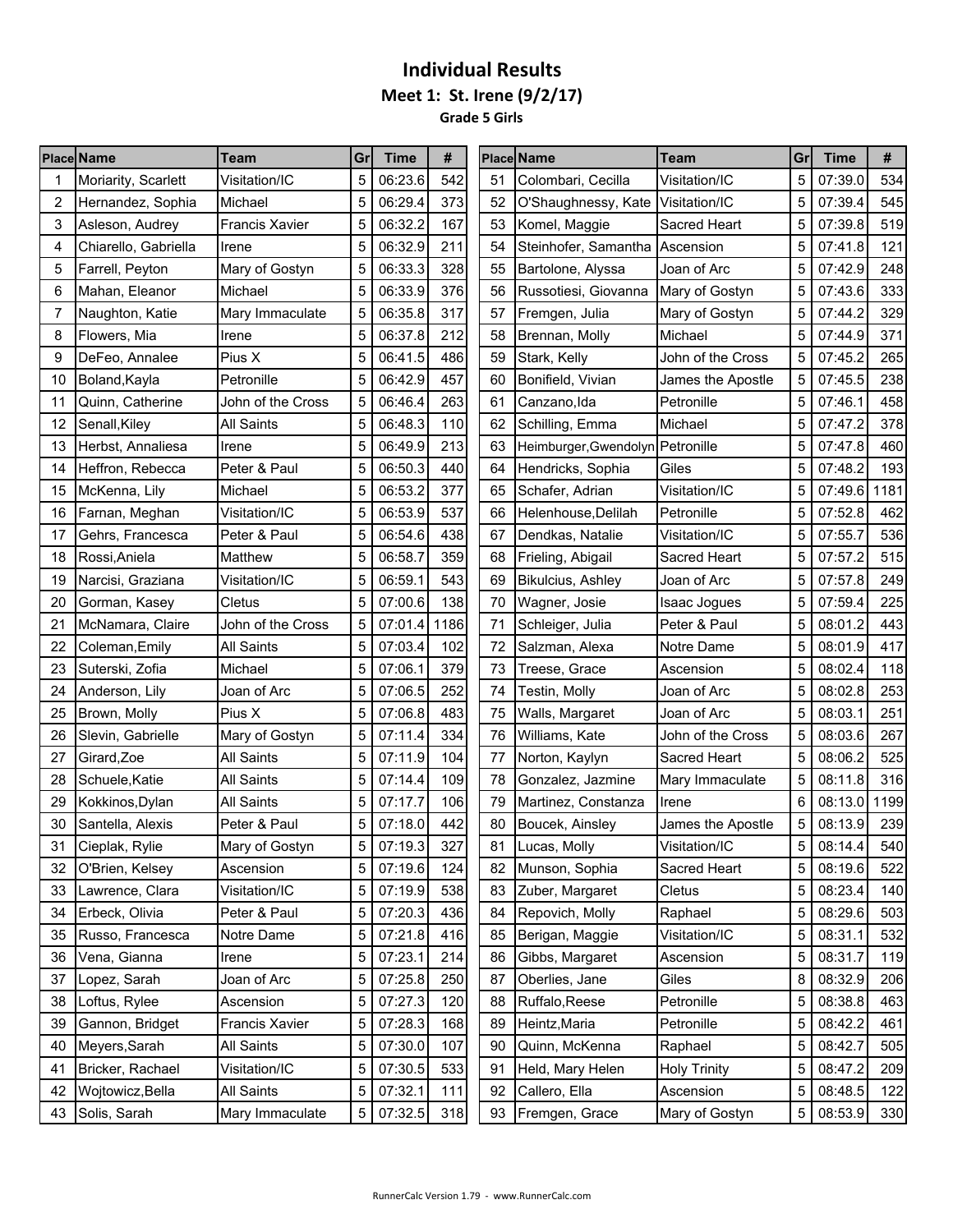**Grade 5 Girls**

| 44  | Lawton, Natalie          | Visitation/IC       | 5  | 07:32.9     | 539  | 94 | Hallenback, Lillian | Notre Dame            | 5  | 08:55.6     | 412  |
|-----|--------------------------|---------------------|----|-------------|------|----|---------------------|-----------------------|----|-------------|------|
| 45  | Casey, Jeannie           | Pius X              | 5  | 07:33.4     | 485  | 95 | Zuber, Maeve        | Cletus                | 5  | 09:01.4     | 139  |
| 46  | Johanneson, Julia        | <b>All Saints</b>   | 5  | 07:33.8     | 105  | 96 | Digenan, Elizabeth  | <b>Isaac Jogues</b>   | 5  | 09:08.2     | 224  |
| 47  | Ebey, Mary Elizabeth     | Joan of Arc         | 5  | 07:35.7     | 254  | 97 | Hyland, Delilah     | James the Apostle     | 5  | 09:11.4     | 242  |
| 48  | Ledebuhr, Ava            | Peter & Paul        | 5  | 07:37.0     | 441  | 98 | Rodriguez, Haley    | Matthew               | 5  | 09:14.1     | 362  |
| 49  | <b>Allison Butz</b>      | Dominic/Scholastica | 5  | 07:37.6     | 163  | 99 | D'Amico, Mia        | Pius X                | 5  | 09:21.6     | 1182 |
| 50  | Mendez, Abby             | Mary of Gostyn      | 5  | 07:38.6     | 332  |    | 100 Grech, Abby     | <b>Francis Xavier</b> | 5  | 09:23.9     | 169  |
|     | Place Name               | <b>Team</b>         | Gr | <b>Time</b> | $\#$ |    | <b>Place Name</b>   | <b>Team</b>           | Gr | <b>Time</b> | #    |
|     | 101 Beck, Ellie          | <b>All Saints</b>   | 5  | 09:24.9     | 100  |    |                     |                       |    |             |      |
|     | 102 Bello-Mendoza, Ivana | <b>All Saints</b>   | 5  | 09:28.5     | 101  |    |                     |                       |    |             |      |
|     | 103 Bernas, Charlee      | Notre Dame          | 5  | 09:29.8     | 410  |    |                     |                       |    |             |      |
|     | 104 Gallagher, Olivia    | <b>All Saints</b>   | 5  | 09:45.9     | 103  |    |                     |                       |    |             |      |
|     | 105 Quiroz, Alexandra    | Matthew             | 5  | 10:17.3     | 361  |    |                     |                       |    |             |      |
|     | 106 Streit, Sasha        | Raphael             | 5  | 10:33.6     | 502  |    |                     |                       |    |             |      |
| 107 | Kudlacz, Molly           | Francis Xavier      | 5  | 10:37.5     | 172  |    |                     |                       |    |             |      |
|     | 108 Marimbe, Matipa      | Notre Dame          | 5  | 10:48.5     | 413  |    |                     |                       |    |             |      |
|     |                          |                     |    |             |      |    |                     |                       |    |             |      |
|     |                          |                     |    |             |      |    |                     |                       |    |             |      |
|     |                          |                     |    |             |      |    |                     |                       |    |             |      |
|     |                          |                     |    |             |      |    |                     |                       |    |             |      |
|     |                          |                     |    |             |      |    |                     |                       |    |             |      |
|     |                          |                     |    |             |      |    |                     |                       |    |             |      |
|     |                          |                     |    |             |      |    |                     |                       |    |             |      |
|     |                          |                     |    |             |      |    |                     |                       |    |             |      |
|     |                          |                     |    |             |      |    |                     |                       |    |             |      |
|     |                          |                     |    |             |      |    |                     |                       |    |             |      |
|     |                          |                     |    |             |      |    |                     |                       |    |             |      |
|     |                          |                     |    |             |      |    |                     |                       |    |             |      |
|     |                          |                     |    |             |      |    |                     |                       |    |             |      |
|     |                          |                     |    |             |      |    |                     |                       |    |             |      |
|     |                          |                     |    |             |      |    |                     |                       |    |             |      |
|     |                          |                     |    |             |      |    |                     |                       |    |             |      |
|     |                          |                     |    |             |      |    |                     |                       |    |             |      |
|     |                          |                     |    |             |      |    |                     |                       |    |             |      |
|     |                          |                     |    |             |      |    |                     |                       |    |             |      |
|     |                          |                     |    |             |      |    |                     |                       |    |             |      |
|     |                          |                     |    |             |      |    |                     |                       |    |             |      |
|     |                          |                     |    |             |      |    |                     |                       |    |             |      |
|     |                          |                     |    |             |      |    |                     |                       |    |             |      |
|     |                          |                     |    |             |      |    |                     |                       |    |             |      |
|     |                          |                     |    |             |      |    |                     |                       |    |             |      |
|     |                          |                     |    |             |      |    |                     |                       |    |             |      |
|     |                          |                     |    |             |      |    |                     |                       |    |             |      |
|     |                          |                     |    |             |      |    |                     |                       |    |             |      |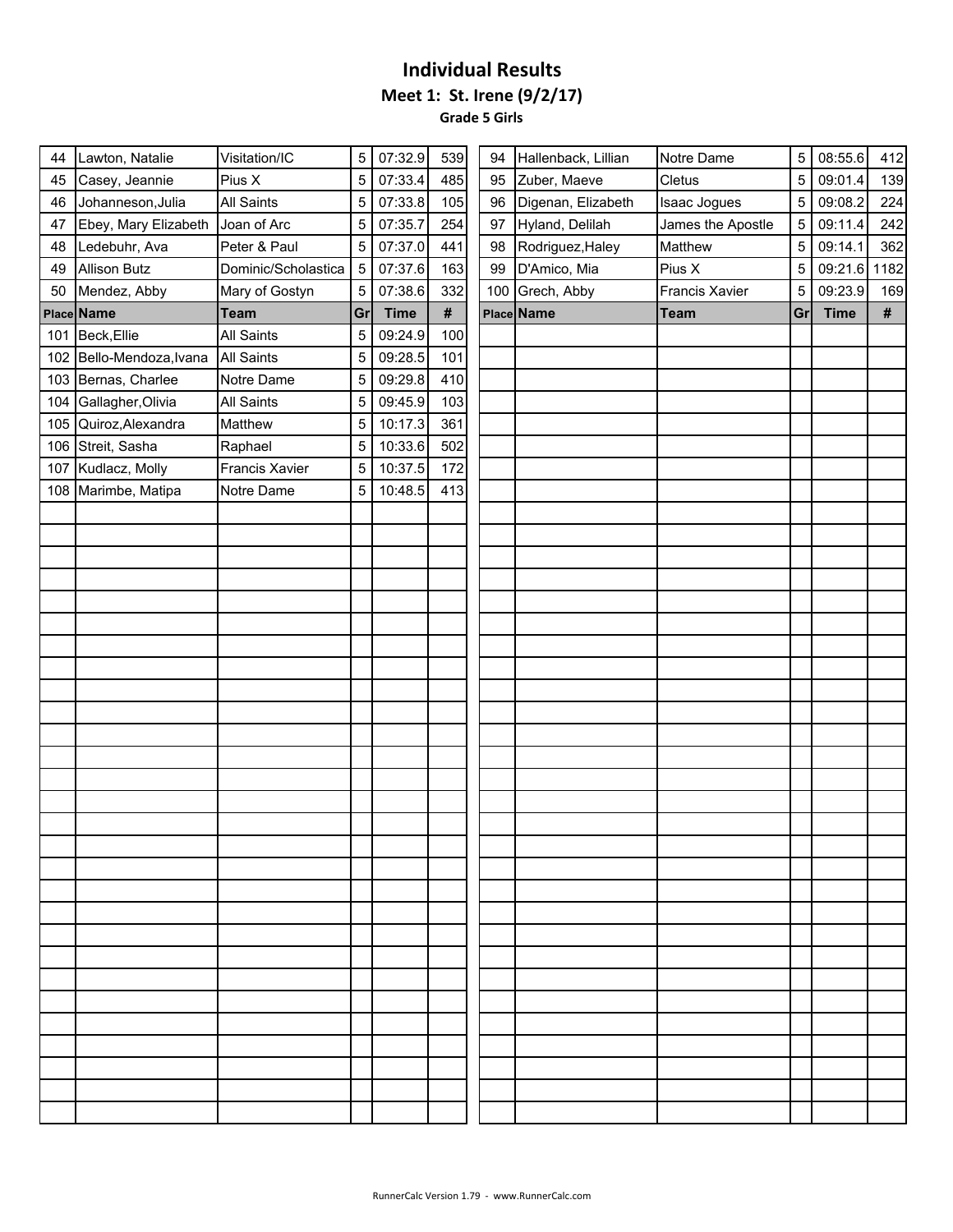### **Team Results Meet 1: St. Irene (9/2/17) Grade 6 Boys**

| Place Team           |    | Score Runner #1                                 | Runner#2                                    | Runner#3                                  | Runner#4                                    | Runner#5                                                                              | Runner#6              | Runner #7             | Tie |
|----------------------|----|-------------------------------------------------|---------------------------------------------|-------------------------------------------|---------------------------------------------|---------------------------------------------------------------------------------------|-----------------------|-----------------------|-----|
| Visitation/IC        | 80 | McKillop, Nathan (3)                            | Calcagno, Mike (7)                          | Keating, Danny (10)                       | Kenny, Billy (27)                           | Johnson, Aiden (33)                                                                   | Mayfield, Ryan (53)   | Berigan, Patrick (67) |     |
| 2 Michael            |    | 104 Sowers, Tyler (5)                           | Fitzpatrick, William (22) Baker, Gavin (23) |                                           | Striedl, Christopher (26) Swiatek, Luc (28) |                                                                                       | Spahn, (29)           | Sheahin, Lucas (32)   |     |
| 3 Notre Dame         |    | 173 Shannon, Danny (4)                          | Davis, Jett (20)                            | Bennett, Clarke (25)                      | Perkins, Brendan (31)                       | Arenz, Charlie (93)                                                                   | DuFour, Connor (99)   | Kassay, Andrew (113)  |     |
| 4 Peter & Paul       |    | 182 Spellman, Matthew (13) Roberts, Dylan (16)  |                                             | Esser, Alexander (40)                     | Gehrs, Samuel (44)                          | Keegan, James (69)                                                                    |                       |                       | 113 |
| 5 Mary of Gostyn     |    | 182 Petersen, Daniel (18)                       | Nolan, Brett (21)                           | O'Connor, Rory (35)                       | Mysliwiec, Curtis (43)                      | Flannery, Hugh (65)                                                                   |                       |                       | 117 |
| 6 Cletus             |    | 210 Llerenas, Adrian (17)                       | Townsend, Thomas (19) Mulcrone, Quinn (30)  |                                           | Ruiz, Benjamin (57)                         | Nawas, Alex (87)                                                                      | Rivera, Daniel (111)  |                       |     |
| Mary Immaculate      |    | 218 Naughton, Mathhew (6) Koplinski, Jonah (37) |                                             | Bargas, Caden (46)                        |                                             | McFarlane, Spencer (61) Waechter, Matthew (68) Donovan, Brian (105) Barry, Jack (112) |                       |                       |     |
| 8 Joan of Arc        |    | 258 Huesing, Nicholas (2)                       | Kohlmeyer, Dennis (47) Brown, Alex (48)     |                                           | Fugiel, Luke (79)                           | Luchetti, Christopher (82) Stevenson, Daniel (91) Moscinski, Jonathan (109)           |                       |                       |     |
| 9 Ascension          |    | 266 Zimmer, James (8)                           | Esposito, Ross (11)                         | O'Brien, Evan (51)                        | Zimmer, Henry (90)                          | Jimenez, Diego Luca (106) Fox, Michael (116)                                          |                       |                       |     |
| 10 Francis Xavier    |    | 278 Strayer, Nicholas (15)                      | Robbins, Cole (41)                          | Cutler, Owen (56)                         | Crandall, Johnny (74)                       | Filbin, Quinn (92)                                                                    | Castaneda, Eddy (101) |                       |     |
| 11 All Saints        |    | 284 Fenlon, Brendan (9)                         | Del toro, Leo (55)                          | Klein, Justin (59)                        | Vivar, Aaron (80)                           | Dela Cruz, Jordan (81)                                                                | Muller, Eddie (89)    |                       |     |
| 12 James the Apostle |    | 314 Jochum, Timothy (12)                        | Paige, Trevor (50)                          | Cardona, Roman (71)                       | Spahn, Brendan (73)                         | Molloy, Jacob (108)                                                                   |                       |                       |     |
| Petronille           |    | N.S. King, Kevin (14)                           | Cooney, Brennan (38)                        | Gusanders, Andrew (49) Hough, Milton (95) |                                             |                                                                                       |                       |                       |     |
| Irene                |    | N.S. Kolozsy, Owen (39)                         | Powell, Michael (45)                        | Kolker, Joseph (86)                       | Garcia, Daniel (115)                        |                                                                                       |                       |                       |     |
| Matthew              |    | N.S. Lee, Caden (36)                            | Schulze, Jake (77)                          | Nze, Chikodi (83)                         |                                             |                                                                                       |                       |                       |     |
| John of the Cross    |    | N.S. Sarros, Nathaniel (42)                     | Facchini, Cuyler (64)                       | Mathey, Matthew (98)                      |                                             |                                                                                       |                       |                       |     |
| Pius X               |    | N.S. Rosenthal, Joey (60)                       | Bianco, Gabriel (70)                        | Denault, Nick (114)                       |                                             |                                                                                       |                       |                       |     |
| Raphael              |    | N.S. Hart, Joey $(54)$                          | Liedel, Nick (96)                           | Malone, Lucas (102)                       |                                             |                                                                                       |                       |                       |     |
| Giles                |    | N.S. Estes, Cameron (52)                        | Ahler, Quin (107)                           | Agozo, Ryan (118)                         |                                             |                                                                                       |                       |                       |     |
| Sacred Heart         |    | N.S. Hallerud, Chris (24)                       | Wyatt, Sean (103)                           |                                           |                                             |                                                                                       |                       |                       |     |
| Joseph               |    | N.S. Flavin, Sean (58)                          | Kearney, Patrick (97)                       |                                           |                                             |                                                                                       |                       |                       |     |
| Leonard              |    | N.S. Trujillo, Issac (63)                       | Murguia, Isaac (117)                        |                                           |                                             |                                                                                       |                       |                       |     |
| Dominic/Scholastica  |    | N.S. Jonah Tran (100)                           | Adam Galvez (110)                           |                                           |                                             |                                                                                       |                       |                       |     |
| <b>Holy Trinity</b>  |    | N.S. Riedl, Jason (1)                           |                                             |                                           |                                             |                                                                                       |                       |                       |     |
| Luke                 |    | N.S. Dugan, Liam (94)                           |                                             |                                           |                                             |                                                                                       |                       |                       |     |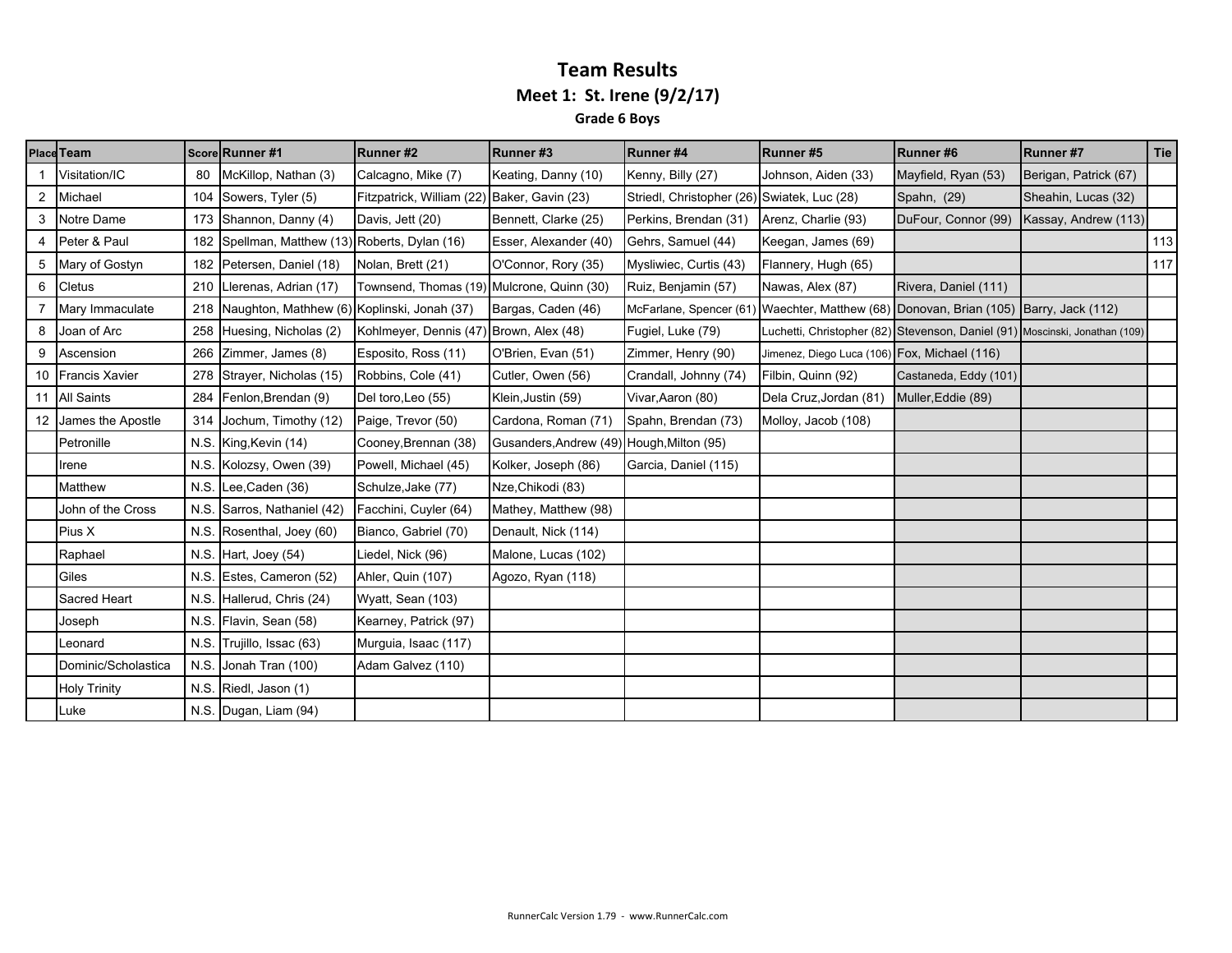**Grade 6 Boys** . .

| 723<br>6<br>09:30.4<br>O'Brien, Evan<br>6<br>Riedl, Jason<br><b>Holy Trinity</b><br>51<br>Ascension<br>09:38.4<br>797<br>Huesing, Nicholas<br>Joan of Arc<br>6<br>52<br>Estes, Cameron<br>Giles<br>6<br>2<br>6<br>09:39.2<br>1128<br>53<br>Visitation/IC<br>6<br>3<br>McKillop, Nathan<br>Visitation/IC<br>Mayfield, Ryan | 11:35.1<br>634<br>716<br>11:35.4<br>11:35.8<br>1127 |
|---------------------------------------------------------------------------------------------------------------------------------------------------------------------------------------------------------------------------------------------------------------------------------------------------------------------------|-----------------------------------------------------|
|                                                                                                                                                                                                                                                                                                                           |                                                     |
|                                                                                                                                                                                                                                                                                                                           |                                                     |
|                                                                                                                                                                                                                                                                                                                           |                                                     |
| 6<br>09:41.9<br>990<br>54<br>6<br>Shannon, Danny<br>Notre Dame<br>Hart, Joey<br>Raphael<br>4                                                                                                                                                                                                                              | 11:36.1<br>1079                                     |
| 6<br>09:49.8<br>947<br><b>All Saints</b><br>6<br>5<br>Sowers, Tyler<br>Michael<br>55<br>Del toro, Leo                                                                                                                                                                                                                     | 11:37.1<br>601                                      |
| 873<br>6<br>10:02.9<br>56<br><b>Francis Xavier</b><br>6<br>6<br>Naughton, Mathhew<br>Mary Immaculate<br>Cutler, Owen                                                                                                                                                                                                      | 694<br>11:38.5                                      |
| Visitation/IC<br>6<br>10:03.4<br>1118<br>57<br>Cletus<br>6<br>Calcagno, Mike<br>Ruiz, Benjamin<br>7                                                                                                                                                                                                                       | 11:38.9<br>657                                      |
| 6<br>10:06.8<br>629<br>58<br>6<br>8<br>Zimmer, James<br>Ascension<br>Flavin, Sean<br>Joseph                                                                                                                                                                                                                               | 832<br>11:39.2                                      |
| <b>All Saints</b><br>6<br>10:07.6<br>603<br>59<br><b>All Saints</b><br>6<br>9<br>Fenlon, Brendan<br>Klein, Justin                                                                                                                                                                                                         | 11:39.6<br>605                                      |
| Visitation/IC<br>6<br>10:07.9<br>1124<br>Rosenthal, Joey<br>Pius X<br>6<br>10<br>Keating, Danny<br>60                                                                                                                                                                                                                     | 1063<br>11:40.0                                     |
| 635<br>6<br>10:09.4<br>61<br>6<br>Esposito, Ross<br>Ascension<br>McFarlane, Spencer<br>Mary Immaculate<br>11                                                                                                                                                                                                              | 872<br>11:41.1                                      |
| 774<br>Jochum, Timothy<br>10:13.1<br>62<br>6<br>12<br>James the Apostle<br>6<br>Karnick, Anthony<br>Michael                                                                                                                                                                                                               | 944<br>11:41.6                                      |
| Peter & Paul<br>6<br>10:14.0<br>1016<br>63<br>6<br>13<br>Spellman, Matthew<br>Trujillo, Issac<br>Leonard                                                                                                                                                                                                                  | 851<br>11:42.0                                      |
| Petronille<br>6<br>10:15.9 1035<br>6<br>King, Kevin<br>64<br>Facchini, Cuyler<br>John of the Cross<br>14                                                                                                                                                                                                                  | 11:42.4<br>816                                      |
| 10:16.2<br>15<br><b>Francis Xavier</b><br>6<br>699<br>Mary of Gostyn<br>6<br>Strayer, Nicholas<br>65<br>Flannery, Hugh                                                                                                                                                                                                    | 888<br>11:42.7                                      |
| Peter & Paul<br>6<br>10:17.0<br>1015<br>66<br>6<br>16<br>Roberts, Dylan<br>Anderson, Joseph<br>Michael                                                                                                                                                                                                                    | 930<br>11:43.1                                      |
| Cletus<br>6<br>10:19.8<br>654<br>67<br>6<br>Llerenas, Adrian<br>Berigan, Patrick<br>Visitation/IC<br>17                                                                                                                                                                                                                   | 11:50.4<br>1116                                     |
| 6<br>10:22.2<br>893<br>6<br>18<br>Petersen, Daniel<br>Mary of Gostyn<br>68<br>Waechter, Matthew<br>Mary Immaculate                                                                                                                                                                                                        | 11:53.6<br>875                                      |
| 658<br>6<br>10:32.5<br>6<br>19<br>Townsend, Thomas<br>Cletus<br>69<br>Peter & Paul<br>Keegan, James                                                                                                                                                                                                                       | 11:53.9<br>1013                                     |
| 10:38.5<br>986<br>Pius X<br>6<br>70<br>Bianco, Gabriel<br>6<br>20<br>Davis, Jett<br>Notre Dame                                                                                                                                                                                                                            | 1060<br>11:57.6                                     |
| 891<br>6<br>10:40.3<br>71<br>6<br>21<br>Nolan, Brett<br>Mary of Gostyn<br>Cardona, Roman<br>James the Apostle                                                                                                                                                                                                             | 11:58.9<br>771                                      |
| 6<br>10:43.1<br>939<br>72<br>6<br>22<br>Fitzpatrick, William<br>Michael<br>Bertuca, Anthony<br>Michael                                                                                                                                                                                                                    | 12:03.5<br>934                                      |
| 10:45.7<br>931<br>73<br>6<br>23<br>Baker, Gavin<br>Michael<br>6<br>Spahn, Brendan<br>James the Apostle                                                                                                                                                                                                                    | 777<br>12:07.9                                      |
| Sacred Heart<br>6<br>10:47.9<br>1091<br>6<br>24<br>Hallerud, Chris<br>74<br>Crandall, Johnny<br><b>Francis Xavier</b>                                                                                                                                                                                                     | 693<br>12:08.5                                      |
| Bennett, Clarke<br>Notre Dame<br>6<br>10:49.0<br>985<br>75<br>Bauer, Jayden<br>Michael<br>6<br>25                                                                                                                                                                                                                         | 12:08.9<br>933                                      |
| Michael<br>6<br>10:49.6<br>949<br>76<br>Fahey, Declan<br>6<br>26<br>Striedl, Christopher<br>Visitation/IC                                                                                                                                                                                                                 | 12:09.4<br>1120                                     |
| 5<br>10:49.9<br>1109<br>77<br>6<br>27<br>Kenny, Billy<br>Visitation/IC<br>Schulze, Jake<br>Matthew                                                                                                                                                                                                                        | 912<br>12:12.1                                      |
| 6<br>10:55.4<br>950<br>78<br>Fischesser, Charles<br>6<br>28<br>Swiatek, Luc<br>Michael<br>Michael                                                                                                                                                                                                                         | 938<br>12:16.8                                      |
| 948<br>79<br>29<br>Michael<br>6<br>10:56.9<br>6<br>Spahn,<br>Fugiel, Luke<br>Joan of Arc                                                                                                                                                                                                                                  | 796<br>12:20.6                                      |
| 10:59.5<br>655<br>Cletus<br>6<br>80<br>Vivar, Aaron<br>6<br>30<br>Mulcrone, Quinn<br><b>All Saints</b>                                                                                                                                                                                                                    | 12:24.5<br>607                                      |
| $6\phantom{a}$<br>11:00.7<br>6<br>Notre Dame<br>989<br>81<br>Dela Cruz, Jordan<br>31<br>Perkins, Brendan<br>All Saints                                                                                                                                                                                                    | 12:28.0<br>602                                      |
| 6<br>11:01.2<br>946<br>6<br>32<br>Sheahin, Lucas<br>Michael<br>82<br>Luchetti, Christopher<br>Joan of Arc                                                                                                                                                                                                                 | 12:28.3<br>799                                      |
| Visitation/IC<br>11:01.4 1122<br>33<br>Johnson, Aiden<br>6<br>Nze, Chikodi<br>Matthew<br>6<br>83                                                                                                                                                                                                                          | 12:30.3<br>911                                      |
| 11:04.4<br>Huelskoetter, Luke<br>Michael<br>942<br>Keough, Jacob<br>Michael<br>34<br>6<br>84<br>6                                                                                                                                                                                                                         | 12:30.7<br>945                                      |
| 11:05.1<br>O'Connor, Rory<br>Mary of Gostyn<br>6<br>892<br>85<br>35<br>Diamond,<br>Michael<br>6                                                                                                                                                                                                                           | 12:32.8<br>936                                      |
| 11:09.7<br>Kolker, Joseph<br>Lee, Caden<br>Matthew<br>6<br>910<br>36<br>86<br>6<br>Irene                                                                                                                                                                                                                                  | 12:37.2<br>735                                      |
| Mary Immaculate<br>6<br>871<br>37<br>Koplinski, Jonah<br>11:12.6<br>87<br>Nawas, Alex<br>Cletus<br>8                                                                                                                                                                                                                      | 676<br>12:40.2                                      |
| 11:13.1<br>38<br>Cooney, Brennan<br>Petronille<br>6<br>1031<br>88<br>Globe, Michael<br>Michael<br>6                                                                                                                                                                                                                       | 12:44.4<br>940                                      |
| Kolozsy, Owen<br>11:17.9<br>736<br>Muller, Eddie<br>All Saints<br>39<br>Irene<br>6<br>89<br>6                                                                                                                                                                                                                             | 12:49.4<br>606                                      |
| Peter & Paul<br>6<br>11:18.3 1011<br>Zimmer, Henry<br>40<br>Esser, Alexander<br>90<br>Ascension<br>6                                                                                                                                                                                                                      | 12:51.1<br>630                                      |
| 11:20.9<br>Robbins, Cole<br>Francis Xavier<br>698<br>Stevenson, Daniel<br>Joan of Arc<br>6<br>91<br>6<br>41                                                                                                                                                                                                               | 13:05.6<br>802                                      |
| Sarros, Nathaniel<br>John of the Cross<br>6<br>11:23.4<br>818<br>92<br>Filbin, Quinn<br>Francis Xavier<br>42<br>6                                                                                                                                                                                                         | 13:08.3<br>695                                      |
| Mysliwiec, Curtis<br>11:25.3<br>890<br>Arenz, Charlie<br>Notre Dame<br>Mary of Gostyn<br>6<br>93<br>6<br>43                                                                                                                                                                                                               | 13:13.6<br>984                                      |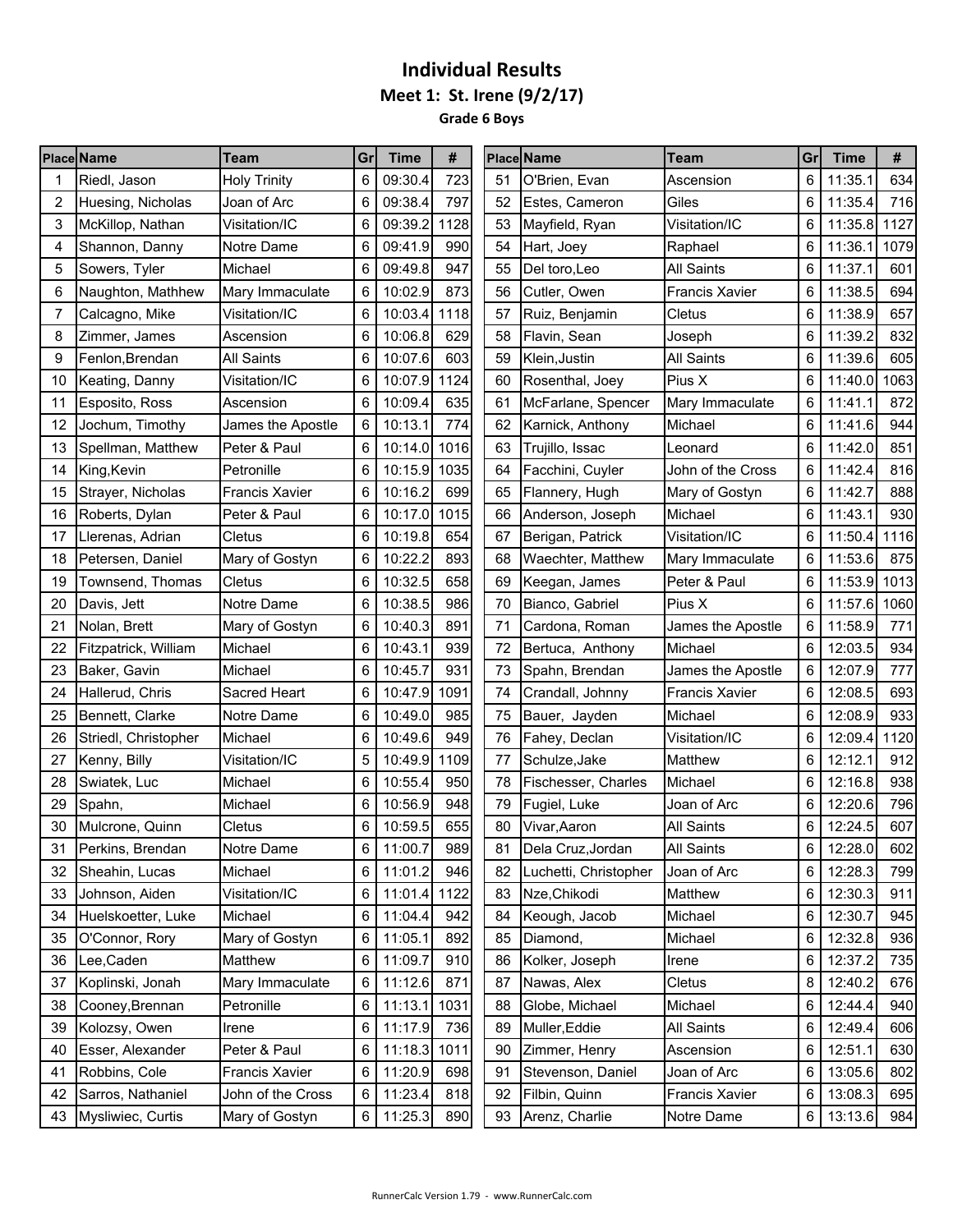**Grade 6 Boys**  $\sim$ 

| 44  | Gehrs, Samuel           | Peter & Paul        | 6  | 11:25.9 1012 |      | 94  | Dugan, Liam      | Luke                | 6  | 13:22.3      | 856  |
|-----|-------------------------|---------------------|----|--------------|------|-----|------------------|---------------------|----|--------------|------|
| 45  | Powell, Michael         | Irene               | 6  | 11:26.1      | 737  | 95  | Hough, Milton    | Petronille          | 6  | 13:29.0      | 1033 |
| 46  | Bargas, Caden           | Mary Immaculate     | 6  | 11:30.6      | 868  | 96  | Liedel, Nick     | Raphael             | 6  | 13:30.6 1080 |      |
| 47  | Kohlmeyer, Dennis       | Joan of Arc         | 6  | 11:30.9      | 798  | 97  | Kearney, Patrick | Joseph              | 6  | 13:50.0      | 834  |
| 48  | Brown, Alex             | Joan of Arc         | 6  | 11:31.4      | 800  | 98  | Mathey, Matthew  | John of the Cross   | 6  | 13:52.4      | 1194 |
| 49  | Gusanders, Andrew       | Petronille          | 6  | 11:31.7      | 1032 | 99  | DuFour, Connor   | Notre Dame          | 6  | 13:52.7      | 987  |
| 50  | Paige, Trevor           | James the Apostle   | 6  | 11:32.2      | 776  | 100 | Jonah Tran       | Dominic/Scholastica | 6  | 14:04.7      | 684  |
|     | Place Name              | <b>Team</b>         | Gr | <b>Time</b>  | #    |     | Place Name       | <b>Team</b>         | Gr | <b>Time</b>  | #    |
|     | 101 Castaneda, Eddy     | Francis Xavier      | 6  | 14:07.2      | 691  |     |                  |                     |    |              |      |
|     | 102 Malone, Lucas       | Raphael             | 6  | 14:09.1      | 1081 |     |                  |                     |    |              |      |
|     | 103 Wyatt, Sean         | Sacred Heart        | 6  | 14:21.7      | 1101 |     |                  |                     |    |              |      |
|     | 104 Doerries, Michael   | Michael             | 6  | 14:40.6      | 937  |     |                  |                     |    |              |      |
|     | 105 Donovan, Brian      | Mary Immaculate     | 6  | 14:50.0      | 870  |     |                  |                     |    |              |      |
|     | 106 Jimenez, Diego Luca | Ascension           | 6  | 15:02.4      | 628  |     |                  |                     |    |              |      |
| 107 | Ahler, Quin             | Giles               | 6  | 15:05.0      | 715  |     |                  |                     |    |              |      |
|     | 108 Molloy, Jacob       | James the Apostle   | 6  | 15:15.2      | 775  |     |                  |                     |    |              |      |
| 109 | Moscinski, Jonathan     | Joan of Arc         | 6  | 15:18.6      | 801  |     |                  |                     |    |              |      |
| 110 | <b>Adam Galvez</b>      | Dominic/Scholastica | 6  | 15:41.8      | 681  |     |                  |                     |    |              |      |
| 111 | Rivera, Daniel          | Cletus              | 6  | 16:34.0      | 656  |     |                  |                     |    |              |      |
| 112 | Barry, Jack             | Mary Immaculate     | 6  | 16:39.8      | 869  |     |                  |                     |    |              |      |
|     | 113 Kassay, Andrew      | Notre Dame          | 6  | 16:58.6      | 988  |     |                  |                     |    |              |      |
|     | 114 Denault, Nick       | Pius X              | 6  | 17:54.5      | 1062 |     |                  |                     |    |              |      |
| 115 | Garcia, Daniel          | Irene               | 6  | 18:42.8      | 734  |     |                  |                     |    |              |      |
|     | 116 Fox, Michael        | Ascension           | 6  | 19:04.7      | 639  |     |                  |                     |    |              |      |
| 117 | Murguia, Isaac          | Leonard             | 6  | 19:37.3      | 1192 |     |                  |                     |    |              |      |
|     | 118 Agozo, Ryan         | Giles               | 6  |              | 714  |     |                  |                     |    |              |      |
|     |                         |                     |    |              |      |     |                  |                     |    |              |      |
|     |                         |                     |    |              |      |     |                  |                     |    |              |      |
|     |                         |                     |    |              |      |     |                  |                     |    |              |      |
|     |                         |                     |    |              |      |     |                  |                     |    |              |      |
|     |                         |                     |    |              |      |     |                  |                     |    |              |      |
|     |                         |                     |    |              |      |     |                  |                     |    |              |      |
|     |                         |                     |    |              |      |     |                  |                     |    |              |      |
|     |                         |                     |    |              |      |     |                  |                     |    |              |      |
|     |                         |                     |    |              |      |     |                  |                     |    |              |      |
|     |                         |                     |    |              |      |     |                  |                     |    |              |      |
|     |                         |                     |    |              |      |     |                  |                     |    |              |      |
|     |                         |                     |    |              |      |     |                  |                     |    |              |      |
|     |                         |                     |    |              |      |     |                  |                     |    |              |      |
|     |                         |                     |    |              |      |     |                  |                     |    |              |      |
|     |                         |                     |    |              |      |     |                  |                     |    |              |      |
|     |                         |                     |    |              |      |     |                  |                     |    |              |      |
|     |                         |                     |    |              |      |     |                  |                     |    |              |      |
|     |                         |                     |    |              |      |     |                  |                     |    |              |      |
|     |                         |                     |    |              |      |     |                  |                     |    |              |      |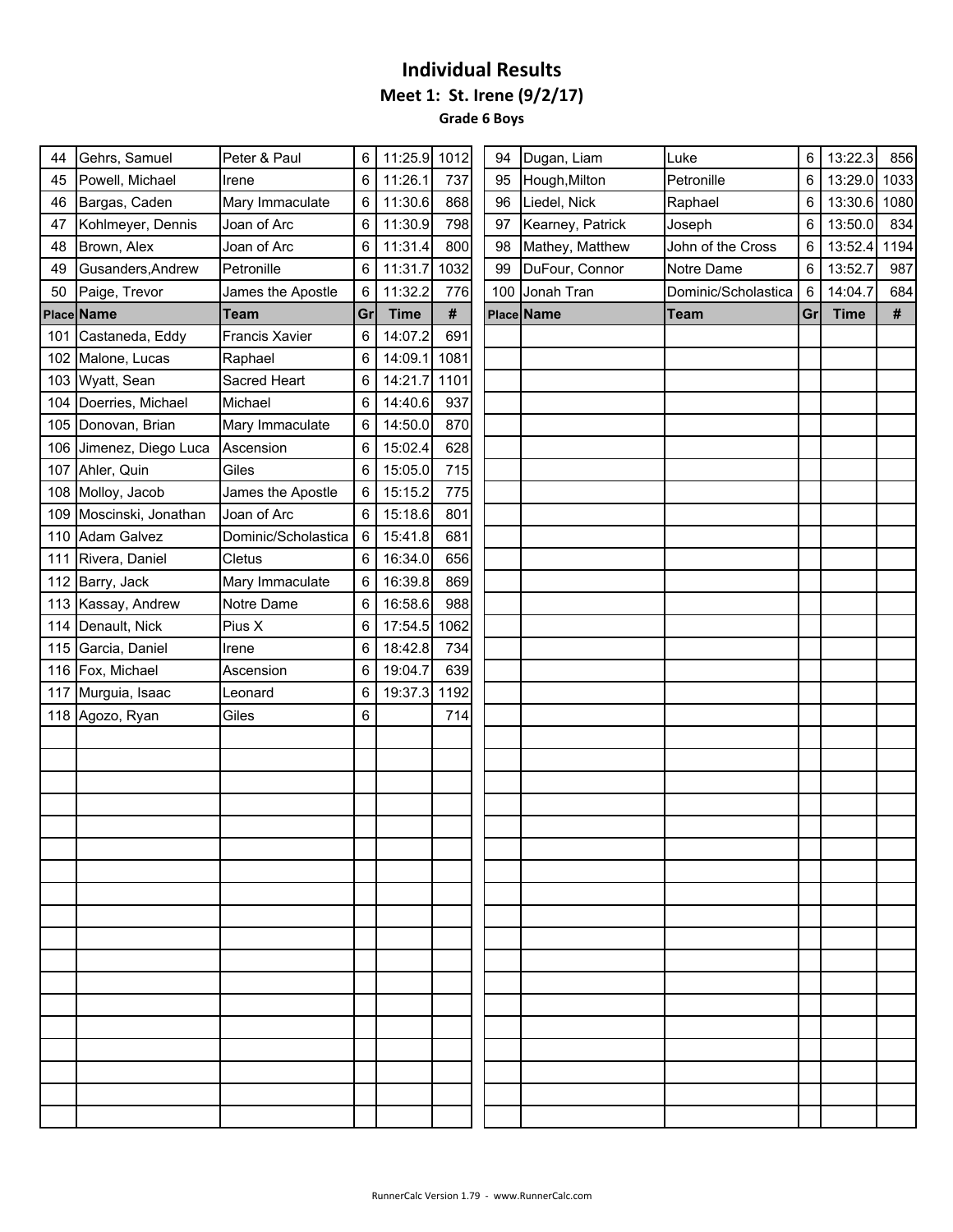#### **Team Results Meet 1: St. Irene (9/2/17) Grade 6 Girls**

|   | <b>Place Team</b>     |      | Score Runner #1                                      | Runner#2               | Runner#3                 | Runner#4                                   | Runner#5                                        | Runner#6                                     | Runner#7 | <b>Tie</b> |
|---|-----------------------|------|------------------------------------------------------|------------------------|--------------------------|--------------------------------------------|-------------------------------------------------|----------------------------------------------|----------|------------|
|   | Michael               | 87   | Bielenda, Ellie (3)                                  | Scarpelli, Lauren (6)  | Obrochta, Charlotte (8)  | Hutchens, Sofia (31)                       | Carroll, Gianna (39)                            | Wallensack, Samantha (61) Kearney, Lily (67) |          |            |
| 2 | Visitation/IC         | 89   | Quinn, Michaela (1)                                  | Geiger, Allie (10)     | Falduto, Ava (11)        | Lawton, Alysa (33)                         | Costello, Reilly (34)                           | DiMarco, Mercuerite (35) McMillen, Zoe (45)  |          | 124        |
| 3 | Pius X                | 89   | Ferris, Marin (4)                                    | Bruschuk, Elle (16)    | Schaub, Meg (20)         | Chivilo, Elisa (23)                        | Goetz, Hailey (26)                              | MacShane, Aeryn (46) Grivetti, Leah (57)     |          | 135        |
|   | Notre Dame            | 157  | Spezia, Grace (15)                                   | Gilmartin, Katie (17)  | Jucovics, Ella (28)      | Russo, Gianna (38)                         | Lahmann, Elizabeth (59) Marshall, Marcella (65) |                                              |          |            |
| 5 | <b>Francis Xavier</b> |      | 166 Tully, Terese (5)                                | Sifferman, Evelyn (18) | Thomas, Olivia (25)      | Walsh, Mary Clare (55) O'Connor, Abby (63) |                                                 | Geraghty, Eleanor (72)                       |          |            |
| 6 | <b>Cletus</b>         | 202  | Cranny, Shannon (2)                                  | Kapusta, Gabriela (29) | Mariano, Amelia (43)     | Ludden, Julia (47)                         | Cruz, Dalia (81)                                |                                              |          |            |
|   | Mary of Gostyn        |      | 230 Casey, Mary Kate (24)                            | Reiser, Ella (41)      | Kumzi, Logan (51)        | Lucina, Jennifer (52)                      | Laverty, Elizabeth (62)                         | Walsh, Anna (64)                             |          |            |
| 8 | Petronille            | 241  | Cudzilo, Carina (13)                                 | Andringa, Grace (36)   | Pratt, Sydney (54)       | Brazier, Heide (68)                        | Freeman, Madeline (70) Arroyo, Azaria (73)      |                                              |          |            |
|   | John of the Cross     |      | N.S. Sarros, Valerie (21)                            | Olk, Margaret (32)     | Kelly, Carlin (40)       | Siffermann, Jane (49)                      |                                                 |                                              |          |            |
|   | Peter & Paul          |      | N.S. Kacedan, Bridget (9)                            | Switz, Ryley (37)      | Schlueter, Merryn (48)   | Faulkner, Teagan (58)                      |                                                 |                                              |          |            |
|   | Matthew               | N.S. | Tipton, Emma (53)                                    | Speidel, Mia (56)      | Antony, Rose (66)        | Hoeflich, Stephanie (69)                   |                                                 |                                              |          |            |
|   | Sacred Heart          |      | N.S. Kelly, Sammy (12)                               | Wells, Maddie (19)     | Stevenson, Anabelle (22) |                                            |                                                 |                                              |          |            |
|   | Our Lady of Peace     |      | N.S. Vancura, Olivia (30)                            | Schiappa, Sophia (44)  | Koestner, Anna (75)      |                                            |                                                 |                                              |          |            |
|   | Irene                 |      | N.S. Miller, Stephanie (42)                          | Gierek, Amanda (71)    |                          |                                            |                                                 |                                              |          |            |
|   | Leonard               |      | N.S. Schwartz, Mackenzie (77) Schwartz, Madison (78) |                        |                          |                                            |                                                 |                                              |          |            |
|   | Joseph                |      | N.S. Pacelli, Lucy (7)                               |                        |                          |                                            |                                                 |                                              |          |            |
|   | Mary Immaculate       |      | N.S. Dwyer, Ella (14)                                |                        |                          |                                            |                                                 |                                              |          |            |
|   | Luke                  |      | N.S. Vazquez, Ayani (27)                             |                        |                          |                                            |                                                 |                                              |          |            |
|   | Raphael               | N.S. | Quinn, Molly (50)                                    |                        |                          |                                            |                                                 |                                              |          |            |
|   | Joan of Arc           |      | N.S. Oasay, Maxcel Jane (79)                         |                        |                          |                                            |                                                 |                                              |          |            |
|   | Giles                 |      | N.S. Maloy, Olivia (80)                              |                        |                          |                                            |                                                 |                                              |          |            |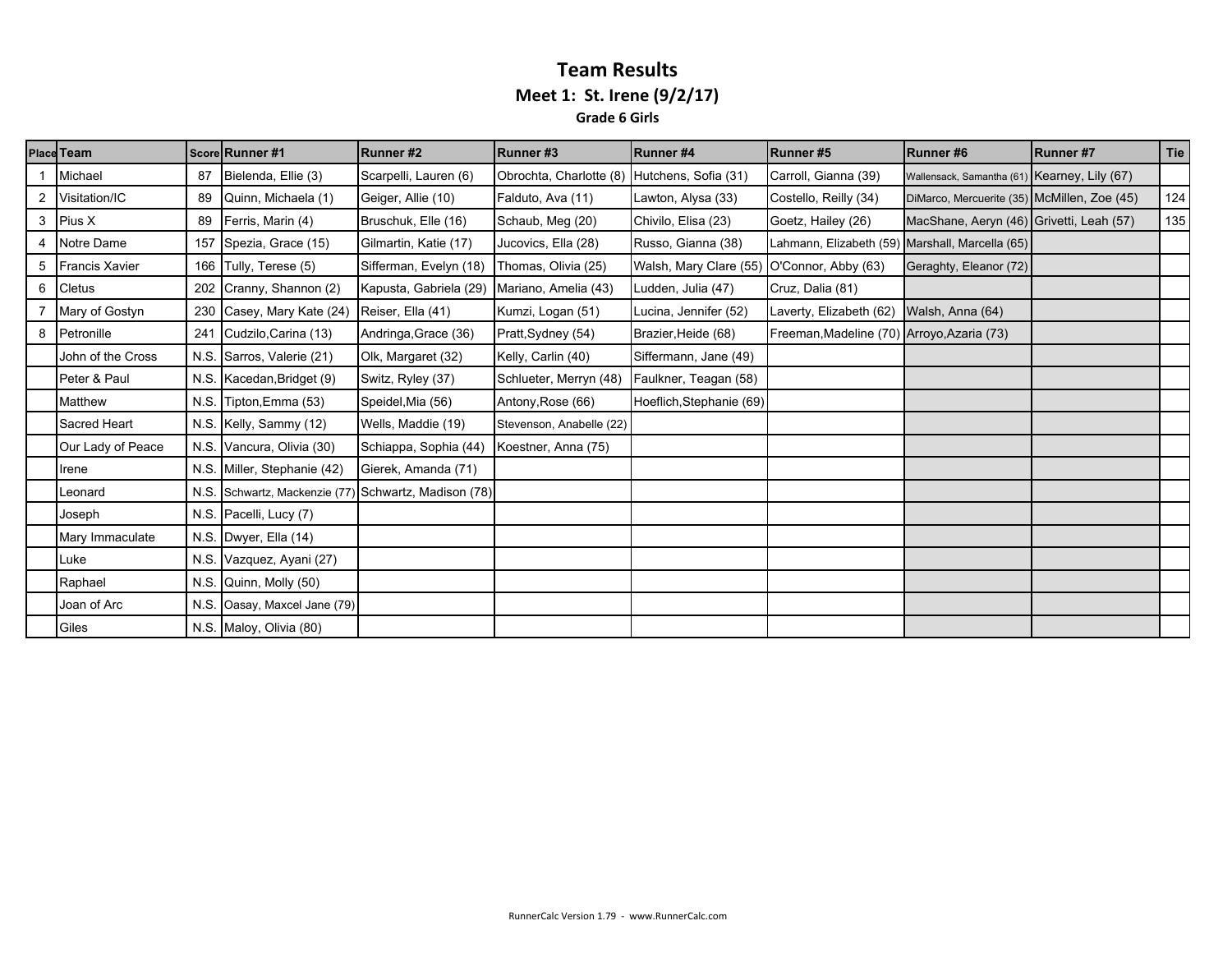**Grade 6 Girls** . e

|    | <b>Place Name</b>   | Team                  | Gr | <b>Time</b> | #    |    | <b>Place Name</b>            | <b>Team</b>           | Gr | <b>Time</b> | #    |
|----|---------------------|-----------------------|----|-------------|------|----|------------------------------|-----------------------|----|-------------|------|
|    | Quinn, Michaela     | Visitation/IC         | 6  | 10:14.2     | 560  | 51 | Kumzi, Logan                 | Mary of Gostyn        | 6  | 12:55.4     | 336  |
| 2  | Cranny, Shannon     | Cletus                | 6  | 10:23.1     | 141  | 52 | Lucina, Jennifer             | Mary of Gostyn        | 6  | 12:59.9     | 338  |
| 3  | Bielenda, Ellie     | Michael               | 6  | 10:31.4     | 380  | 53 | Tipton,Emma                  | Matthew               | 6  | 13:00.2     | 363  |
| 4  | Ferris, Marin       | Pius X                | 6  | 10:47.3     | 490  | 54 | Pratt, Sydney                | Petronille            | 6  | 13:04.2     | 469  |
| 5  | Tully, Terese       | <b>Francis Xavier</b> | 6  | 10:51.3     | 178  | 55 | Walsh, Mary Clare            | <b>Francis Xavier</b> | 6  | 13:05.8     | 179  |
| 6  | Scarpelli, Lauren   | Michael               | 6  | 10:58.0     | 389  | 56 | Speidel, Mia                 | Matthew               | 6  | 13:07.8     | 366  |
| 7  | Pacelli, Lucy       | Joseph                | 6  | 10:58.8     | 292  | 57 | Grivetti, Leah               | Pius X                | 6  | 13:25.6     | 492  |
| 8  | Obrochta, Charlotte | Michael               | 6  | 10:59.7     | 388  | 58 | Faulkner, Teagan             | Peter & Paul          | 6  | 13:25.9     | 446  |
| 9  | Kacedan, Bridget    | Peter & Paul          |    | 11:04.7     | 437  | 59 | Lahmann, Elizabeth           | Notre Dame            | 6  | 13:30.3     | 421  |
| 10 | Geiger, Allie       | Visitation/IC         | 6  | 11:10.4     | 554  | 60 | Fromelt, Jenny               | Visitation/IC         | 6  | 13:34.2     | 553  |
| 11 | Falduto, Ava        | Visitation/IC         | 6  | 11:16.7     | 552  | 61 | Wallensack, Samantha Michael |                       | 6  | 13:36.2     | 390  |
| 12 | Kelly, Sammy        | Sacred Heart          | 6  | 11:18.1     | 518  | 62 | Laverty, Elizabeth           | Mary of Gostyn        | 6  | 13:38.6     | 337  |
| 13 | Cudzilo, Carina     | Petronille            | 6  | 11:19.7     | 467  | 63 | O'Connor, Abby               | <b>Francis Xavier</b> | 6  | 13:39.6     | 175  |
| 14 | Dwyer, Ella         | Mary Immaculate       | 6  | 11:20.0     | 1175 | 64 | Walsh, Anna                  | Mary of Gostyn        | 6  | 13:41.0     | 341  |
| 15 | Spezia, Grace       | Notre Dame            | 6  | 11:21.4     | 425  | 65 | Marshall, Marcella           | Notre Dame            | 6  | 13:51.3     | 422  |
| 16 | Bruschuk, Elle      | Pius X                | 6  | 11:24.8     | 487  | 66 | Antony, Rose                 | Matthew               | 6  | 13:57.8     | 364  |
| 17 | Gilmartin, Katie    | Notre Dame            |    | 11:25.4     | 419  | 67 | Kearney, Lily                | Michael               | 6  | 13:58.9     | 386  |
| 18 | Sifferman, Evelyn   | <b>Francis Xavier</b> | 6  | 11:26.0     | 176  | 68 | Brazier, Heide               | Petronille            | 6  | 14:04.2     | 466  |
| 19 | Wells, Maddie       | Sacred Heart          | 6  | 11:27.3     | 531  | 69 | Hoeflich, Stephanie          | Matthew               | 6  | 14:14.2     | 365  |
| 20 | Schaub, Meg         | Pius X                | 6  | 11:31.9     | 494  | 70 | Freeman, Madeline            | Petronille            | 6  | 14:21.2     | 468  |
| 21 | Sarros, Valerie     | John of the Cross     | 6  | 11:36.0     | 270  | 71 | Gierek, Amanda               | Irene                 | 6  | 14:30.9     | 215  |
| 22 | Stevenson, Anabelle | Sacred Heart          | 6  | 11:36.3     | 528  | 72 | Geraghty, Eleanor            | <b>Francis Xavier</b> | 6  | 14:35.7     | 174  |
| 23 | Chivilo, Elisa      | Pius X                | 6  | 11:37.5     | 488  | 73 | Arroyo, Azaria               | Petronille            | 6  | 14:51.2     | 465  |
| 24 | Casey, Mary Kate    | Mary of Gostyn        | 6  | 11:42.6     | 335  | 74 | Braafhart, Chloe             | Visitation/IC         | 6  | 15:31.1     | 548  |
| 25 | Thomas, Olivia      | <b>Francis Xavier</b> | 6  | 11:46.3     | 177  | 75 | Koestner, Anna               | Our Lady of Peace     | 6  | 15:54.5     | 432  |
| 26 | Goetz, Hailey       | Pius X                | 6  | 11:48.0     | 491  | 76 | Gildea, Enya                 | Visitation/IC         | 6  | 16:00.8     | 1188 |
| 27 | Vazquez, Ayani      | Luke                  | 6  | 11:49.3     | 307  | 77 | Schwartz, Mackenzie          | Leonard               | 6  | 16:32.3     | 300  |
| 28 | Jucovics, Ella      | Notre Dame            | 6  | 11:51.9     | 420  | 78 | Schwartz, Madison            | Leonard               | 6  | 17:01.6     | 299  |
| 29 | Kapusta, Gabriela   | Cletus                | 6  | 11:53.8     | 144  | 79 | Oasay, Maxcel Jane           | Joan of Arc           | 6  | 17:51.4     | 256  |
| 30 | Vancura, Olivia     | Our Lady of Peace     | 6  | 11:54.8     | 434  | 80 | Maloy, Olivia                | Giles                 | 6  | 19:17.7     | 194  |
|    | 31 Hutchens, Sofia  | Michael               | 6  | 11:56.0     | 385  | 81 | Cruz, Dalia                  | Cletus                | 6  | 21:55.6     | 142  |
| 32 | Olk, Margaret       | John of the Cross     | 6  | 12:01.1     | 269  |    |                              |                       |    |             |      |
| 33 | Lawton, Alysa       | Visitation/IC         | 6  | 12:01.9     | 556  |    |                              |                       |    |             |      |
| 34 | Costello, Reilly    | Visitation/IC         |    | 12:03.9     | 549  |    |                              |                       |    |             |      |
| 35 | DiMarco, Mercuerite | Visitation/IC         | 6  | 12:04.2     | 551  |    |                              |                       |    |             |      |
| 36 | Andringa, Grace     | Petronille            | 6  | 12:05.0     | 464  |    |                              |                       |    |             |      |
| 37 | Switz, Ryley        | Peter & Paul          | 6  | 12:16.1     | 448  |    |                              |                       |    |             |      |
| 38 | Russo, Gianna       | Notre Dame            |    | 12:16.8     | 424  |    |                              |                       |    |             |      |
| 39 | Carroll, Gianna     | Michael               | 6  | 12:17.8     | 381  |    |                              |                       |    |             |      |
| 40 | Kelly, Carlin       | John of the Cross     | 6  | 12:23.5     | 268  |    |                              |                       |    |             |      |
| 41 | Reiser, Ella        | Mary of Gostyn        | 6  | 12:25.8     | 339  |    |                              |                       |    |             |      |
| 42 | Miller, Stephanie   | Irene                 | 6  | 12:29.8     | 216  |    |                              |                       |    |             |      |
|    | 43 Mariano, Amelia  | Cletus                |    | 6 12:32.7   | 148  |    |                              |                       |    |             |      |
|    |                     |                       |    |             |      |    |                              |                       |    |             |      |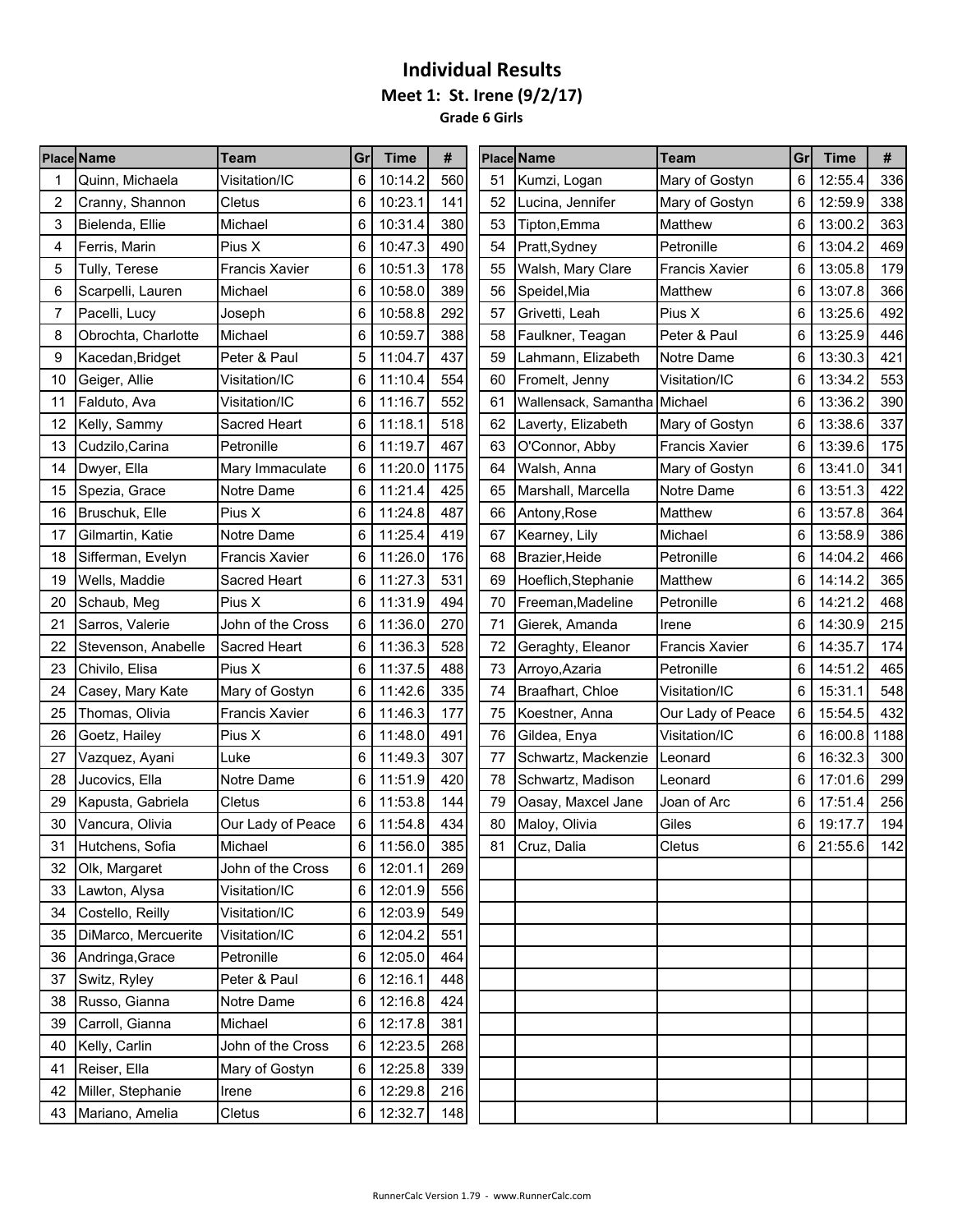**Meet 1: St. Irene (9/2/17)**

**Grade 6 Girls**

| 44 | Schiappa, Sophia  | Our Lady of Peace | 6'  | 12:33.9 | 433 |  |  |  |  |
|----|-------------------|-------------------|-----|---------|-----|--|--|--|--|
| 45 | McMillen, Zoe     | Visitation/IC     | 6   | 12:41.0 | 558 |  |  |  |  |
| 46 | MacShane, Aeryn   | Pius X            | 6   | 12:43.2 | 493 |  |  |  |  |
| 47 | Ludden, Julia     | Cletus            | 6   | 12:44.3 | 145 |  |  |  |  |
| 48 | Schlueter, Merryn | Peter & Paul      | 6   | 12:48.4 | 447 |  |  |  |  |
| 49 | Siffermann, Jane  | John of the Cross | 6   | 12:49.2 | 271 |  |  |  |  |
| 50 | Quinn, Molly      | Raphael           | 6 I | 12:49.5 | 507 |  |  |  |  |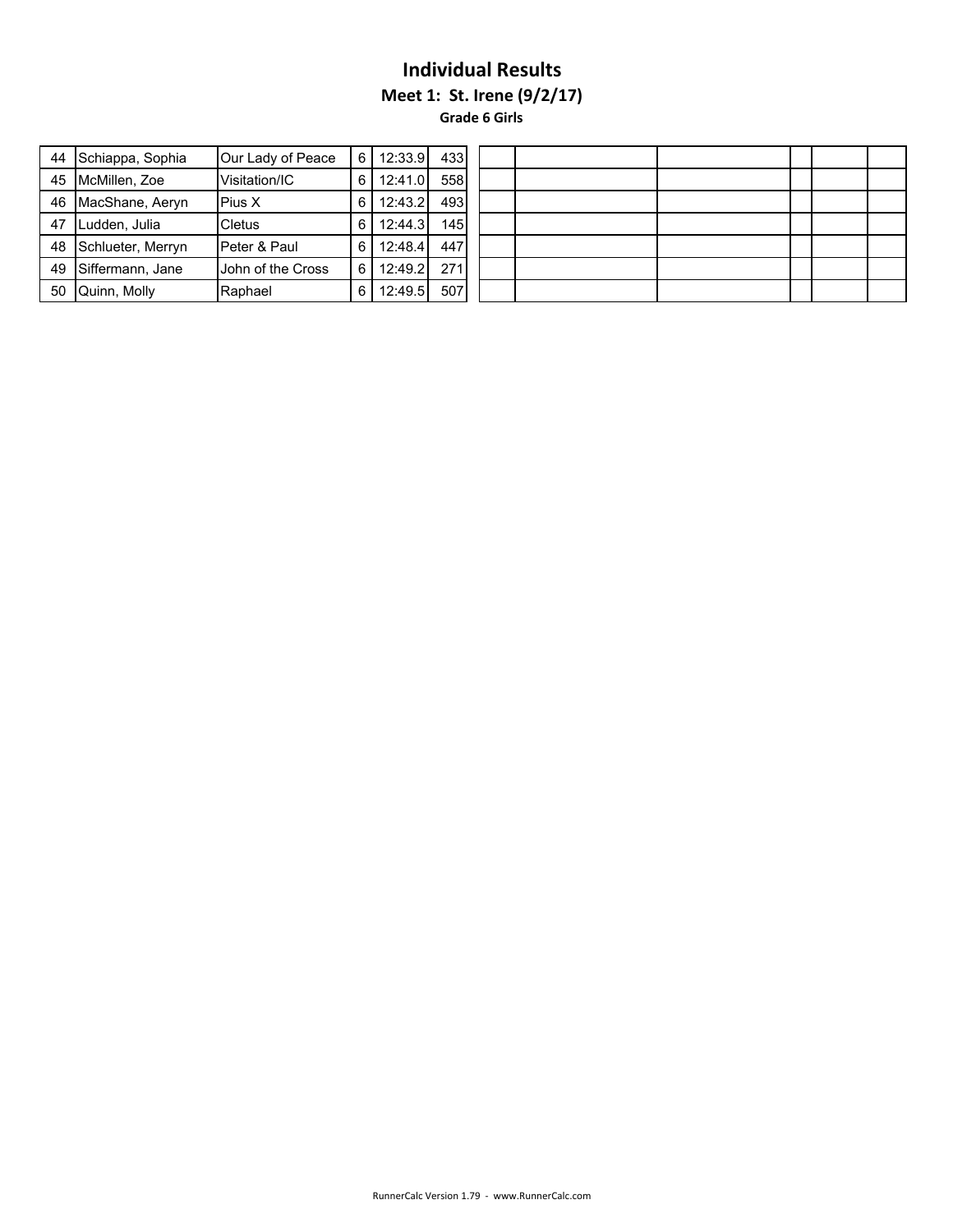### **Team Results Meet 1: St. Irene (9/2/17) Grade 7 Boys**

|   | <b>Place Team</b>     |      | Score Runner #1                                 | Runner#2                                   | Runner#3                 | Runner#4                                   | Runner#5             | Runner#6                                       | Runner #7              | Tie |
|---|-----------------------|------|-------------------------------------------------|--------------------------------------------|--------------------------|--------------------------------------------|----------------------|------------------------------------------------|------------------------|-----|
|   | Notre Dame            | 75   | Domke, Michael (1)                              | Cernugel, Billy (2)                        | Doorhy, Kyle (10)        | Evers, Patrick (20)                        | Doorhy, Aaron (42)   | Hanus, Declan (43)                             | Youseff, George (70)   |     |
| 2 | Michael               | 126  | Smith, Brendan (6)                              | Lifka, Justin (24)                         | Ahern, Luke (25)         | Cespedes, William (32) White, Colin (39)   |                      | Hernandez, Andrew (40) Heiberger, Michael (41) |                        |     |
| 3 | Visitation/IC         |      | 119 Carroll, Jack (4)                           | O'Shaughnessy, Danny (7) Zanoni, Nick (34) |                          | Hemmersmeir, Luke (36) Wisniewski, PJ (38) |                      | McKenna, Charlie (46) Braffhart, Sam (49)      |                        |     |
|   | Mary of Gostyn        |      | 143 Shaw, Enzo (14)                             | Farrell, Ben (17)                          | Gartland, Leo (21)       | Ruddy, Sam (33)                            | Kramnic, Wilson (58) | McCann, Caden (76)                             | Logan, Michael (94)    |     |
| 5 | Petronille            |      | 161 Bare, Andrew (9)                            | O'Neill, Liam (13)                         | Popp, Truman (23)        | Siemsen, Jacob (52)                        | Janda, Sean (64)     | Clark, Ryan (81)                               | Housey, Andrew (85)    |     |
| 6 | Sacred Heart          | 196  | Schmidt, Nathan (28)                            | Kelly, Drew (29)                           | Werner, Evan (30)        | Ryan, Jack (37)                            | Walsh, AJ (72)       | Rickert, Gavin (78)                            |                        |     |
|   | Pius X                |      | 202 Bajda, Chris (12)                           | Williams, Garrett (19)                     | Wangler, Michael (45)    | Sobieszczyk, Isaac (47)                    | Gosmire, Jacob (79)  | Long, Michael (84)                             | Maciejewski, Sean (95) |     |
| 8 | Cletus                | 213  | Farna, Quinn (16)                               | Jacobs, Kevin (22)                         | Gorman, Brady (56)       | Mulcrone, Conor (57)                       | Morlock, Nick (62)   |                                                |                        |     |
| 9 | John of the Cross     | 244  | Scudder, Nicholas (3)                           | Carmody, Matthew (35)                      | Thomas, Joseph (54)      | Fink, Henry (75)                           | Hynes, Quinn (77)    | Morrissey, Martin (93)                         |                        |     |
|   | 10 Isaac Jogues       |      | 262 Stanley, Liam (11)                          | Conners, Jack (27)                         | Francis, Jack (71)       | Hale, Vincent (73)                         | Jarosz, Jack (80)    | Gambla, Timothy (83) Diguido, Lucas (90)       |                        |     |
|   | 11 Irene              | 385  | Sanchez, Benjamin (50) Flowers, Ethan (55)      |                                            | Herbst, Noah (69)        | Riggs, Carter (96)                         | Inserro, Marco (115) |                                                |                        |     |
|   | 12 All Saints         |      | 434 Neal, Jacob (74)                            | Kazlauskas, Nico (82)                      | Strohmeyer, A J (87)     | Duchatellier, Sebastien (91)               | Breal, Gibson (100)  | Meyers, Ethan (110)                            |                        |     |
|   | 13 Matthew            | 521  | Gendusa, Francesco (98) Antony, Andrew (99)     |                                            | Ordona, Jacob (102)      | Alex, Nathan (108)                         | Acuna, Jhett (114)   |                                                |                        |     |
|   | <b>Francis Xavier</b> | N.S. | Fitzpatrick, Thomas (5) McGovern, Brian (8)     |                                            | McCarty, Alex (61)       | Carr, John (65)                            |                      |                                                |                        |     |
|   | James the Apostle     |      | N.S. Wessel, Sam (18)                           | Orwig, Ian (88)                            | Reilley, Nick (89)       | Easter, Cale (103)                         |                      |                                                |                        |     |
|   | Mary Immaculate       |      | N.S. Ebersole, Ben (15)                         | Kawa, Michael (44)                         | Lee, James (101)         |                                            |                      |                                                |                        |     |
|   | <b>Holy Trinity</b>   |      | N.S. Sledzinski, Kenneth (26) Steger, Ben (113) |                                            | Simpson, Ryan (116)      |                                            |                      |                                                |                        |     |
|   | Luke                  |      | N.S. Leonardi, Jake (59)                        | Leonardi, James (107)                      | Vilchis, Francisco (117) |                                            |                      |                                                |                        |     |
|   | Joseph                |      | N.S. Wright, Henry (31)                         | Busch, Joey (48)                           |                          |                                            |                      |                                                |                        |     |
|   | Raphael               |      | N.S. Gjerde, Evan (66)                          | Streit, Wyatt (111)                        |                          |                                            |                      |                                                |                        |     |
|   | Ascension             | N.S. | Callero, Charlie (68)                           |                                            |                          |                                            |                      |                                                |                        |     |
|   | Our Lady of Peace     |      | N.S. Rivera, Julio (92)                         |                                            |                          |                                            |                      |                                                |                        |     |
|   | Dominic/Scholastica   |      | N.S. Aiden Cossyleon (118)                      |                                            |                          |                                            |                      |                                                |                        |     |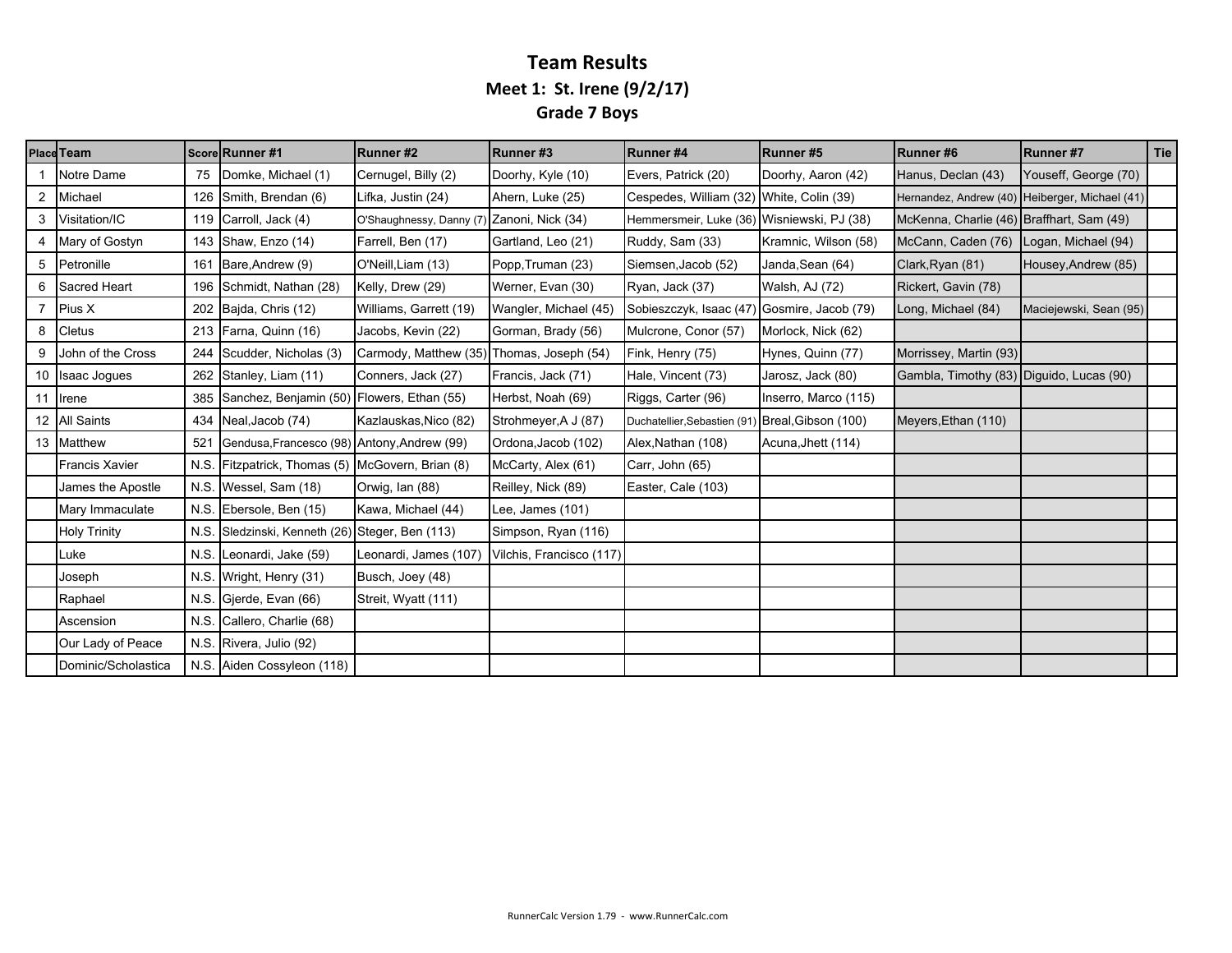## **Individual Results Meet 1: St. Irene (9/2/17) Grade 7 Boys**

|    | <b>Place Name</b>                  | <b>Team</b>           | Gr             | <b>Time</b>  | #    |    | Place Name                         | <b>Team</b>           | Gr             | <b>Time</b>  | #    |
|----|------------------------------------|-----------------------|----------------|--------------|------|----|------------------------------------|-----------------------|----------------|--------------|------|
|    | Domke, Michael                     | Notre Dame            | 7              | 11:55.7      | 992  | 51 | Beckman, Jack                      | Visitation/IC         | 7              | 14:54.7      | 1133 |
| 2  | Cernugel, Billy                    | Notre Dame            | $\overline{7}$ | 12:02.4      | 991  | 52 | Siemsen, Jacob                     | Petronille            | 7              | 14:56.5      | 1044 |
| 3  | Scudder, Nicholas                  | John of the Cross     |                | 12:13.4      | 824  | 53 | Farmer, Michael                    | Michael               | 7              | 14:58.5      | 955  |
| 4  | Carroll, Jack                      | Visitation/IC         | 7              | 12:25.0      | 1135 | 54 | Thomas, Joseph                     | John of the Cross     | 7              | 15:01.3      | 825  |
| 5  | Fitzpatrick, Thomas                | <b>Francis Xavier</b> |                | 12:32.1      | 701  | 55 | Flowers, Ethan                     | Irene                 | 7              | 15:01.6      | 739  |
| 6  | Smith, Brendan                     | Michael               |                | 12:45.2      | 963  | 56 | Gorman, Brady                      | Cletus                |                | 15:02.4      | 669  |
| 7  | O'Shaughnessy, Danny Visitation/IC |                       |                | 12:46.9      | 1145 | 57 | Mulcrone, Conor                    | Cletus                | 7              | 15:05.3      | 665  |
| 8  | McGovern, Brian                    | <b>Francis Xavier</b> |                | 12:48.4      | 705  | 58 | Kramnic, Wilson                    | Mary of Gostyn        |                | 15:09.9      | 897  |
| 9  | Bare, Andrew                       | Petronille            | 7              | 12:49.1      | 1036 | 59 | Leonardi, Jake                     | Luke                  | 7              | 15:16.2      | 858  |
| 10 | Doorhy, Kyle                       | Notre Dame            | 7              | 12:49.9      | 994  | 60 | Martin, Aakash                     | Michael               | 7              | 15:18.5      | 960  |
| 11 | Stanley, Liam                      | Isaac Jogues          |                | 12:53.7      | 765  | 61 | McCarty, Alex                      | Francis Xavier        | 7              | 15:19.0      | 704  |
| 12 | Bajda, Chris                       | Pius X                | 7              | 12:55.2      | 1064 | 62 | Morlock, Nick                      | Cletus                | 7              | 15:19.9      | 664  |
| 13 | O'Neill, Liam                      | Petronille            |                | 12:55.5      | 1041 | 63 | Pearse, Carter                     | Michael               | 7              | 15:21.0      | 961  |
| 14 | Shaw, Enzo                         | Mary of Gostyn        |                | 12:57.3      | 902  | 64 | Janda,Sean                         | Petronille            | 7              | 15:21.7      | 1040 |
| 15 | Ebersole, Ben                      | Mary Immaculate       |                | 13:05.7      | 876  | 65 | Carr, John                         | <b>Francis Xavier</b> | 7              | 15:26.5      | 700  |
| 16 | Farna, Quinn                       | Cletus                |                | 13:06.4      | 668  | 66 | Gierde, Evan                       | Raphael               |                | 15:29.4      | 1083 |
| 17 | Farrell, Ben                       | Mary of Gostyn        | 7              | 13:06.9      | 895  | 67 | Tardiff, Luke                      | Visitation/IC         |                | 15:35.7      | 1148 |
| 18 | Wessel, Sam                        | James the Apostle     |                | 13:07.5      | 782  | 68 | Callero, Charlie                   | Ascension             |                | 15:46.0      | 640  |
| 19 | Williams, Garrett                  | Pius X                |                | 13:18.4      | 1071 | 69 | Herbst, Noah                       | Irene                 | 7              | 15:49.5      | 740  |
| 20 | Evers, Patrick                     | Notre Dame            | $\overline{7}$ | 13:18.7      | 995  | 70 | Youseff, George                    | Notre Dame            | 7              | 15:57.1      | 999  |
| 21 | Gartland, Leo                      | Mary of Gostyn        |                | 13:23.9      | 896  | 71 | Francis, Jack                      | <b>Isaac Jogues</b>   | 7              | 16:01.3      | 760  |
| 22 | Jacobs, Kevin                      | Cletus                |                | 13:24.6      | 661  | 72 | Walsh, AJ                          | Sacred Heart          | 7              | 16:05.7      | 1099 |
| 23 | Popp, Truman                       | Petronille            |                | 13:26.8      | 1043 | 73 | Hale, Vincent                      | Isaac Jogues          | 7              | 16:06.0      | 762  |
| 24 | Lifka, Justin                      | Michael               |                | 13:27.2      | 958  | 74 | Neal, Jacob                        | <b>All Saints</b>     | 7              | 16:07.0      | 612  |
| 25 | Ahern, Luke                        | Michael               | 7              | 13:28.6      | 952  | 75 | Fink, Henry                        | John of the Cross     | 7              | 16:12.7      | 821  |
| 26 | Sledzinski, Kenneth                | <b>Holy Trinity</b>   |                | 13:32.7      | 727  | 76 | McCann, Caden                      | Mary of Gostyn        | 7              | 16:15.6      | 899  |
| 27 | Conners, Jack                      | Isaac Jogues          | $\overline{7}$ | 13:35.4      | 758  | 77 | Hynes, Quinn                       | John of the Cross     | 7              | 16:21.0      | 822  |
| 28 | Schmidt, Nathan                    | Sacred Heart          | 7              | 13:42.9      | 1098 | 78 | Rickert, Gavin                     | Sacred Heart          | 7              | 16:26.8      | 1096 |
| 29 | Kelly, Drew                        | Sacred Heart          |                | 13:46.6 1094 |      | 79 | Gosmire, Jacob                     | Pius X                | 7              | 16:29.9      | 1066 |
| 30 | Werner, Evan                       | Sacred Heart          | $\overline{7}$ | 13:50.6 1100 |      | 80 | Jarosz, Jack                       | Isaac Jogues          | 7              | 16:30.8      | 763  |
| 31 | Wright, Henry                      | Joseph                | $\overline{ }$ | 13:54.3 838  |      | 81 | Clark, Ryan                        | Petronille            | $\overline{7}$ | 16:33.0 1037 |      |
| 32 | Cespedes, William                  | Michael               | 7              | 13:57.5      | 954  | 82 | Kazlauskas, Nico                   | All Saints            | 7              | 16:34.5      | 610  |
| 33 | Ruddy, Sam                         | Mary of Gostyn        | 7              | 13:58.8      | 901  | 83 | Gambla, Timothy                    | <b>Isaac Jogues</b>   | 7              | 16:34.9      | 761  |
| 34 | Zanoni, Nick                       | Visitation/IC         | 7              | 14:02.8 1151 |      | 84 | Long, Michael                      | Pius X                | 7              | 16:36.8 1067 |      |
| 35 | Carmody, Matthew                   | John of the Cross     | 7              | 14:03.9      | 820  | 85 | Housey, Andrew                     | Petronille            | 7              | 16:37.3      | 1039 |
| 36 | Hemmersmeir, Luke                  | Visitation/IC         | 7              | 14:06.6 1197 |      | 86 | Fitzerald, Sean                    | Visitation/IC         | 7              | 16:38.3 1138 |      |
| 37 | Ryan, Jack                         | Sacred Heart          | 7              | 14:08.7      | 1097 | 87 | Strohmeyer, A J                    | <b>All Saints</b>     | 7              | 16:38.5      | 615  |
| 38 | Wisniewski, PJ                     | Visitation/IC         | 7              | 14:09.1 1150 |      | 88 | Orwig, lan                         | James the Apostle     | 7              | 16:43.8      | 779  |
| 39 | White, Colin                       | Michael               | 7              | 14:10.8      | 964  | 89 | Reilley, Nick                      | James the Apostle     | 7              | 16:44.6      | 781  |
| 40 | Hernandez, Andrew                  | Michael               | 7              | 14:13.0      | 956  | 90 | Diguido, Lucas                     | <b>Isaac Jogues</b>   | 7              | 16:45.0      | 759  |
| 41 | Heiberger, Michael                 | Michael               | 7              | 14:17.1      | 1189 | 91 | Duchatellier, Sebastien All Saints |                       | 7              | 16:45.3      | 609  |
| 42 | Doorhy, Aaron                      | Notre Dame            | 7              | 14:23.1      | 993  | 92 | Rivera, Julio                      | Our Lady of Peace     | 7              | 17:27.7      | 1005 |
| 43 | Hanus, Declan                      | Notre Dame            | 7              | 14:25.5      | 996  | 93 | Morrissey, Martin                  | John of the Cross     | 7              | 17:29.9      | 823  |
| 44 | Kawa, Michael                      | Mary Immaculate       | 7              | 14:25.9      | 879  | 94 | Logan, Michael                     | Mary of Gostyn        | 7              | 17:31.4      | 898  |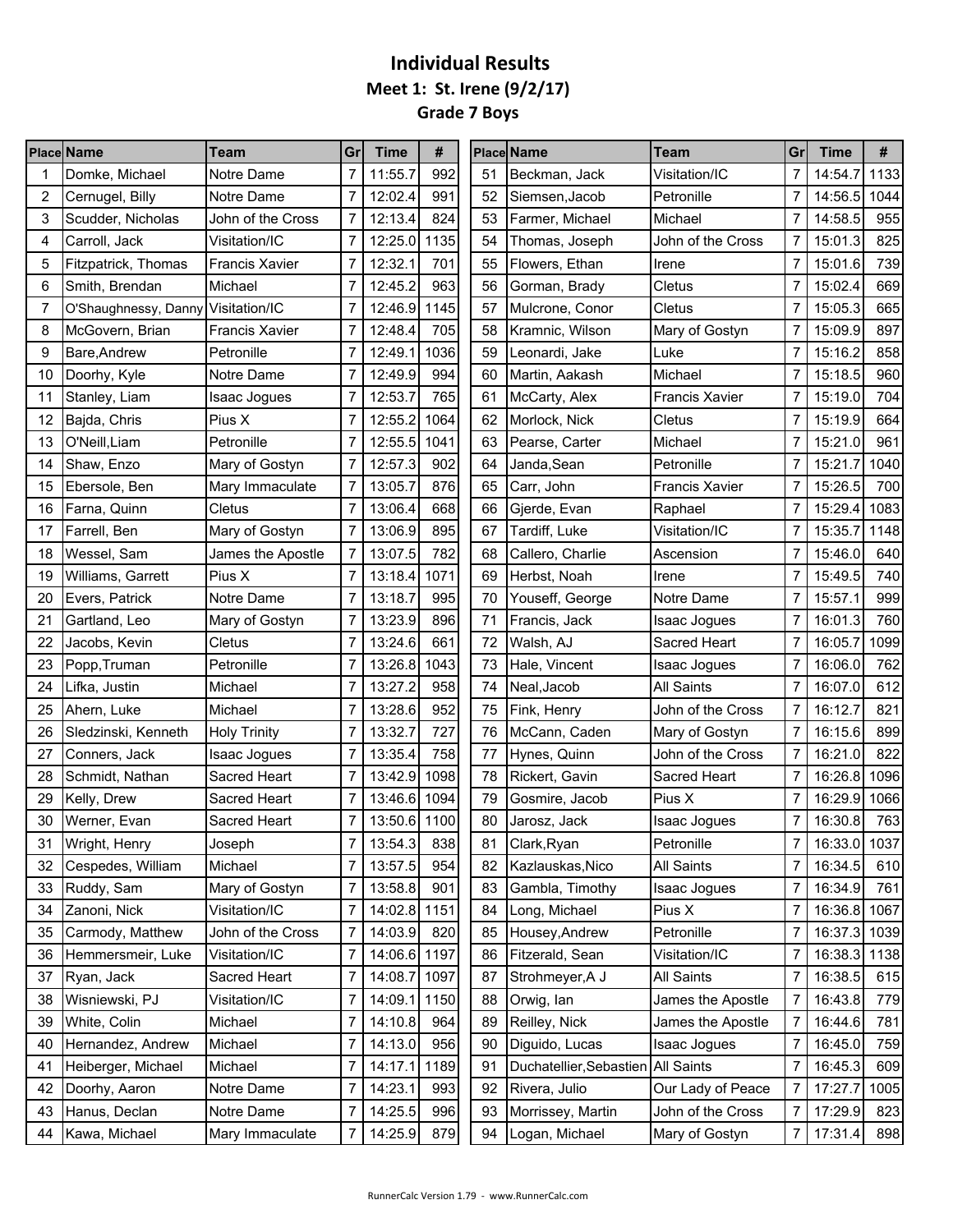## **Individual Results Meet 1: St. Irene (9/2/17) Grade 7 Boys**

| 45  | Wangler, Michael       | Pius X              | 7              | 14:32.9 1070 |      | 95  | Maciejewski, Sean  | Pius X        | 7  | 17:32.7     | 1068 |
|-----|------------------------|---------------------|----------------|--------------|------|-----|--------------------|---------------|----|-------------|------|
| 46  | McKenna, Charlie       | Visitation/IC       | $\overline{7}$ | 14:33.2 1144 |      | 96  | Riggs, Carter      | Irene         | 7  | 17:45.7     | 742  |
| 47  | Sobieszczyk, Isaac     | Pius X              | 7              | 14:36.6      | 1069 | 97  | Hunter, Quinn      | Visitation/IC | 7  | 17:46.0     | 1142 |
| 48  | Busch, Joey            | Joseph              | $\overline{7}$ | 14:42.0      | 836  | 98  | Gendusa, Francesco | Matthew       | 7  | 17:55.6     | 913  |
| 49  | Braffhart, Sam         | Visitation/IC       | 7              | 14:50.6      | 1134 | 99  | Antony, Andrew     | Matthew       | 7  | 18:03.0     | 915  |
| 50  | Sanchez, Benjamin      | Irene               | 7              | 14:54.0      | 743  | 100 | Breal, Gibson      | All Saints    | 7  | 18:04.4     | 608  |
|     | Place Name             | <b>Team</b>         | Gr             | <b>Time</b>  | $\#$ |     | Place Name         | <b>Team</b>   | Gr | <b>Time</b> | $\#$ |
|     | 101 Lee, James         | Mary Immaculate     | $\overline{7}$ | 18:04.8      | 880  |     |                    |               |    |             |      |
| 102 | Ordona, Jacob          | Matthew             | 7              | 18:37.5      | 916  |     |                    |               |    |             |      |
|     | 103 Easter, Cale       | James the Apostle   | $\overline{7}$ | 18:53.4      | 778  |     |                    |               |    |             |      |
|     | 104 Gonzalez, Patrick  | Petronille          | 7              | 18:54.8      | 1038 |     |                    |               |    |             |      |
|     | 105 Ahern, Matt        | Visitation/IC       | $\overline{7}$ | 19:00.1      | 1132 |     |                    |               |    |             |      |
|     | 106 Schlereth, Michael | Michael             | 7              | 19:03.0      | 962  |     |                    |               |    |             |      |
| 107 | Leonardi, James        | Luke                | 7              | 19:10.9      | 859  |     |                    |               |    |             |      |
|     | 108 Alex, Nathan       | Matthew             | 7              | 19:30.4      | 914  |     |                    |               |    |             |      |
|     | 109 Dauz, Michael      | Pius X              | 7              | 19:48.5      | 1065 |     |                    |               |    |             |      |
|     | 110 Meyers, Ethan      | All Saints          | 7              | 20:03.4      | 611  |     |                    |               |    |             |      |
| 111 | Streit, Wyatt          | Raphael             | 7              | 20:18.6      | 1084 |     |                    |               |    |             |      |
| 112 | Taylor, Gabriel        | Petronille          | 7              | 20:30.3      | 1045 |     |                    |               |    |             |      |
|     | 113 Steger, Ben        | <b>Holy Trinity</b> | $\overline{7}$ | 20:47.6      | 726  |     |                    |               |    |             |      |
|     | 114 Acuna, Jhett       | Matthew             | 7              | 21:08.6      | 917  |     |                    |               |    |             |      |
|     | 115 Inserro, Marco     | Irene               | 7              | 21:22.1      | 741  |     |                    |               |    |             |      |
|     | 116 Simpson, Ryan      | <b>Holy Trinity</b> | 7              | 22:08.0      | 724  |     |                    |               |    |             |      |
| 117 | Vilchis, Francisco     | Luke                | 7              | 22:18.3      | 860  |     |                    |               |    |             |      |
|     | 118 Aiden Cossyleon    | Dominic/Scholastica | -7             | 24:34.1      | 683  |     |                    |               |    |             |      |
|     |                        |                     |                |              |      |     |                    |               |    |             |      |
|     |                        |                     |                |              |      |     |                    |               |    |             |      |
|     |                        |                     |                |              |      |     |                    |               |    |             |      |
|     |                        |                     |                |              |      |     |                    |               |    |             |      |
|     |                        |                     |                |              |      |     |                    |               |    |             |      |
|     |                        |                     |                |              |      |     |                    |               |    |             |      |
|     |                        |                     |                |              |      |     |                    |               |    |             |      |
|     |                        |                     |                |              |      |     |                    |               |    |             |      |
|     |                        |                     |                |              |      |     |                    |               |    |             |      |
|     |                        |                     |                |              |      |     |                    |               |    |             |      |
|     |                        |                     |                |              |      |     |                    |               |    |             |      |
|     |                        |                     |                |              |      |     |                    |               |    |             |      |
|     |                        |                     |                |              |      |     |                    |               |    |             |      |
|     |                        |                     |                |              |      |     |                    |               |    |             |      |
|     |                        |                     |                |              |      |     |                    |               |    |             |      |
|     |                        |                     |                |              |      |     |                    |               |    |             |      |
|     |                        |                     |                |              |      |     |                    |               |    |             |      |
|     |                        |                     |                |              |      |     |                    |               |    |             |      |
|     |                        |                     |                |              |      |     |                    |               |    |             |      |
|     |                        |                     |                |              |      |     |                    |               |    |             |      |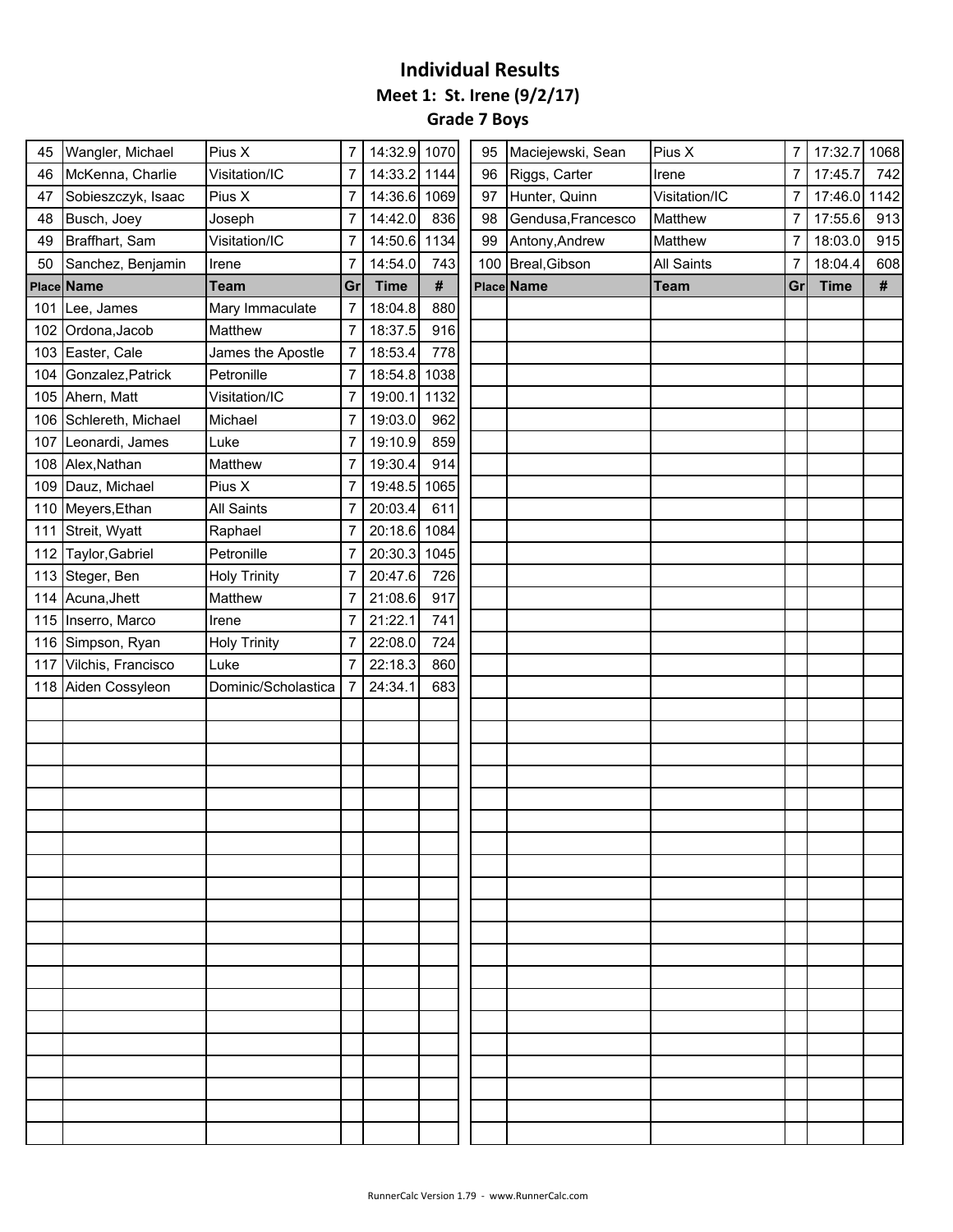#### **Team Results Meet 1: St. Irene (9/2/17) Grade 7 Girls**

|   | <b>Place Team</b>     |      | Score Runner #1                            | Runner#2              | Runner#3                                       | Runner#4                 | Runner#5                 | Runner#6            | <b>Runner#7</b>     | Tie |
|---|-----------------------|------|--------------------------------------------|-----------------------|------------------------------------------------|--------------------------|--------------------------|---------------------|---------------------|-----|
|   | Mary of Gostyn        | 69   | Casey, Madeline (1)                        | Cieplak, Olivia (10)  | Casey, Nora (15)                               | Devine, Lainey (21)      | Carlson, Elizabeth (22)  | Tierney, Grace (31) | Quealy, Amanda (38) |     |
|   | John of the Cross     |      | 102 Kinsella, Colette (4)                  | Krema, Catherine (19) | McNamara, Molly (23)                           | Finn, Kelly (27)         | Totaro, Anabella (29)    | Finn, Molly (67)    | Hynes, Sophie (68)  |     |
| 3 | Petronille            |      | 123 Lange, Kaylee (3)                      | King, Paige (6)       | Wind, Hannelore (17)                           | Ellis, Margaret (43)     | Heintz, Sienna (54)      |                     |                     |     |
|   | <b>Sacred Heart</b>   |      | 168 Cassata, Eleanor (13)                  | Neibel, Audrey (18)   | Pesce, Simona (33)                             | Slagter, Casey (39)      | Townsend, Lily (65)      |                     |                     |     |
| 5 | Visitation/IC         |      | 190 McGreal, Amanda (2)                    | James, Hayden (28)    | Castanoli, Kathryn (37) Cousins, Maileigh (61) |                          | Vogelsperger, Katie (62) |                     |                     |     |
| 6 | Giles                 |      | 267 Murphy, Laura (32)                     | Reilly, Ella (51)     | Murphy, Mimi (55)                              | Larson, Annie (59)       | Gonzalez, Isabella (70)  |                     |                     |     |
|   | <b>Francis Xavier</b> |      | N.S. Layden, Katie (5)                     | Burns, Delaney (7)    | Fix, Abby (24)                                 | Buckley, Katie (30)      |                          |                     |                     |     |
|   | Irene                 |      | N.S. Ryson, Elen (9)                       | Falco, Alyssa (14)    | Blasi, Annia (25)                              | Bouchard, Olivia (36)    |                          |                     |                     |     |
|   | <b>Cletus</b>         |      | N.S. Sweeney, Kaitlyn (56)                 | Battista, Jenna (57)  | Braun, Elizabeth (63)                          | Staelgrave, Maureen (69) |                          |                     |                     |     |
|   | Mary Immaculate       | N.S. | Charbonneau, Sophia (8) Murphy, Sarah (20) |                       | Conley, Mary Grace (40)                        |                          |                          |                     |                     |     |
|   | Michael               |      | N.S. Diamond, Louisa (11)                  | Anderson, Grace (26)  | Globe, Katherine (60)                          |                          |                          |                     |                     |     |
|   | Dominic/Scholastica   |      | N.S. Madeline Grove (35)                   | Emily Butz (45)       | Emily Henning (46)                             |                          |                          |                     |                     |     |
|   | Ascension             |      | N.S. Nordquist, Hava (47)                  | Sadowski, Chloe (52)  | Drever, Linnea (64)                            |                          |                          |                     |                     |     |
|   | Peter & Paul          |      | N.S. Makris, Hope (16)                     | Wolf, Lani (34)       |                                                |                          |                          |                     |                     |     |
|   | Luke                  |      | N.S. Wiktor, JoJo (12)                     |                       |                                                |                          |                          |                     |                     |     |
|   | <b>All Saints</b>     | N.S. | Glab, Ellie (42)                           |                       |                                                |                          |                          |                     |                     |     |
|   | Pius X                |      | N.S. Pogorelec, Katie (44)                 |                       |                                                |                          |                          |                     |                     |     |
|   | Leonard               | N.S. | Ochoa, Angelica (48)                       |                       |                                                |                          |                          |                     |                     |     |
|   | Joseph                |      | N.S. Kearney, Sadie (66)                   |                       |                                                |                          |                          |                     |                     |     |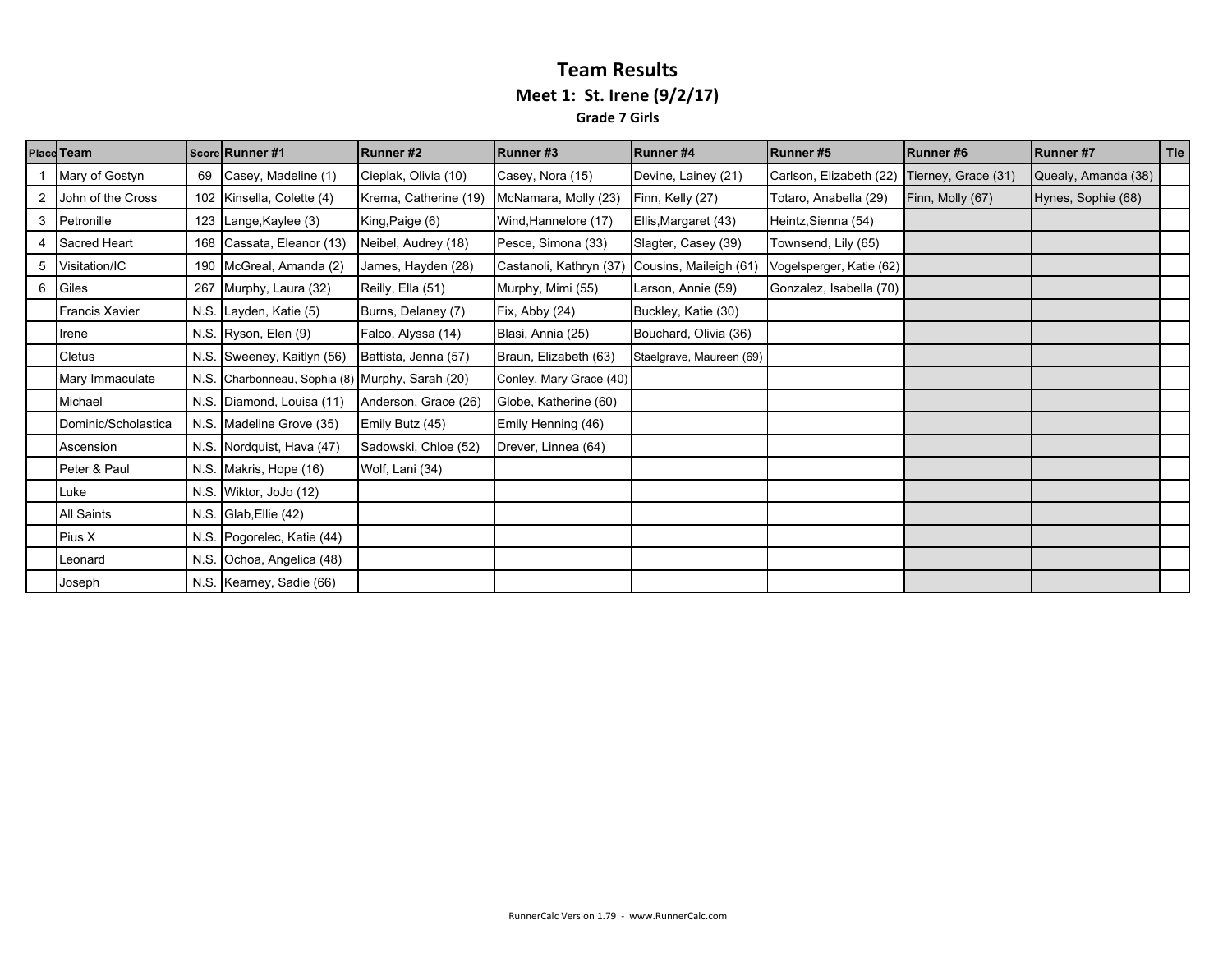**Grade 7 Girls**

|    | <b>Place Name</b>                   | Team                  | Grl            | <b>Time</b> | #   |    | <b>Place Name</b>   | <b>Team</b>       | Grl            | <b>Time</b> | #   |
|----|-------------------------------------|-----------------------|----------------|-------------|-----|----|---------------------|-------------------|----------------|-------------|-----|
|    | Casey, Madeline                     | Mary of Gostyn        |                | 12:51.4     | 345 | 51 | Reilly, Ella        | Giles             | 7              | 17:24.7     | 199 |
| 2  | McGreal, Amanda                     | Visitation/IC         | 7              | 13:05.9     | 569 | 52 | Sadowski, Chloe     | Ascension         | 7              | 17:27.7     | 127 |
| 3  | Lange, Kaylee                       | Petronille            | 7              | 13:12.0     | 475 | 53 | Colucci, Celia      | Mary of Gostyn    | 7              | 17:28.9     | 348 |
| 4  | Kinsella, Colette                   | John of the Cross     | 7              | 13:14.2     | 277 | 54 | Heintz, Sienna      | Petronille        | 7              | 17:41.4     | 473 |
| 5  | Layden, Katie                       | <b>Francis Xavier</b> | 7              | 13:29.2     | 183 | 55 | Murphy, Mimi        | Giles             | 7              | 17:45.2     | 198 |
| 6  | King, Paige                         | Petronille            | 7              | 13:37.1     | 474 | 56 | Sweeney, Kaitlyn    | Cletus            | 7              | 17:55.0     | 160 |
| 7  | Burns, Delaney                      | <b>Francis Xavier</b> | 7              | 13:40.0     | 181 | 57 | Battista, Jenna     | Cletus            | 7              | 17:58.8     | 146 |
| 8  | Charbonneau, Sophia Mary Immaculate |                       | 7              | 14:04.0     | 319 | 58 | Jermak, Moira       | Mary of Gostyn    | 7              | 18:04.0     | 350 |
| 9  | Ryson, Elen                         | Irene                 | 7              | 14:06.8     | 220 | 59 | Larson, Annie       | Giles             | 7              | 18:14.9     | 196 |
| 10 | Cieplak, Olivia                     | Mary of Gostyn        | 7              | 14:19.2     | 347 | 60 | Globe, Katherine    | Michael           | 7              | 18:32.5     | 395 |
| 11 | Diamond, Louisa                     | Michael               | 7              | 14:29.3     | 393 | 61 | Cousins, Maileigh   | Visitation/IC     | 7              | 18:32.9     | 565 |
| 12 | Wiktor, JoJo                        | ∟uke                  | 7              | 14:34.8     | 308 | 62 | Vogelsperger, Katie | Visitation/IC     | 7              | 18:37.1     | 572 |
| 13 | Cassata, Eleanor                    | Sacred Heart          | 7              | 14:53.3     | 514 | 63 | Braun, Elizabeth    | Cletus            | 7              | 19:01.1     | 147 |
| 14 | Falco, Alyssa                       | Irene                 | 7              | 15:00.9     | 219 | 64 | Drever, Linnea      | Ascension         | $\overline{7}$ | 19:01.4     | 137 |
| 15 | Casey, Nora                         | Mary of Gostyn        |                | 15:03.0     | 346 | 65 | Townsend, Lily      | Sacred Heart      | 7              | 19:04.4     | 529 |
| 16 | Makris, Hope                        | Peter & Paul          | 7              | 15:07.2     | 449 | 66 | Kearney, Sadie      | Joseph            | 7              | 19:42.3     | 295 |
| 17 | Wind, Hannelore                     | Petronille            | 7              | 15:11.8     | 476 | 67 | Finn, Molly         | John of the Cross | 7              | 20:24.3     | 274 |
| 18 | Neibel, Audrey                      | Sacred Heart          | 7              | 15:17.7     | 523 | 68 | Hynes, Sophie       | John of the Cross | 7              | 21:08.5     | 276 |
| 19 | Krema, Catherine                    | John of the Cross     | 7              | 15:20.9     | 278 | 69 | Staelgrave, Maureen | Cletus            | 7              | 21:37.6     | 159 |
| 20 | Murphy, Sarah                       | Mary Immaculate       |                | 15:22.4     | 321 | 70 | Gonzalez, Isabella  | Giles             | 7              | 26:31.7     | 195 |
| 21 | Devine, Lainey                      | Mary of Gostyn        | 7              | 15:23.2     | 349 |    |                     |                   |                |             |     |
| 22 | Carlson, Elizabeth                  | Mary of Gostyn        |                | 15:28.2     | 344 |    |                     |                   |                |             |     |
| 23 | McNamara, Molly                     | John of the Cross     | 7              | 15:37.2     | 279 |    |                     |                   |                |             |     |
| 24 | Fix, Abby                           | Francis Xavier        |                | 15:40.2     | 182 |    |                     |                   |                |             |     |
| 25 | Blasi, Annia                        | Irene                 | 7              | 15:40.5     | 217 |    |                     |                   |                |             |     |
| 26 | Anderson, Grace                     | Michael               | 7              | 15:41.4     | 391 |    |                     |                   |                |             |     |
| 27 | Finn, Kelly                         | John of the Cross     | 7              | 15:45.3     | 273 |    |                     |                   |                |             |     |
| 28 | James, Hayden                       | Visitation/IC         |                | 15:47.5     | 567 |    |                     |                   |                |             |     |
| 29 | Totaro, Anabella                    | John of the Cross     | $\overline{7}$ | 15:49.8     | 282 |    |                     |                   |                |             |     |
| 30 | Buckley, Katie                      | <b>Francis Xavier</b> |                | 15:54.9     | 180 |    |                     |                   |                |             |     |
| 31 | Tierney, Grace                      | Mary of Gostyn        | $\overline{7}$ | 15:55.9     | 353 |    |                     |                   |                |             |     |
|    | 32 Murphy, Laura                    | Giles                 | 7              | 15:59.7     | 197 |    |                     |                   |                |             |     |
| 33 | Pesce, Simona                       | Sacred Heart          | 7              | 16:09.7     | 526 |    |                     |                   |                |             |     |
| 34 | Wolf, Lani                          | Peter & Paul          | $\overline{7}$ | 16:09.9     | 450 |    |                     |                   |                |             |     |
| 35 | <b>Madeline Grove</b>               | Dominic/Scholastica   | 7              | 16:14.0     | 161 |    |                     |                   |                |             |     |
| 36 | Bouchard, Olivia                    | Irene                 | 7              | 16:15.1     | 218 |    |                     |                   |                |             |     |
| 37 | Castanoli, Kathryn                  | Visitation/IC         | $\overline{7}$ | 16:17.8     | 564 |    |                     |                   |                |             |     |
| 38 | Quealy, Amanda                      | Mary of Gostyn        | 7              | 16:25.2     | 352 |    |                     |                   |                |             |     |
| 39 | Slagter, Casey                      | Sacred Heart          | 7              | 16:29.2     | 527 |    |                     |                   |                |             |     |
| 40 | Conley, Mary Grace                  | Mary Immaculate       | 7              | 16:40.5     | 320 |    |                     |                   |                |             |     |
| 41 | Bechstein, Ava                      | Mary of Gostyn        | 7              | 16:53.5     | 342 |    |                     |                   |                |             |     |
| 42 | Glab, Ellie                         | All Saints            | 7              | 16:55.0     | 112 |    |                     |                   |                |             |     |
| 43 | Ellis, Margaret                     | Petronille            | $\overline{7}$ | 16:57.1     | 472 |    |                     |                   |                |             |     |
|    |                                     |                       |                |             |     |    |                     |                   |                |             |     |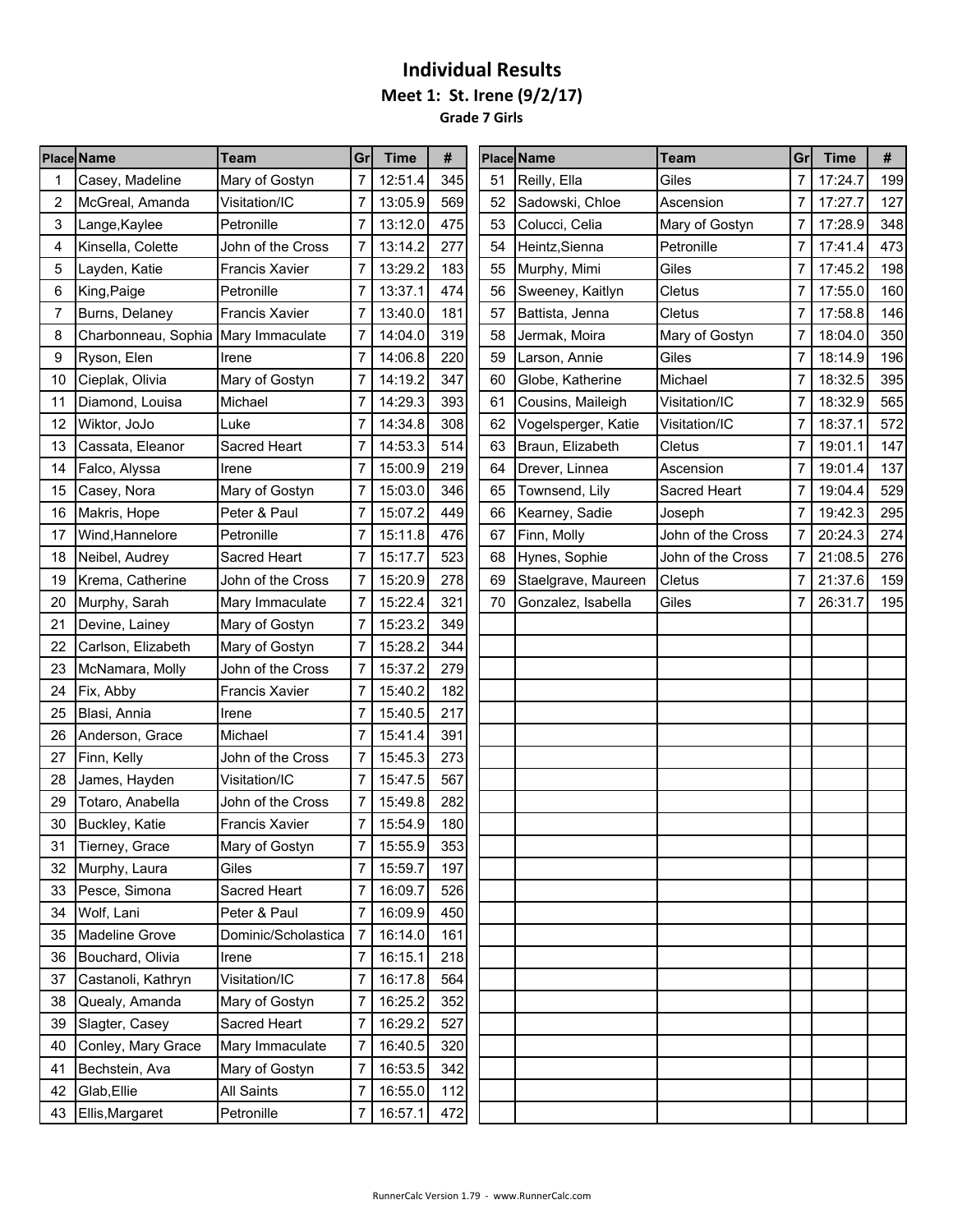**Meet 1: St. Irene (9/2/17)**

**Grade 7 Girls**

| 44 | Pogorelec, Katie     | Pius X              | 16:57.6 | 495  |  |
|----|----------------------|---------------------|---------|------|--|
| 45 | <b>Emily Butz</b>    | Dominic/Scholastica | 16:58.0 | 162  |  |
| 46 | <b>Emily Henning</b> | Dominic/Scholastica | 16:59.2 | 164I |  |
| 47 | Nordquist, Hava      | Ascension           | 17:17.3 | 126  |  |
| 48 | Ochoa, Angelica      | Leonard             | 17:17.9 | 301  |  |
| 49 | O'Flaherty, Liadan   | Mary of Gostyn      | 17:18.6 | 351  |  |
| 50 | Bukovsky, Jamie      | Mary of Gostyn      | 17:21.5 | 343  |  |

| 495 |  |  |  |
|-----|--|--|--|
| 162 |  |  |  |
| 164 |  |  |  |
| 126 |  |  |  |
| 301 |  |  |  |
| 351 |  |  |  |
| 343 |  |  |  |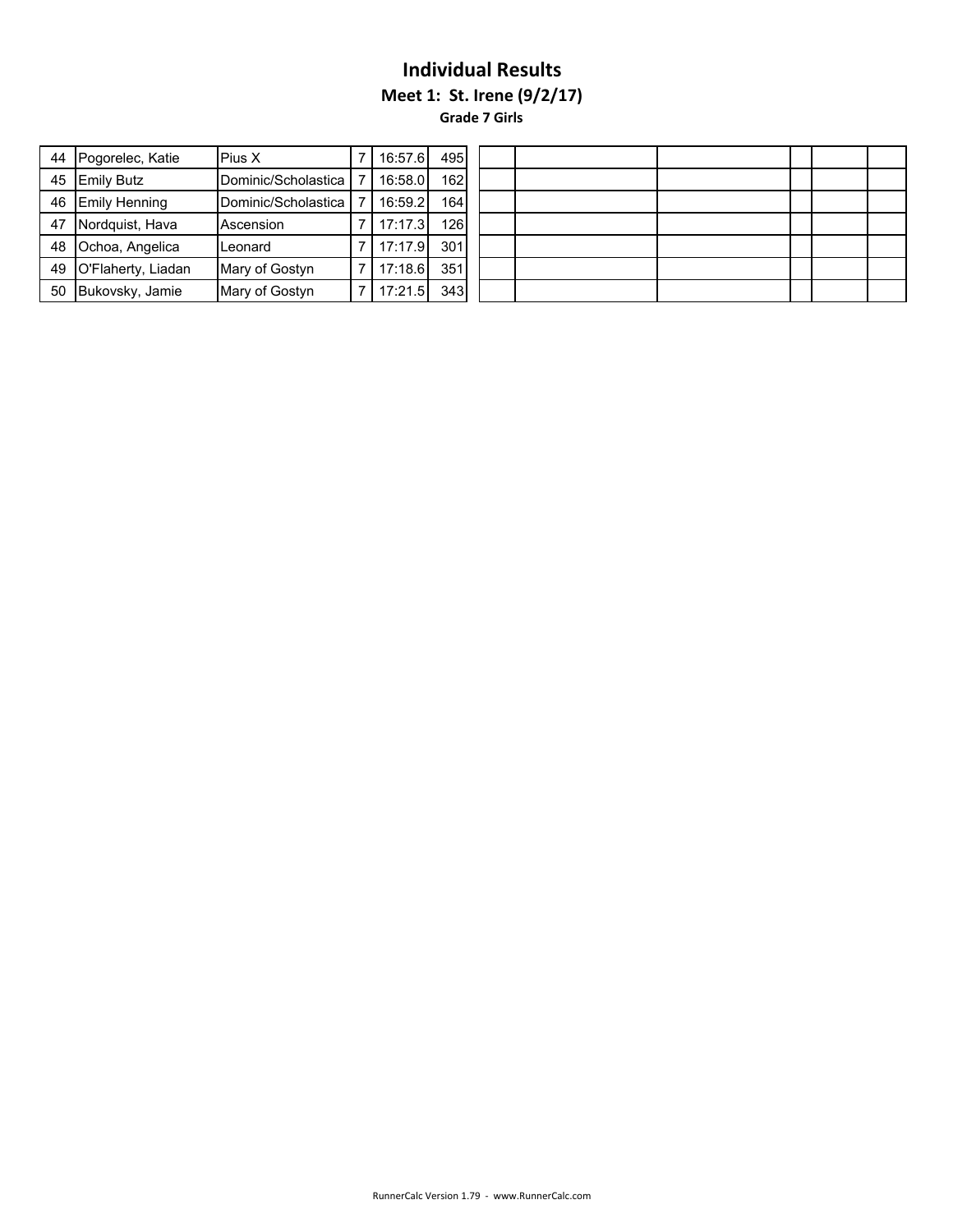### **Team Results Meet 1: St. Irene (9/2/17) Grade 8 Boys**

|   | <b>Place Team</b>     |      | Score Runner #1                                  | Runner#2                                  | Runner#3                   | Runner#4                                 | Runner#5             | Runner#6                                    | Runner#7           | Tie |
|---|-----------------------|------|--------------------------------------------------|-------------------------------------------|----------------------------|------------------------------------------|----------------------|---------------------------------------------|--------------------|-----|
|   | Michael               | 55   | Covone, Christopher (1) Oei, Owen (9)            |                                           | Rourke, Michael (13)       | Baker, Austin (15)                       | Laughlin, Colin (17) | Rodriguez, Nathan (20) Brennan, Jack (24)   |                    |     |
|   | James the Apostle     | 90   | Spahn, Christopher (8) Kiley, Nick (10)          |                                           | Kiley, Zach (14)           | Blankenship, John (23) Coco, Joseph (35) |                      | Perkins, Nathan (48) Chavez-Roa, David (60) |                    |     |
| 3 | Mary of Gostyn        |      | 110 Kalata, Ned (2)                              | Ullmer, Dominic (6)                       | Flannery, Michael (19)     | Kumzi, Kaden (27)                        | Nelson, Kevin (56)   |                                             |                    |     |
|   | Visitation/IC         |      | 112 Montgomery, Michael (4) Geiger, Jackson (11) |                                           | Horn, Emmett (25)          | Lawrence, Connor (33) Johnson, Liam (39) |                      | Narcisi, Lino (50)                          | Hilgart, John (70) |     |
| 5 | Petronille            | 171  | Hohe, Patrick (18)                               | Davis, Braden (21)                        | Regennitter, Nicholas (42) | Clark, Andrew (43)                       | Dorsey, Daniel (47)  | Janninck, Nathan (59)                       |                    |     |
| 6 | Pius X                | 236  | Nettleton, Tommy (3)                             | DeFeo, Guy (5)                            | MacShane, Fynn (73)        | Gergen, Justin (74)                      | Pearson, Joey (81)   | Cullerton, Devin (89)                       |                    |     |
|   | Cletus                | 273  | Townsend, Jack (38)                              | Cranny, TH (40)                           | Hart, Casey (52)           | McLean, Zach (67)                        | Ketchum, PJ (76)     | Hogan, Caden (79)                           |                    |     |
|   | Notre Dame            | N.S. | Gooding, Luke (26)                               | Odeh, Samuel (30)                         | Russo, Dominic (49)        | Marshall, Grady (95)                     |                      |                                             |                    |     |
|   | Giles                 |      | N.S. Bibbey, Nate (12)                           | Orleans, Nevin (64)                       | Babbo, Charlie (65)        | O'Reilly, Fergus (82)                    |                      |                                             |                    |     |
|   | Mary Immaculate       | N.S. | Burbidge, John (41)                              | Donovan, Matthew (51) Bruno, Frankie (90) |                            | Chlebana, Andy (94)                      |                      |                                             |                    |     |
|   | Matthew               |      | N.S. Kap, Thang (7)                              | Avery, Paolo (36)                         | Tipton, Anthony (53)       |                                          |                      |                                             |                    |     |
|   | Raphael               |      | N.S. Ross, Grant (28)                            | Pasquale, Jack (37)                       | Liedel, Kyle (54)          |                                          |                      |                                             |                    |     |
|   | Sacred Heart          |      | N.S. Herrmann, Lupe (22)                         | Dube, Robert (80)                         | Nielsen, Charlie (87)      |                                          |                      |                                             |                    |     |
|   | <b>All Saints</b>     |      | N.S. Kolb, John (44)                             | Klein, Trey (69)                          | Bello, Logan (86)          |                                          |                      |                                             |                    |     |
|   | Peter & Paul          |      | N.S. Melgoza, Tommy (62)                         | Adam, Breen (66)                          | Tsouchlos, Adam (75)       |                                          |                      |                                             |                    |     |
|   | Ascension             |      | N.S. Sennello, Rocco (45)                        | Reed, Brayden (77)                        | Steinhofer, Zachary (98)   |                                          |                      |                                             |                    |     |
|   | Luke                  | N.S. | Leonardi, Louis (31)                             | Bolger, Beckett (34)                      |                            |                                          |                      |                                             |                    |     |
|   | Joseph                |      | N.S. Maduzia, Peter (29)                         | Perino, Andy (88)                         |                            |                                          |                      |                                             |                    |     |
|   | Irene                 |      | N.S. Schilf, Jacob (55)                          | Kolker, Thomas (84)                       |                            |                                          |                      |                                             |                    |     |
|   | Leonard               |      | N.S. Lukas, Colin (16)                           |                                           |                            |                                          |                      |                                             |                    |     |
|   | <b>Francis Xavier</b> |      | N.S. Man, Ethan (61)                             |                                           |                            |                                          |                      |                                             |                    |     |
|   | John of the Cross     |      | N.S. Ayersman, Ethan (78)                        |                                           |                            |                                          |                      |                                             |                    |     |
|   | Dominic/Scholastica   |      | N.S. Buckler, Alex (83)                          |                                           |                            |                                          |                      |                                             |                    |     |
|   | Joan of Arc           |      | N.S. Zurek, Sean (92)                            |                                           |                            |                                          |                      |                                             |                    |     |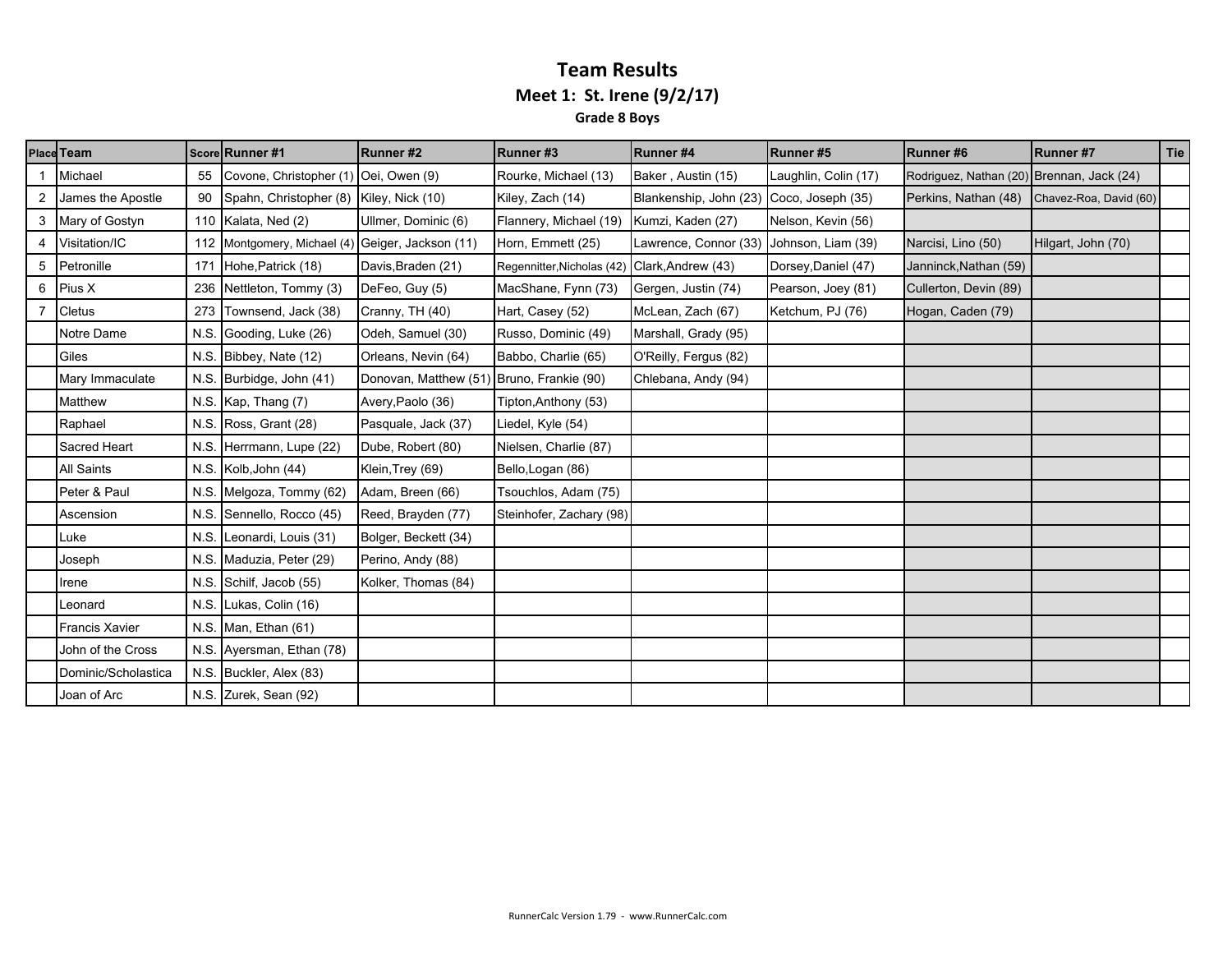**Meet 1: St. Irene (9/2/17)**

**Grade 8 Boys** s e

|    | <b>Place Name</b>     | Team              | Gr | <b>Time</b>  | #    |    | <b>Place Name</b>              | <b>Team</b>           | Grl | <b>Time</b>  | #    |
|----|-----------------------|-------------------|----|--------------|------|----|--------------------------------|-----------------------|-----|--------------|------|
|    | Covone, Christopher   | Michael           | 8  | 12:04.4      | 968  | 51 | Donovan, Matthew               | Mary Immaculate       | 8   | 14:46.6      | 885  |
| 2  | Kalata, Ned           | Mary of Gostyn    | 8  | 12:11.4      | 904  | 52 | Hart, Casey                    | Cletus                | 8   | 14:52.4      | 670  |
| 3  | Nettleton, Tommy      | Pius X            | 8  | 12:12.7      | 1076 | 53 | Tipton, Anthony                | Matthew               | 8   | 14:53.5      | 919  |
| 4  | Montgomery, Michael   | Visitation/IC     | 8  | 12:16.1      | 1168 | 54 | Liedel, Kyle                   | Raphael               | 8   | 14:53.9      | 1087 |
| 5  | DeFeo, Guy            | Pius X            | 8  | 12:17.4      | 1073 | 55 | Schilf, Jacob                  | Irene                 | 8   | 15:09.4      | 747  |
| 6  | Ullmer, Dominic       | Mary of Gostyn    | 8  | 12:18.1      | 908  | 56 | Nelson, Kevin                  | Mary of Gostyn        | 8   | 15:16.4      | 906  |
| 7  | Kap, Thang            | Matthew           | 8  | 12:27.4      | 920  | 57 | Steffen, Jack                  | Michael               | 8   | 15:19.3      | 981  |
| 8  | Spahn, Christopher    | James the Apostle | 8  | 12:28.0      | 789  | 58 | Dey, Thomas                    | Michael               | 8   | 15:24.5      | 970  |
| 9  | Oei, Owen             | Michael           | 8  | 12:33.4      | 975  | 59 | Janninck, Nathan               | Petronille            | 8   | 15:24.8      | 1050 |
| 10 | Kiley, Nick           | James the Apostle | 8  | 12:33.7      | 786  | 60 | Chavez-Roa, David              | James the Apostle     | 8   | 15:25.3      | 784  |
| 11 | Geiger, Jackson       | Visitation/IC     | 8  | 12:41.4      | 1159 | 61 | Man, Ethan                     | <b>Francis Xavier</b> | 8   | 15:29.5      | 710  |
| 12 | Bibbey, Nate          | Giles             | 8  | 12:44.1      | 718  | 62 | Melgoza, Tommy                 | Peter & Paul          | 8   | 15:33.0      | 1018 |
| 13 | Rourke, Michael       | Michael           | 8  | 12:48.4      | 978  | 63 | Sheahin, Kyle                  | Michael               | 8   | 15:43.6      | 980  |
| 14 | Kiley, Zach           | James the Apostle | 8  | 12:58.4      | 787  | 64 | Orleans, Nevin                 | Giles                 | 8   | 15:53.5      | 720  |
| 15 | Baker, Austin         | Michael           | 8  | 13:00.3      | 965  | 65 | Babbo, Charlie                 | Giles                 | 8   | 15:59.5      | 717  |
| 16 | Lukas, Colin          | Leonard           | 8  | 13:01.1      | 852  | 66 | Adam, Breen                    | Peter & Paul          | 8   | 15:59.9      | 1017 |
| 17 | Laughlin, Colin       | Michael           | 8  | 13:03.6      | 973  | 67 | McLean, Zach                   | <b>Cletus</b>         | 8   | 16:02.9      | 673  |
| 18 | Hohe, Patrick         | Petronille        | 8  | 13:04.3      | 1049 | 68 | Shanahan, Nolan                | Michael               | 8   | 16:09.0      | 979  |
| 19 | Flannery, Michael     | Mary of Gostyn    | 8  | 13:09.6      | 903  | 69 | Klein, Trey                    | <b>All Saints</b>     | 8   | 16:11.0      | 618  |
| 20 | Rodriguez, Nathan     | Michael           | 8  | 13:14.5      | 977  | 70 | Hilgart, John                  | Visitation/IC         | 8   | 16:34.6      | 1160 |
| 21 | Davis, Braden         | Petronille        | 8  | 13:20.0      | 1047 | 71 | Suterski, Pawel                | Michael               | 8   | 16:48.0      | 1198 |
| 22 | Herrmann, Lupe        | Sacred Heart      | 8  | 13:23.4      | 1092 | 72 | Karnick, James (jimmy) Michael |                       | 8   | 16:58.0      | 972  |
| 23 | Blankenship, John     | James the Apostle | 8  | 13:25.2      | 783  | 73 | MacShane, Fynn                 | Pius X                | 8   | 17:01.2      | 1075 |
| 24 | Brennan, Jack         | Michael           | 8  | 13:28.3      | 966  | 74 | Gergen, Justin                 | Pius X                | 8   | 17:18.6      | 1074 |
| 25 | Horn, Emmett          | Visitation/IC     | 8  | 13:29.5      | 1161 | 75 | Tsouchlos, Adam                | Peter & Paul          | 8   | 17:20.4      | 1019 |
| 26 | Gooding, Luke         | Notre Dame        | 8  | 13:32.5      | 1000 | 76 | Ketchum, PJ                    | Cletus                | 8   | 17:32.4      | 672  |
| 27 | Kumzi, Kaden          | Mary of Gostyn    | 8  | 13:36.9      | 905  | 77 | Reed, Brayden                  | Ascension             | 8   | 17:34.2      | 646  |
| 28 | Ross, Grant           | Raphael           | 8  | 13:46.5      | 1089 | 78 | Ayersman, Ethan                | John of the Cross     | 8   | 17:40.7      | 1195 |
| 29 | Maduzia, Peter        | Joseph            | 8  | 13:47.9      | 842  | 79 | Hogan, Caden                   | <b>Cletus</b>         | 8   | 17:47.4      | 671  |
| 30 | Odeh, Samuel          | Notre Dame        | 8  | 13:48.8      | 1002 | 80 | Dube, Robert                   | Sacred Heart          | 8   | 18:00.0 1090 |      |
| 31 | Leonardi, Louis       | Luke              | 8  | 13:49.5      | 863  | 81 | Pearson, Joey                  | Pius X                | 8   | 18:02.1 1077 |      |
| 32 | Dixon, Bradley        | Michael           | 8  | 13:51.5      | 971  | 82 | O'Reilly, Fergus               | Giles                 | 8   | 18:06.9      | 719  |
| 33 | Lawrence, Connor      | Visitation/IC     | 8  | 13:51.8 1164 |      | 83 | Buckler, Alex                  | Dominic/Scholastica   | 8   | 18:12.2      | 1179 |
| 34 | Bolger, Beckett       | Luke              | 8  | 13:53.6 1183 |      | 84 | Kolker, Thomas                 | Irene                 | 8   | 18:13.4      | 745  |
| 35 | Coco, Joseph          | James the Apostle | 8  | 13:55.9      | 785  | 85 | Spencer, Eric                  | Visitation/IC         | 8   | 18:20.4 1174 |      |
| 36 | Avery, Paolo          | Matthew           | 8  | 13:56.3      | 918  | 86 | Bello, Logan                   | All Saints            | 8   | 18:22.4      | 616  |
| 37 | Pasquale, Jack        | Raphael           | 8  | 13:57.9 1086 |      | 87 | Nielsen, Charlie               | Sacred Heart          | 8   | 18:39.4      | 1095 |
| 38 | Townsend, Jack        | Cletus            | 8  | 14:07.6 1196 |      | 88 | Perino, Andy                   | Joseph                | 8   | 18:56.5      | 841  |
| 39 | Johnson, Liam         | Visitation/IC     | 8  | 14:11.8 1162 |      | 89 | Cullerton, Devin               | Pius X                | 8   | 19:01.8 1072 |      |
| 40 | Cranny, TH            | Cletus            | 8  | 14:15.4      | 674  | 90 | Bruno, Frankie                 | Mary Immaculate       | 8   | 19:20.2      | 882  |
| 41 | Burbidge, John        | Mary Immaculate   | 8  | 14:15.8      | 883  | 91 | Fromelt, Billy                 | Visitation/IC         | 8   | 19:25.3      | 1158 |
| 42 | Regennitter, Nicholas | Petronille        | 8  | 14:23.0 1052 |      | 92 | Zurek, Sean                    | Joan of Arc           | 8   | 20:10.2      | 804  |
| 43 | Clark, Andrew         | Petronille        | 8  | 14:24.0 1046 |      | 93 | Falcone, Ryan                  | Visitation/IC         | 8   | 20:18.2 1156 |      |
|    |                       |                   |    |              |      |    |                                |                       |     |              |      |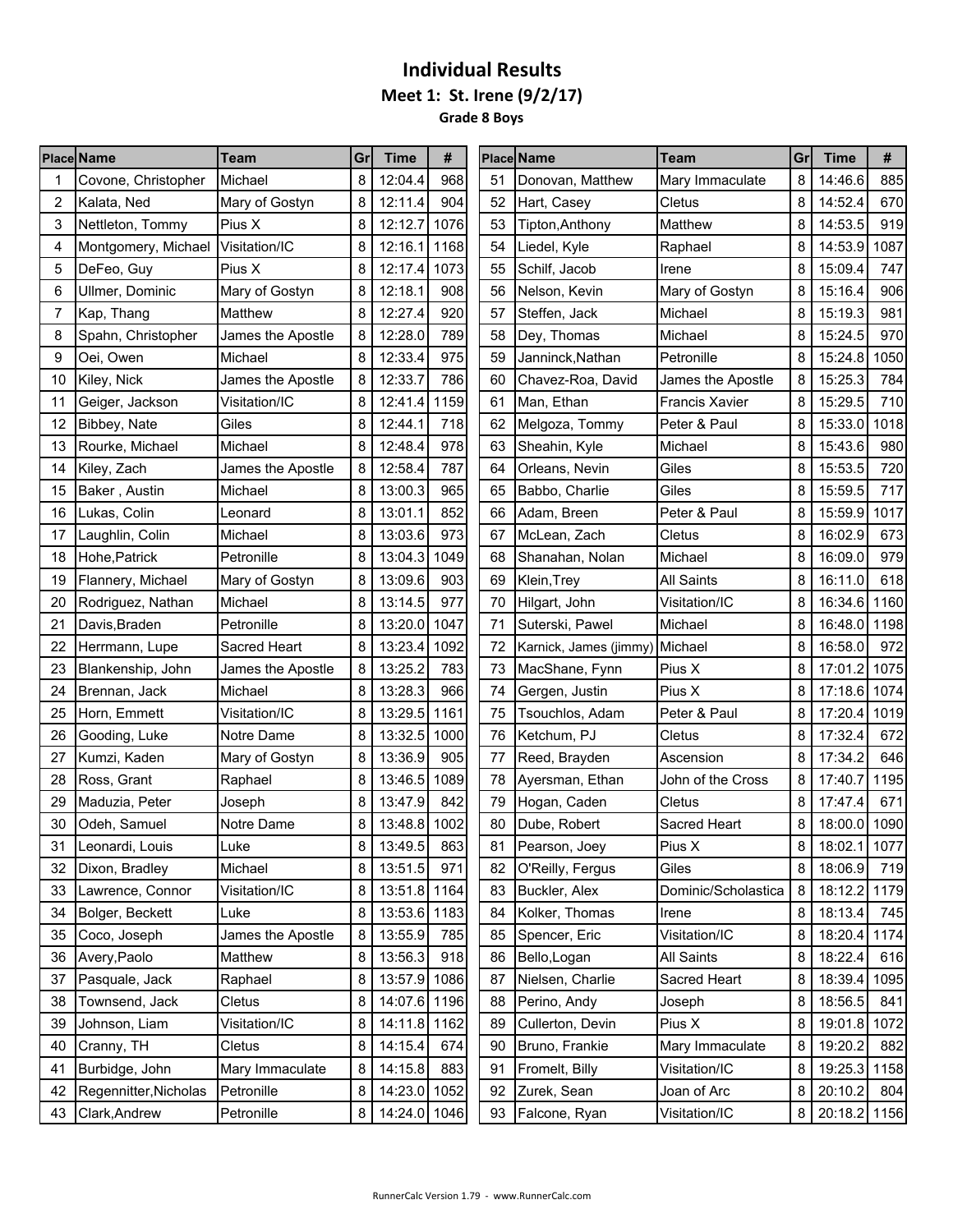**Meet 1: St. Irene (9/2/17)**

**Grade 8 Boys**

| 44 | Kolb, John      | <b>All Saints</b> | 8 | 14:31.2 | 619  |
|----|-----------------|-------------------|---|---------|------|
| 45 | Sennello, Rocco | Ascension         | 8 | 14:32.6 | 641  |
| 46 | McBeth, Gavin   | Michael           | 8 | 14:37.8 | 974  |
| 47 | Dorsey, Daniel  | Petronille        | 8 | 14:38.3 | 1048 |
| 48 | Perkins, Nathan | James the Apostle | 8 | 14:41.5 | 788  |
| 49 | Russo, Dominic  | Notre Dame        | 8 | 14:43.8 | 1003 |
| 50 | Narcisi, Lino   | Visitation/IC     | 8 | 14:44.  | 1169 |

|    | 44 Kolb.John       | <b>All Saints</b> | 8 | 14:31.2        | 619  |    | 94 Chlebana, Andy      | Mary Immaculate   | 8 | 20:40.8      | 884  |
|----|--------------------|-------------------|---|----------------|------|----|------------------------|-------------------|---|--------------|------|
|    | 45 Sennello, Rocco | Ascension         | 8 | 14:32.6        | 641  |    | 95 Marshall, Grady     | Notre Dame        | 8 | 21:02.3 1001 |      |
|    | 46 NcBeth. Gavin   | Michael           | 8 | 14:37.8        | 974  |    | 96 Stachnik, Henry     | James the Apostle | 8 | 22:03.9      | 790  |
| 47 | Dorsey, Daniel     | Petronille        | 8 | 14:38.3   1048 |      | 97 | Hayfield, Nick         | Visitation/IC     | 8 | 22:42.7      | 1185 |
|    | 48 Perkins. Nathan | James the Apostle | 8 | 14:41.5        | 7881 |    | 98 Steinhofer, Zachary | Ascension         |   |              | 642  |
|    | 49 Russo, Dominic  | Notre Dame        | 8 | 14:43.8 1003   |      |    |                        |                   |   |              |      |
|    | 50 Narcisi, Lino   | Visitation/IC     | 8 | 14:44.1   1169 |      |    |                        |                   |   |              |      |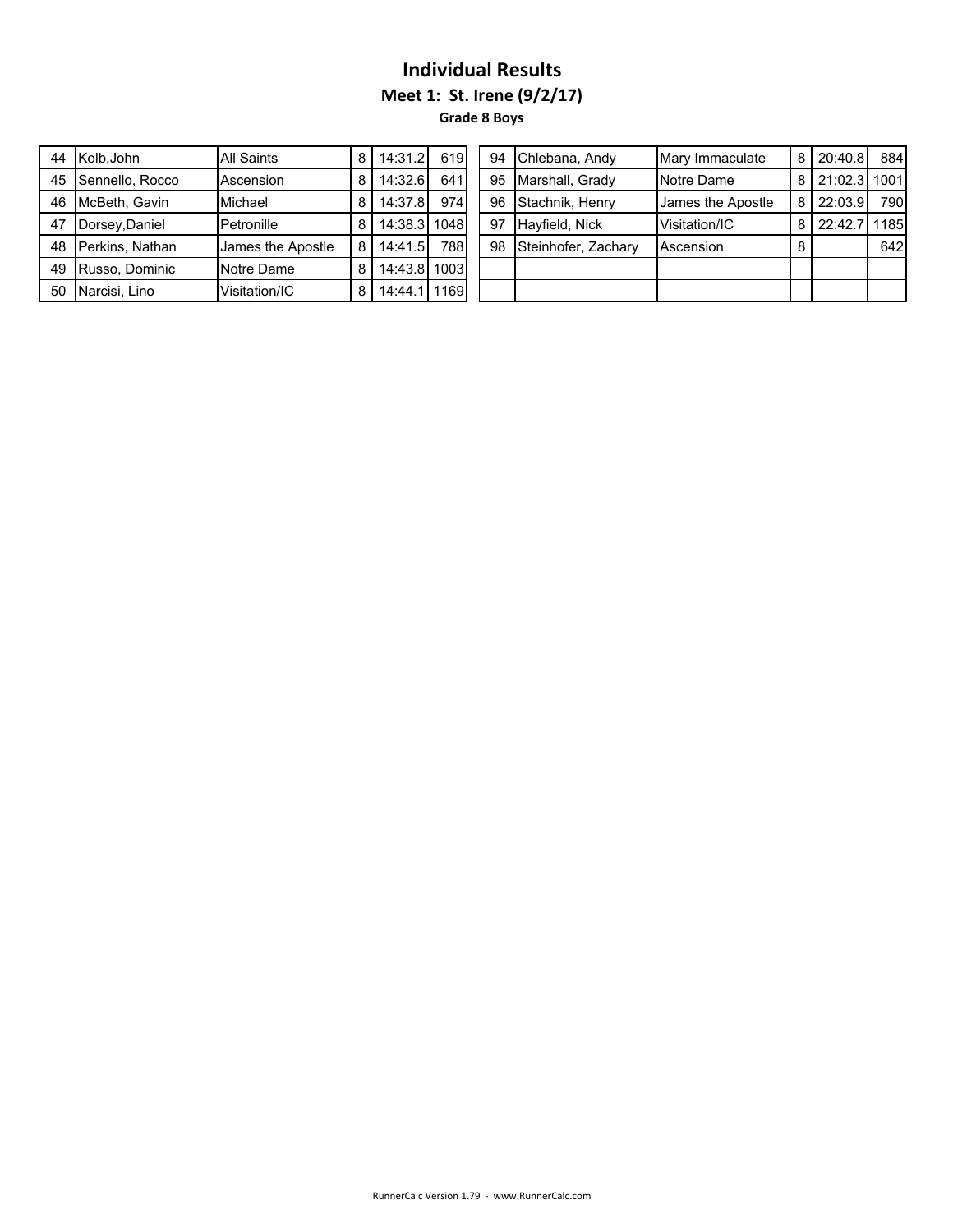#### **Team Results Meet 1: St. Irene (9/2/17) Grade 8 Girls**

|   | <b>Place Team</b>     |      | Score Runner #1                               | Runner#2                                    | Runner#3              | Runner#4                                    | Runner#5             | Runner#6                                      | Runner #7            | Tie |
|---|-----------------------|------|-----------------------------------------------|---------------------------------------------|-----------------------|---------------------------------------------|----------------------|-----------------------------------------------|----------------------|-----|
|   | Michael               | 70   | Mulick, Delaney (6)                           | Gaul, Leah (10)                             | Schlereth, Brynn (13) | Ives, Louisa (17)                           | O'Keefe, Nicole (24) | Huelskoetter, Celia (25) Mitchell, Katie (31) |                      |     |
|   | <b>Francis Xavier</b> | 84   | Thomas, Sophia (9)                            | Burns, Mikaela (14)                         | Schaeffer, Ella (16)  | Gannon, Nora (18)                           | Freeman, Maggie (27) | Lisek, Haven (36)                             | Buelling, Kayla (49) |     |
| 3 | Visitation/IC         | 112  | Calcagno, Kennedy (1) Manchester, Carly (3)   |                                             | Farrow, Shannon (19)  | Kekastadt, Audrey (39) Hoffman, Lauren (50) |                      | O'Brien, Maggie (64)                          | Gentile, Lauren (66) |     |
|   | <b>Pius X</b>         | 170  | Sullivan, Sophie (5)                          | Friguletto, Gabbie (23)                     | Grivetti, Sarah (37)  | Bruschuk, Elizabeth (52) Linnig, Katie (53) |                      |                                               |                      |     |
| 5 | Notre Dame            | 211  | Howard, Erin (12)                             | Shannon, Emma (35)                          | Salzman, Emma (38)    | Perkins, Elizabeth (59) Schultz, Kate (67)  |                      |                                               |                      |     |
| 6 | Mary of Gostyn        | 260  | Bieda, Josephine (7)                          | Adams, Alaina (44)                          | Lucina, Gretchen (68) | Muersch, Emma (69)                          | Quandt, Edith (72)   |                                               |                      |     |
|   | Cletus                | 287  | Quinn, Abby (32)                              | Brooks, Chole (41)                          | McCabe, Nora (43)     | Hart, Caroline (85)                         | Vincent, Julia (86)  | Bourjaily, Beth (95)                          |                      |     |
|   | John of the Cross     | 356  | Henegah, Shaugh (46)                          | Morrissey, Caroline (57) Winters, Nora (77) |                       | Fahey, Dawsey (87)                          | Dold, Maria (89)     | Milani, Catherine (93)                        |                      |     |
| 9 | Mary Immaculate       | 373  | Weis, Sarah (58)                              | Bargas, Emily (70)                          | Hatfield, Aubry (71)  | Waechter, Abby (80)                         | Medina, Madison (94) |                                               |                      |     |
|   | Joan of Arc           | N.S. | Andelbradt, Madeline (4) Weber, Mary (15)     |                                             | Fugiel, Madison (20)  | Eldrenkamp, Nicole (98)                     |                      |                                               |                      |     |
|   | Luke                  | N.S. | George, Quincy (29)                           | Dugan, Kate (42)                            | Dooley, Claire (61)   | Carpenter, Samantha (73)                    |                      |                                               |                      |     |
|   | James the Apostle     | N.S  | Challgren, Gabriella (30) Stachmik, Coco (54) |                                             | Schwab, Jillian (62)  | Arnish, Mackenzie (81)                      |                      |                                               |                      |     |
|   | <b>All Saints</b>     | N.S. | Davis, Ella (65)                              | Muller, Ana (78)                            | Watson, Annie (84)    | Beck, Maddie (91)                           |                      |                                               |                      |     |
|   | Petronille            | N.S  | Allman, Audrey (2)                            | Allman, Brooklyn (26)                       | Stevenson, Sarah (33) |                                             |                      |                                               |                      |     |
|   | Matthew               | N.S  | Christina, Jeno (40)                          | Hamberg, Julia (47)                         | Naling, Isabella (75) |                                             |                      |                                               |                      |     |
|   | Peter & Paul          | N.S. | McAndew, Madeline (45) Fleury, Macy (55)      |                                             | Roberts, Regan (76)   |                                             |                      |                                               |                      |     |
|   | Ascension             |      | N.S. Walsh, Sara (28)                         | Weber, Mia (74)                             | Nacke, Isabella (83)  |                                             |                      |                                               |                      |     |
|   | Sacred Heart          |      | N.S. Juda, Izzy (8)                           | Frieling, Emily (22)                        |                       |                                             |                      |                                               |                      |     |
|   | Giles                 |      | N.S. McGee, Hannah (11)                       | Nourie, Camille (56)                        |                       |                                             |                      |                                               |                      |     |
|   | Raphael               |      | N.S. Goulding, Megan (63)                     | O'Neill, Sarah (82)                         |                       |                                             |                      |                                               |                      |     |
|   | Irene                 | N.S. | Schilf, Samantha (79)                         | McGowan, Katherine (97)                     |                       |                                             |                      |                                               |                      |     |
|   | Isaac Jogues          | N.S. | Richards, Grace (21)                          |                                             |                       |                                             |                      |                                               |                      |     |
|   | Leonard               | N.S. | Hrubecky, Sarah (92)                          |                                             |                       |                                             |                      |                                               |                      |     |
|   | <b>Holy Trinity</b>   |      | N.S. Simpson, Hannah (96)                     |                                             |                       |                                             |                      |                                               |                      |     |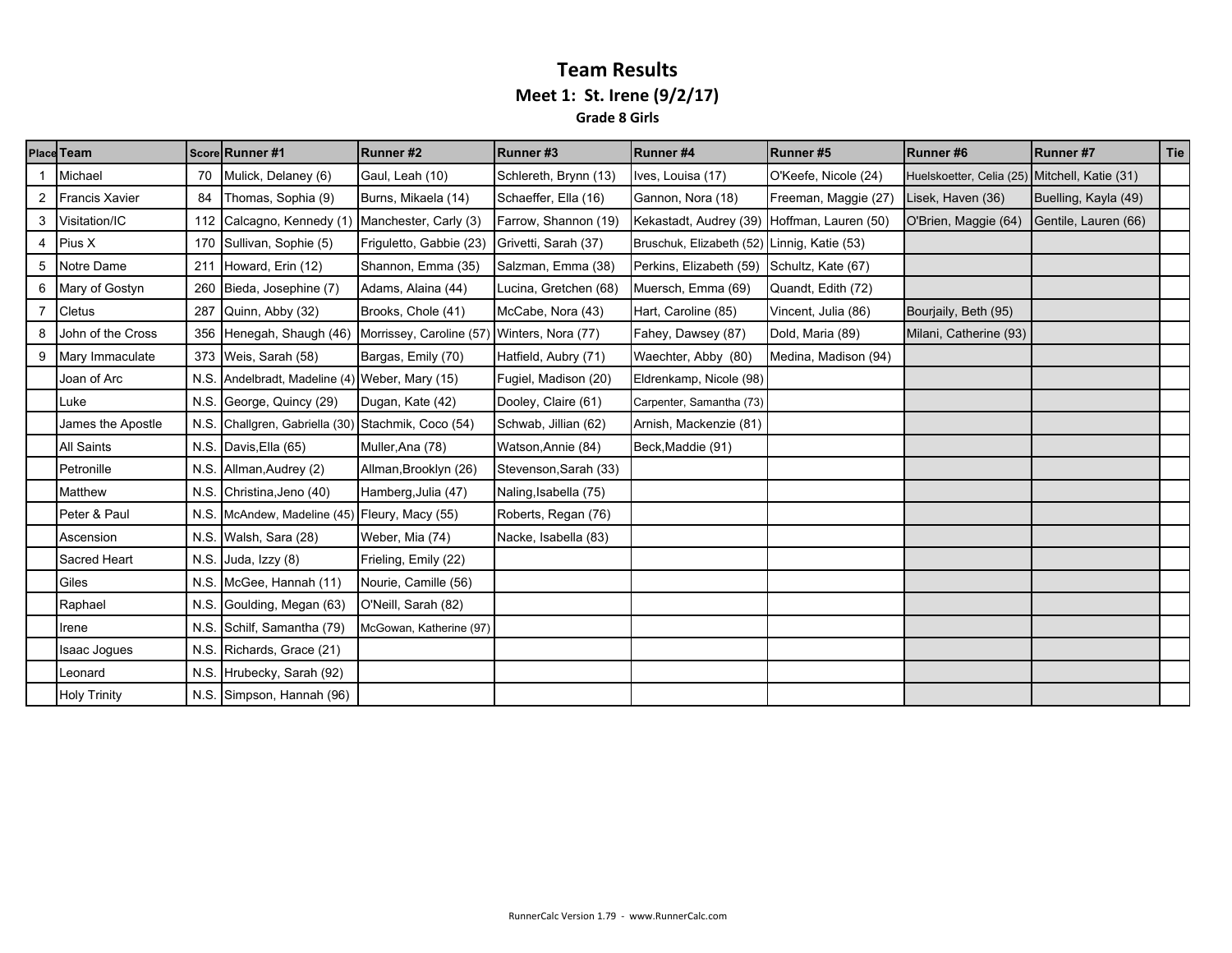### **Individual Results Meet 1: St. Irene (9/2/17) Grade 8 Girls**

|    | <b>Place Name</b>    | <b>Team</b>           | Gr             | <b>Time</b>  | #   |    | <b>Place Name</b>   | <b>Team</b>           | Gr             | <b>Time</b> | #    |
|----|----------------------|-----------------------|----------------|--------------|-----|----|---------------------|-----------------------|----------------|-------------|------|
|    | Calcagno, Kennedy    | Visitation/IC         | 8              | 12:30.3      | 575 | 51 | Byrne, Mary         | <b>Francis Xavier</b> | 8              | 16:43.2     | 186  |
| 2  | Allman, Audrey       | Petronille            | 8              | 12:59.6      | 477 | 52 | Bruschuk, Elizabeth | Pius X                | 8              | 16:43.8     | 496  |
| 3  | Manchester, Carly    | Visitation/IC         | 8              | 13:09.6      | 586 | 53 | Linnig, Katie       | Pius X                | 8              | 16:44.4     | 499  |
| 4  | Andelbradt, Madeline | Joan of Arc           | 8              | 13:12.6      | 260 | 54 | Stachmik, Coco      | James the Apostle     | 8              | 16:47.2     | 247  |
| 5  | Sullivan, Sophie     | Pius X                | 8              | 13:13.2      | 500 | 55 | Fleury, Macy        | Peter & Paul          | 8              | 16:51.8     | 454  |
| 6  | Mulick, Delaney      | Michael               | 8              | 13:15.3      | 404 | 56 | Nourie, Camille     | Giles                 | 8              | 16:57.3     | 205  |
| 7  | Bieda, Josephine     | Mary of Gostyn        | 8              | 13:23.5      | 355 | 57 | Morrissey, Caroline | John of the Cross     | 8              | 16:58.8     | 288  |
| 8  | Juda, Izzy           | Sacred Heart          | 8              | 13:34.5      | 517 | 58 | Weis, Sarah         | Mary Immaculate       | 8              | 17:05.1     | 325  |
| 9  | Thomas, Sophia       | <b>Francis Xavier</b> | 8              | 13:46.5      | 192 | 59 | Perkins, Elizabeth  | Notre Dame            | 8              | 17:07.4     | 428  |
| 10 | Gaul, Leah           | Michael               | 8              | 13:55.0      | 400 | 60 | Shanahan, Lindsey   | Michael               | 8              | 17:11.7     | 408  |
| 11 | McGee, Hannah        | Giles                 | 8              | 13:58.3      | 202 | 61 | Dooley, Claire      | Luke                  | 8              | 17:13.2     | 311  |
| 12 | Howard, Erin         | Notre Dame            | 8              | 14:14.4      | 427 | 62 | Schwab, Jillian     | James the Apostle     | 7              | 17:17.0     | 244  |
| 13 | Schlereth, Brynn     | Michael               | 8              | 14:14.7      | 406 | 63 | Goulding, Megan     | Raphael               | 8              | 17:18.6     | 509  |
| 14 | Burns, Mikaela       | <b>Francis Xavier</b> | 8              | 14:17.4      | 185 | 64 | O'Brien, Maggie     | Visitation/IC         | 8              | 17:21.0     | 1180 |
| 15 | Weber, Mary          | Joan of Arc           | 8              | 14:18.5      | 259 | 65 | Davis, Ella         | <b>All Saints</b>     | 8              | 17:29.7     | 114  |
| 16 | Schaeffer, Ella      | <b>Francis Xavier</b> | 8              | 14:20.5      | 191 | 66 | Gentile, Lauren     | Visitation/IC         | 8              | 17:31.1     | 1177 |
| 17 | Ives, Louisa         | Michael               | 8              | 14:29.8      | 403 | 67 | Schultz, Kate       | Notre Dame            | 8              | 17:31.7     | 430  |
| 18 | Gannon, Nora         | <b>Francis Xavier</b> | 8              | 14:30.7      | 188 | 68 | Lucina, Gretchen    | Mary of Gostyn        | 8              | 17:34.1     | 356  |
| 19 | Farrow, Shannon      | Visitation/IC         | 8              | 14:41.2      | 578 | 69 | Muersch, Emma       | Mary of Gostyn        | 8              | 17:38.1     | 357  |
| 20 | Fugiel, Madison      | Joan of Arc           | 8              | 14:45.1      | 258 | 70 | Bargas, Emily       | Mary Immaculate       | 8              | 17:40.6     | 322  |
| 21 | Richards, Grace      | Isaac Jogues          | 8              | 14:48.9      | 236 | 71 | Hatfield, Aubry     | Mary Immaculate       | 8              | 17:50.9     | 323  |
| 22 | Frieling, Emily      | Sacred Heart          | 8              | 14:50.9      | 516 | 72 | Quandt, Edith       | Mary of Gostyn        | 8              | 17:54.8     | 358  |
| 23 | Friguletto, Gabbie   | Pius X                | 8              | 14:51.7      | 497 | 73 | Carpenter, Samantha | Luke                  | 8              | 17:56.4     | 310  |
| 24 | O'Keefe, Nicole      | Michael               | 8              | 14:52.4      | 405 | 74 | Weber, Mia          | Ascension             | 8              | 18:07.1     | 135  |
| 25 | Huelskoetter, Celia  | Michael               | 8              | 14:53.4      | 401 | 75 | Naling, Isabella    | Matthew               | 8              | 18:08.4     | 368  |
| 26 | Allman, Brooklyn     | Petronille            | 8              | 15:09.7      | 478 | 76 | Roberts, Regan      | Peter & Paul          | 8              | 18:22.1     | 456  |
| 27 | Freeman, Maggie      | <b>Francis Xavier</b> | 8              | 15:14.0      | 187 | 77 | Winters, Nora       | John of the Cross     | 8              | 18:34.4     | 290  |
| 28 | Walsh, Sara          | Ascension             | 8              | 15:17.0      | 132 | 78 | Muller, Ana         | <b>All Saints</b>     | 8              | 18:59.7     | 115  |
| 29 | George, Quincy       | Luke                  | 8              | 15:17.5      | 313 | 79 | Schilf, Samantha    | Irene                 | 8              | 19:21.8     | 222  |
| 30 | Challgren, Gabriella | James the Apostle     | 8              | 15:22.4      | 246 | 80 | Waechter, Abby      | Mary Immaculate       | 8              | 19:22.1     | 326  |
| 31 | Mitchell, Katie      | Michael               | 8 <sup>1</sup> | 15:25.0 1193 |     | 81 | Arnish, Mackenzie   | James the Apostle     | 8 <sup>1</sup> | 19:25.6     | 245  |
| 32 | Quinn, Abby          | Cletus                | 8              | 15:32.3      | 151 | 82 | O'Neill, Sarah      | Raphael               | 8              | 19:26.7     | 511  |
| 33 | Stevenson, Sarah     | Petronille            | 8              | 15:42.3      | 482 | 83 | Nacke, Isabella     | Ascension             | 8              | 19:31.2     | 129  |
| 34 | Schmitt, Anna        | Michael               | 8              | 15:44.5      | 407 | 84 | Watson, Annie       | All Saints            | 8              | 19:31.6     | 117  |
| 35 | Shannon, Emma        | Notre Dame            | 8              | 15:45.1      | 431 | 85 | Hart, Caroline      | Cletus                | 8              | 19:52.4     | 158  |
| 36 | Lisek, Haven         | <b>Francis Xavier</b> | 8              | 15:56.8      | 189 | 86 | Vincent, Julia      | Cletus                | 8              | 20:00.5     | 153  |
| 37 | Grivetti, Sarah      | Pius X                | 8              | 15:57.5      | 498 | 87 | Fahey, Dawsey       | John of the Cross     | 8              | 20:04.5     | 284  |
| 38 | Salzman, Emma        | Notre Dame            | 8              | 15:58.5      | 429 | 88 | Kenny, Nora         | Visitation/IC         | 8              | 20:09.9     | 583  |
| 39 | Kekastadt, Audrey    | Visitation/IC         | 8              | 16:02.2      | 582 | 89 | Dold, Maria         | John of the Cross     | 8              | 20:16.6     | 283  |
| 40 | Christina, Jeno      | Matthew               | 8              | 16:07.2      | 370 | 90 | Moran, Julia        | Visitation/IC         | 8              | 20:26.9     | 587  |
| 41 | Brooks, Chole        | Cletus                | 8              | 16:07.8      | 157 | 91 | Beck, Maddie        | All Saints            | 8              | 20:27.2     | 113  |
| 42 | Dugan, Kate          | Luke                  | 8              | 16:12.4      | 312 | 92 | Hrubecky, Sarah     | Leonard               | 8              | 20:57.1     | 302  |
| 43 | McCabe, Nora         | Cletus                | 8              | 16:22.6      | 154 | 93 | Milani, Catherine   | John of the Cross     | 8              | 21:53.6     | 287  |